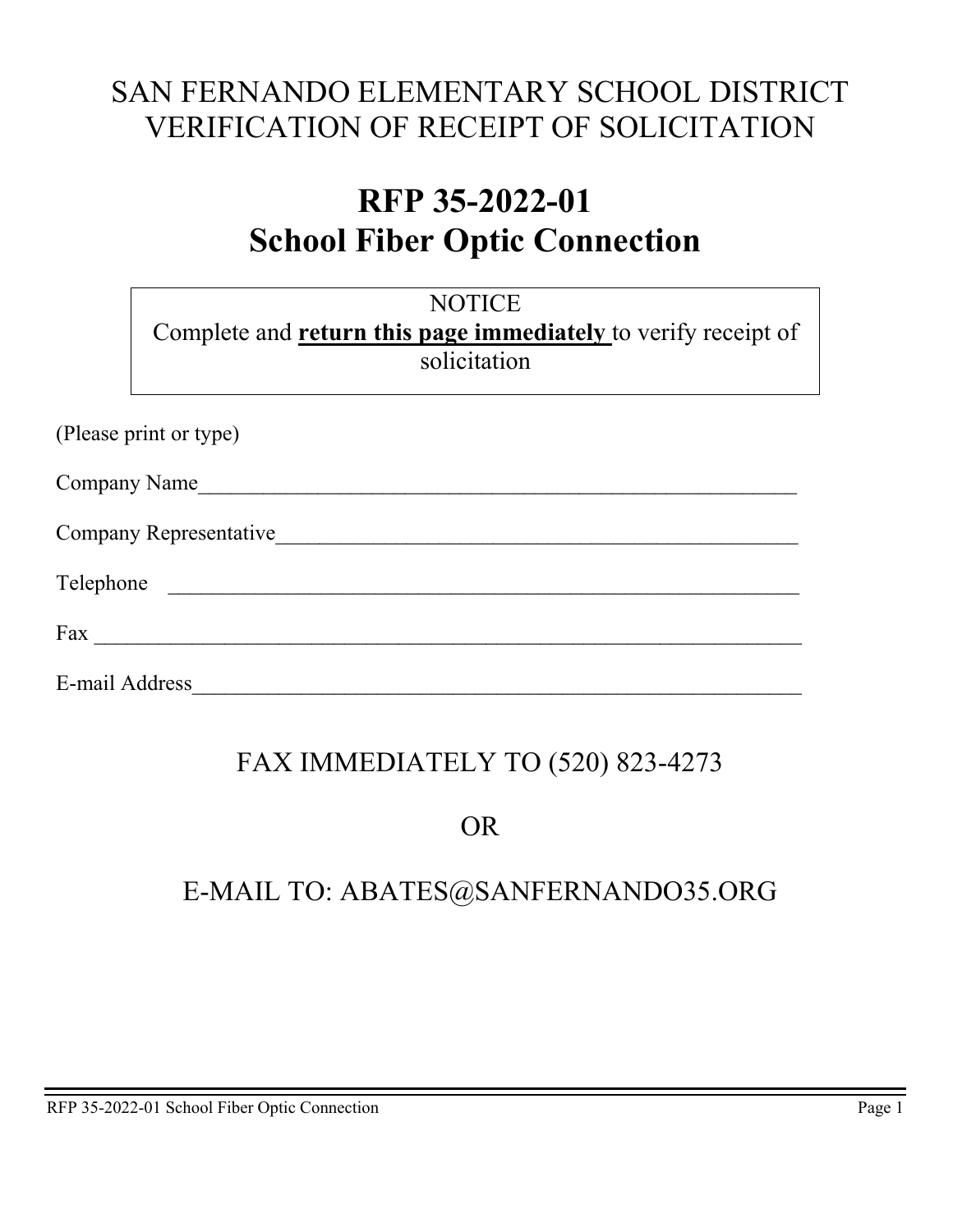### **San Fernando Elementary School District NOTICE OF REQUEST FOR PROPOSALS**

**Request for Proposal (RFP) Number: 35-2022-01** 

**Material and/or Service: School Fiber Optic Connection** 

**RFP Issuance Date: January 21, 2022**

**RFP Due Date: February 22, 2022** Time: 3:00 pm local time

#### **RFP Opening Location: San Fernando Elementary School District Purchasing Office 1 Schoolhouse Dr. Sasabe, Arizona 85633**

In accordance with School District Procurement Rules in the Arizona Administrative Code (A.C.C.) put into effect by the State Board of Education pursuant to A.R.S. 15-213, proposals for the materials or services specified will be received by the **San Fernando Elementary School District** at the above specified location, until the time and date cited. All RFP responses must be sealed and clearly marked with the RFP title and number on the outside of the package. Proposals received by the correct time and date will be opened and the name of each Offeror shall be publicly read. All other information contained in the Proposal shall remain confidential until award is made. **If you need directions to our office**, please call **(520) 823-4243**.

**PRE-PROPOSAL CONFERENCE INFORMATION:** There is a pre-proposal conference for this solicitation. The preproposal conference will be held at the San Fernando Elementary, located at 1 Schoolhouse Dr. Sasabe, AZ 85633 at 10:00 a.m. on February 1, 2022. All interested bidders shall meet at the front lobby, a representative will escort the vendors to the conference area.

Proposals shall be in the actual possession of the District, at the location indicated, on or prior to the exact time and date indicated above. **Late proposals shall not be considered.**

Instructions for preparing the proposal are provided within the Terms and Conditions of the posted Request for Proposal and any Addendums. Proposals that do not conform to these instructions, or any proposal that is generic in nature or otherwise does not meet the requirements contained in this Form 470 and associated specifications, may be considered non-responsive and may be disqualified. The submission of a proposal will indicate that the offeror understands the requirements and specifications and that he can supply the materials, services or installation and meet the required delivery time line as specified. **VENDORS ARE STRONGLY ENCOURAGED TO CAREFULLY READ THE ENTIRE REQUEST FOR PROPOSAL.**

Proposals, **one (1) original** and **three (3) copies**, must be submitted in a sealed envelope/box with the **RFP number and Offeror's name and address clearly indicated on the package**. All Proposals must be legible and completed in ink or typewritten. In a **separate sealed envelope** provide **one (1) copy** of the proposal on a **USB/flash drive**. The electronic copy must contain the complete proposal, to include the cost proposal information. Additional instructions for preparing a proposal are provided herein.

If you have any questions regarding this solicitation contact:

AARON BATES Phone: (520) 823-4243 Email: ABATES@SANFERNANDO35.ORG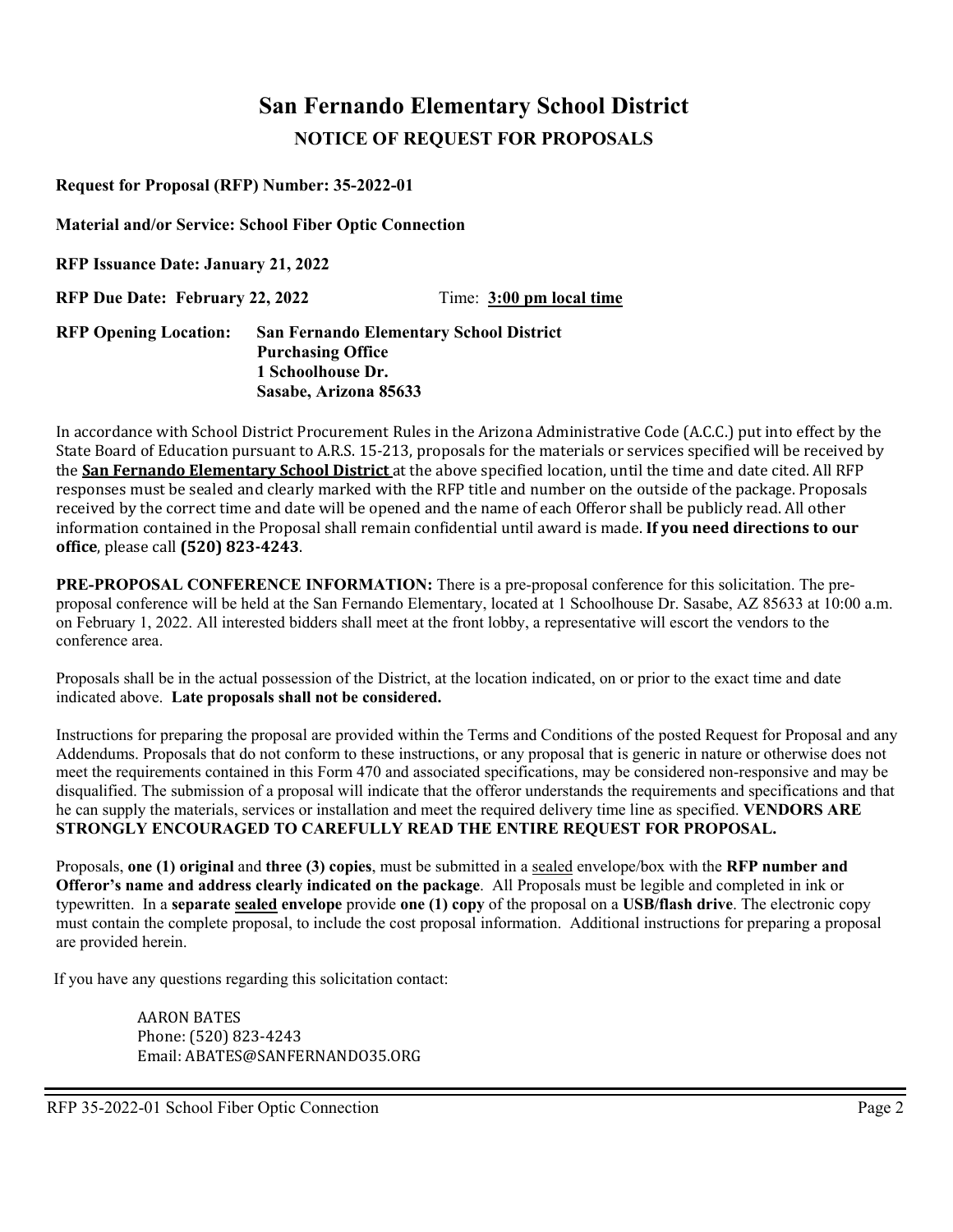### **TABLE OF CONTENTS**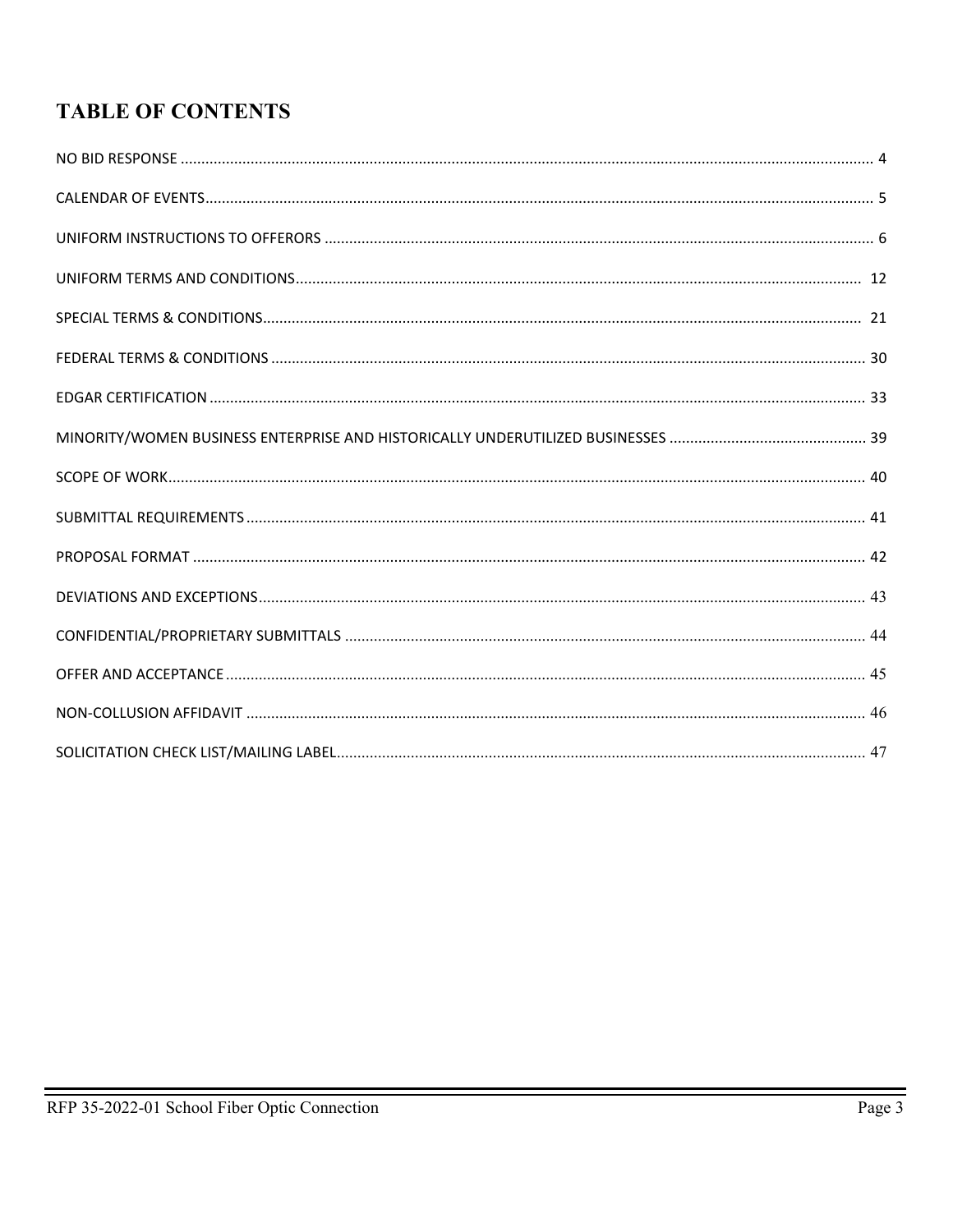### **San Fernando Elementary School District**

### **NO BID RESPONSE 35-2022-01 School Fiber Optic Connection**

If you do not wish to bid on this solicitation, please provide written notification of your decision. Please indicate below in the appropriate area the reason(s) for your decision and return this page. Any Offeror not responding to two (2) consecutive Requests for Proposals for similar procurements may be removed from the vendors list for those items or services. If a vendor wishes to remain on the vendors list, a no bid response or a request to remain on the list is all that is needed. This form may be returned to the address listed below, or faxed to (520) 823-4273. A "No Bid" will be considered a response.

\_\_\_\_\_\_ I am submitting a "No Bid" at this time. Please keep my name on the District's Bidder's List.

\_\_\_\_\_\_\_\_\_\_\_\_\_\_\_\_\_\_\_\_\_\_\_\_\_\_\_\_\_\_\_\_\_\_\_\_\_\_\_\_\_\_\_\_\_\_\_\_\_\_\_\_\_\_\_\_\_\_\_\_\_\_\_\_\_\_\_\_\_\_\_\_\_\_\_\_\_\_\_\_\_\_\_\_\_\_\_\_\_\_\_\_\_\_\_\_\_\_\_\_\_\_\_\_

\_\_\_\_\_\_\_\_\_\_\_\_\_\_\_\_\_\_\_\_\_\_\_\_\_\_\_\_\_\_\_\_\_\_\_\_\_\_\_\_\_\_\_\_\_\_\_\_\_\_\_\_\_\_\_\_\_\_\_\_\_\_\_\_\_\_\_\_\_\_\_\_\_\_\_\_\_\_\_\_\_\_\_\_\_\_\_\_\_\_\_\_\_\_\_\_\_\_\_\_\_\_\_\_

\_\_\_\_\_\_ I cannot meet the product/service specifications as described in the solicitation due to:

\_\_\_\_\_\_ I cannot meet the Terms and Conditions of the solicitation because:

\_\_\_\_\_\_ I do not provide services of this nature.

 \_\_\_\_\_\_ I no longer wish to do business with San Fernando Elementary School District. Please remove my name from the District's Bidders List.

| Name of Company                                                            |       | Date Signed                                                                                                                                                                                                       |                |  |
|----------------------------------------------------------------------------|-------|-------------------------------------------------------------------------------------------------------------------------------------------------------------------------------------------------------------------|----------------|--|
| Signature of Person Authorized to Sign Offer<br><b>Typed Name</b><br>Title |       |                                                                                                                                                                                                                   | Phone:<br>Fax: |  |
|                                                                            |       |                                                                                                                                                                                                                   |                |  |
| Address                                                                    |       |                                                                                                                                                                                                                   |                |  |
| City                                                                       | State | Zip                                                                                                                                                                                                               |                |  |
|                                                                            |       | Please return this completed form to:<br>San Fernando Elementary School District<br><b>Purchasing Department</b><br>1 Schoolhouse Dr. Sasabe, Arizona 85633<br>ABATES@SANFERNANDO35.ORG<br>Fax # $(520)$ 823-4273 |                |  |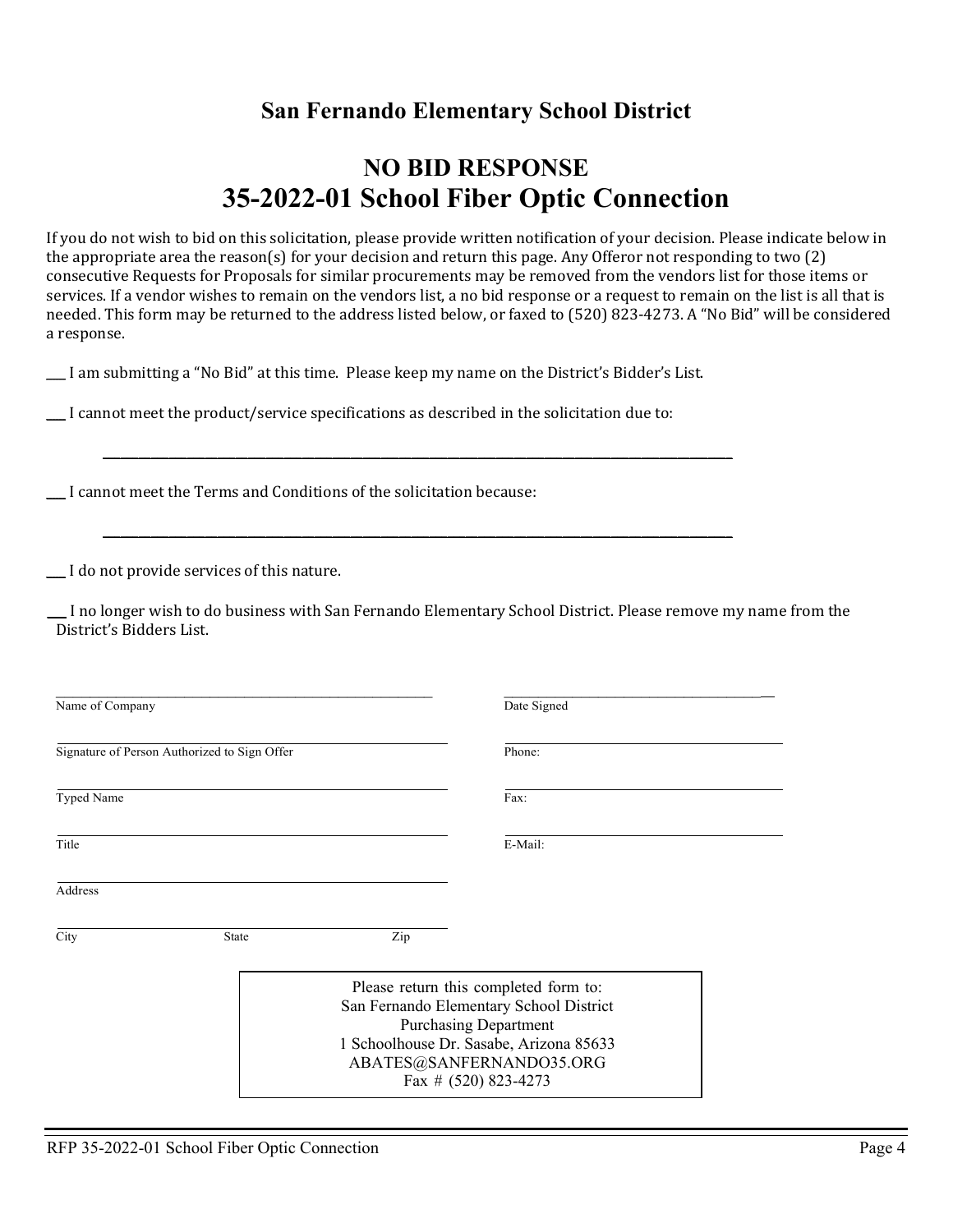### **Calendar of Events**

The Calendar of Events is an integral part of the Proposal Requirements and Contract Documents. All times refer to Local Time. The calendar of events is subject to change.

#### **Event Date and Time**

| January 21, 2022  |
|-------------------|
| February 1, 2022  |
| February 22, 2022 |
| February 23, 2022 |
| March 16, 2022    |

#### **DOCUMENTS REFERENCED:**

You may access a copy of the documents referenced within this solicitation at the following web addresses: Arizona Revised Statutes (A.R.S.) is available at https://www.azleg.gov/ARStitle/.

School District Procurement Rules in the Arizona Administrative Code (A.A.C.) is available at [https://azsos.gov/rules/arizona-administrative-code.](https://azsos.gov/rules/arizona-administrative-code) 

I.R.S. W-9 form (Request for Taxpayer I.D. Number) is available a[t https://www.irs.gov/forms-pubs/about](https://www.irs.gov/forms-pubs/about-form-w-9)[form-w-9.](https://www.irs.gov/forms-pubs/about-form-w-9)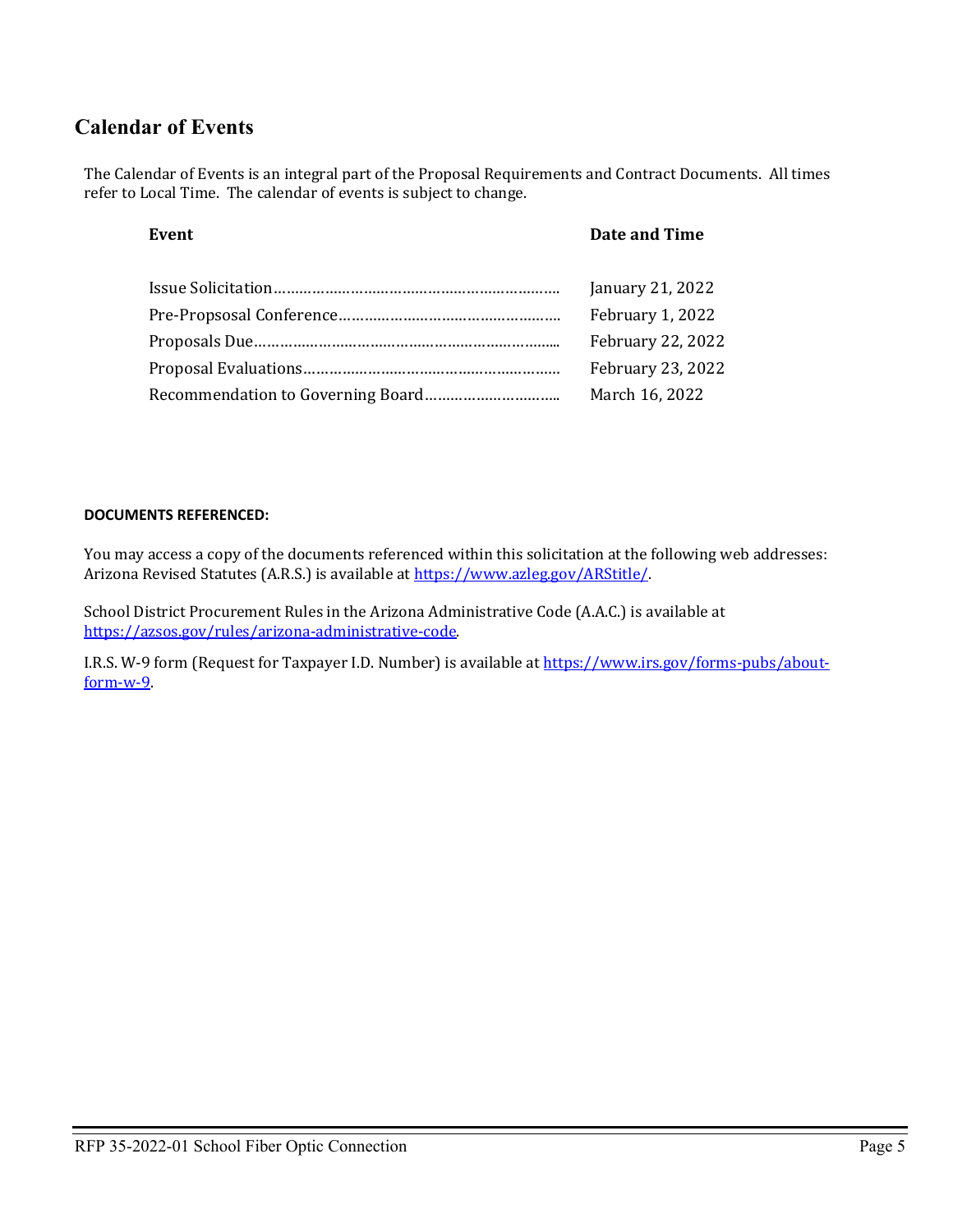#### **UNIFORM INSTRUCTIONS TO OFFERORS**

#### **1. DEFINITION OF TERMS**

As used in these instructions, the terms listed below are defined as follows:

- A. *"Attachment"* means any item the Solicitation requires an Offeror to submit as part of the Offer.
- B. "*Contract"* means the combination of the Solicitation, including the uniform and Special Instructions to Offerors, the Uniform and Special Terms and Conditions, and the Specifications and Statement or Scope of Work; the Offer and any Best and Final Offers; and any Solicitation Amendments (Addenda) or Contract Amendments; and any terms applied by law.
- C. *"Contract Amendment"* means a written document signed by the Procurement Officer that is issued for the purpose of making changes in the Contract.
- D. *"Contractor*" means any person who has a contract with the School District/Public Entity.
- E. *"Days"* means calendar days unless otherwise specified.
- F. *"Exhibit"* means any item labeled as an Exhibit in the Solicitation or placed in the Exhibits section of the solicitation.
- G. *"Gratuity"* means a payment, loan, subscription, advance, deposit of money, services, or anything of more than nominal value, present or promised, unless consideration of substantially equal or greater value is received.
- H. *"Offeror (Bidder, Vendor)"* means one who responds to a solicitation.
- I. *"Procurement Officer"* means the person duly authorized to enter into and administer Contracts and make written determinations with respect to this solicitation or his/her designee.
- J. *"Responsible Offeror"* means the Offeror who has the capability to perform the contract requirements and the integrity and reliability to assure complete and good faith performance and who submits the lowest Proposal.
- K. *"Responsive Offeror"* means the Offeror who submits a Proposal that conforms in all material respects to this Request for Proposals, Instructions to Offerors and the Plans and Specifications, which are incorporated herein by this reference.
- L. *"Solicitation"* means a Request for Proposal (RFP).
- M. *"Solicitation Amendment (or Addendum)"* means a written document that is authorized by the Procurement Officer and issued for the purpose of making changes to the Solicitation.
- N. "*Subcontract*" means any Contract, express or implied, between the Contractor and another party or between a subcontractor and another party delegating or assigning, in whole or in part, the making or furnishings of any material or any service required for the performance of the Contract.
- O. *"School District/Public Entity"* means the School District/Public Entity that executes the contract.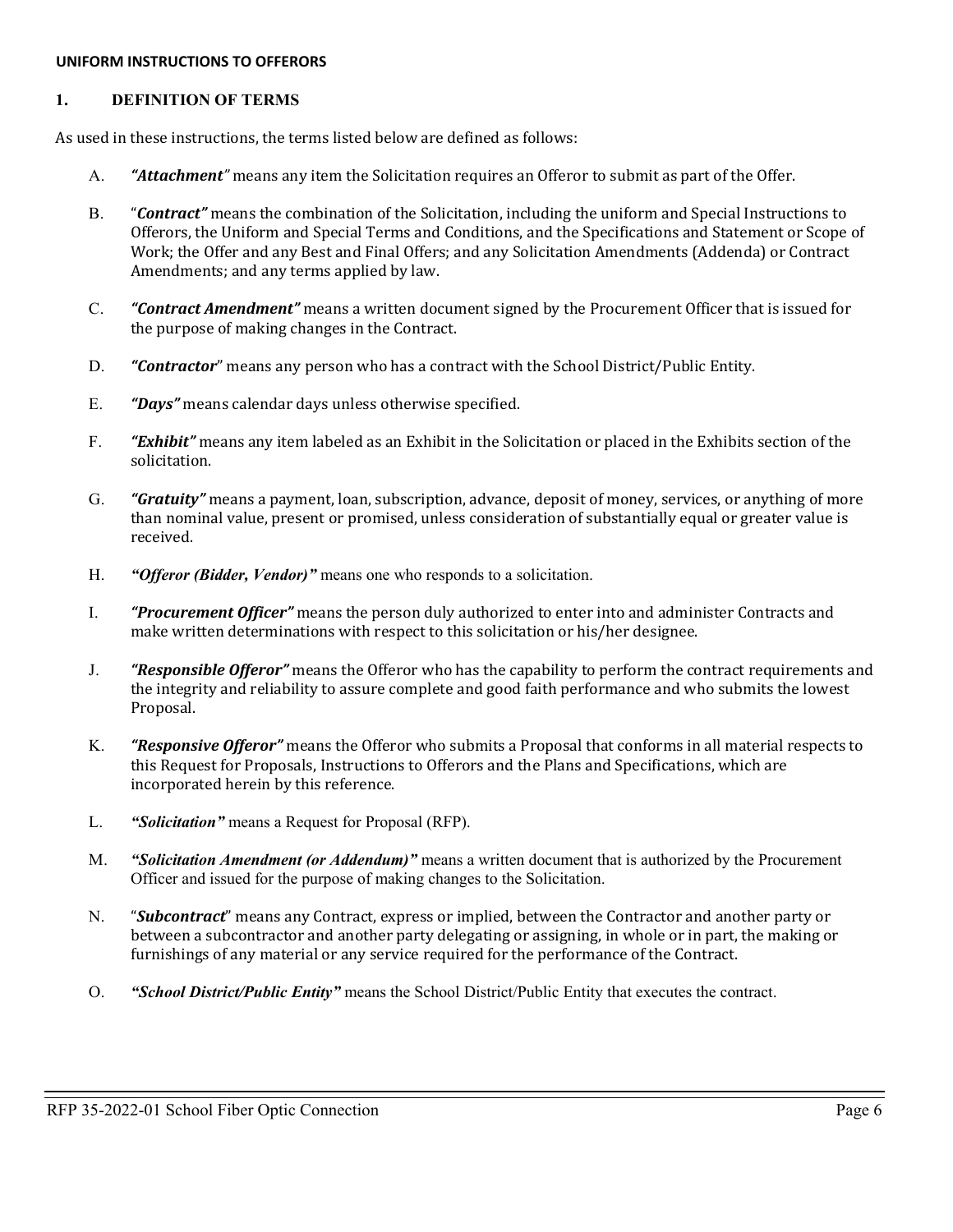#### **2. INQUIRES**

- A. Duty to Examine. It is the responsibility of each Offeror to examine the entire Solicitation, seek clarification in writing, and check its Proposal for accuracy before submitting the Proposal. Lack of care in preparing a Proposal shall not be grounds for withdrawing the Proposal after the due date and time nor shall it give rise to any Contract claim.
- B. Solicitation Contact Person. Any inquiry related to a Solicitation, including any requests for or inquiries regarding standards referenced in the Solicitation should be directed solely to the Solicitation contact person. The Offeror shall not contact or direct inquiries concerning this Solicitation to any other employee unless the Solicitation specifically identifies a person other than the Solicitation contact person as a contact.
- C. Submission of Inquiries. The Procurement Officer or the person identified in the Solicitation as the contact for inquiries may require that an inquiry be submitted in writing. Any inquiry related to a Solicitation shall refer to the appropriate Solicitation number, page, and paragraph. Do not place the Solicitation number on the outside of the envelope containing the inquiry since it may then be identified as a Proposal and not be opened until after the Proposal due date and time.
- D. Timeliness. Any inquiry shall be submitted as soon as possible and at least three (3) working days before the Proposal due date and time. Failure to do so may result in the inquiry not being answered.
- E. No Right to Rely on Verbal Responses. Any inquiry that results in changes to the Solicitation shall be answered solely through a written Solicitation Amendment or Addendum. An Offeror may not rely on verbal responses to inquiries.
- F. Solicitation Amendments/Addenda. The Solicitation shall only be modified by a Solicitation Amendment or Addendum.
- G. Pre-Proposal Conference. If a Pre-Proposal conference has been scheduled under this Solicitation, the date, time, and location appear on the Solicitation cover sheet or elsewhere in the Solicitation. An Offeror should raise any questions it may have about the Solicitation or the procurement at that time. An Offeror may not rely on any verbal responses to questions at the conference. Material issues raised at the conference that result in changes to the Solicitation shall be answered solely through a written Solicitation Amendment or Addendum.
- H. Persons with Disabilities. Persons with a disability may request a reasonable accommodation, such as a sign language interpreter, by contacting the appropriate Solicitation contact person. Requests shall be made as early as possible to allow time to arrange the accommodation.
- I. Standards. Any requests for or inquiries regarding standards referenced in the Solicitation shall be referred to the Solicitation contact person.

#### **3. PROPOSAL PREPARATION**

- A. Forms: No Facsimile or Electronically Submitted Proposals. A Proposal shall be submitted either on the forms provided in this Solicitation or their substantial equivalent. Any substitute document for the forms provided in this Solicitation will be legible and contain the same information requested on the form. A facsimile or electronically submitted Proposal shall be rejected.
- B. Typed or Ink; Corrections. The Proposal should be typed or in ink. The person signing the Proposal should initial erasures, interlineations or other modifications in the Proposal in ink. Modifications shall not be permitted after Proposals have been opened except as otherwise provided under applicable law.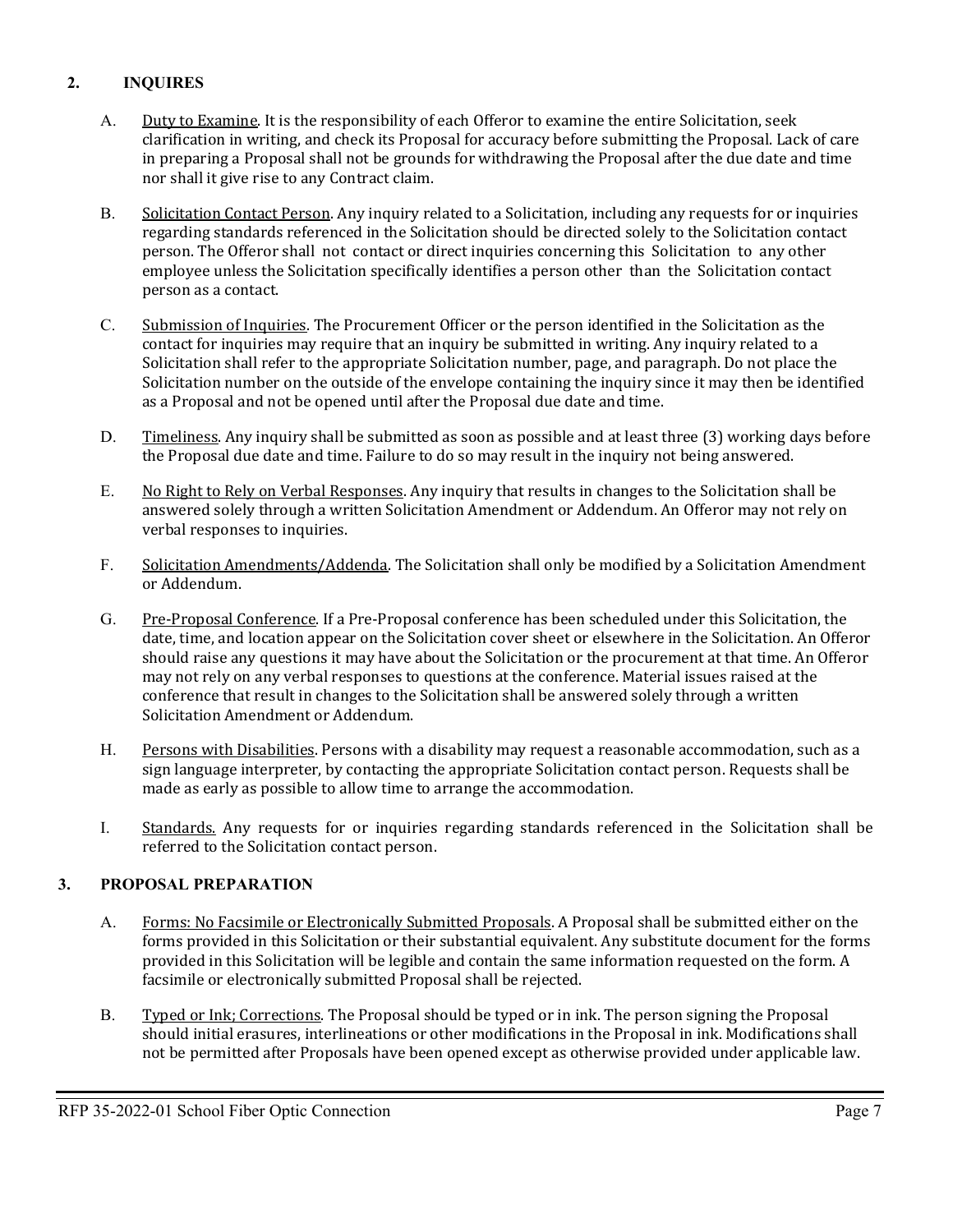- C. Evidence of Intent to be Bound. Failure to submit verifiable evidence of intent to be bound, such as an original signature, shall result in rejection of the Proposal.
- D. Exceptions to Terms and Conditions. All exceptions included with the Proposal shall be submitted in a clearly identified separate section of the Proposal in which the Offeror clearly identifies the specific paragraphs of the Solicitation where the exceptions occur. Any exceptions not included in such a section shall be without force and effect in any resulting Contract unless the Procurement Officer in a written statement specifically references such exception. The Offeror's preprinted or standard terms will not be considered as a part of any resulting Contract. All exceptions that are contained in the Offer may negatively affect the proposal evaluation criteria as stated in the Solicitation or result in rejection of the offer.
- E. Subcontracts. Offeror shall clearly list any proposed subcontractors and the subcontractor's proposed responsibilities in the Proposal.
- F. Cost of Offer Preparation. The District will not reimburse any Offeror the cost of responding to a Solicitation.
- G. Solicitation Amendments/Addenda. Unless otherwise stated in the Solicitation, the person signing the Proposal shall acknowledge each Solicitation Amendment or Addendum. Failure to acknowledge a material Solicitation Amendment or Addendum or to follow the instructions for acknowledgement of the Solicitation Amendment/Addendum may result in rejection of the Proposal.
- H. Federal Excise Tax. School Districts/Public Entities are exempt from Federal Excise Tax on manufactured goods. Exemption Certificates will be prepared upon request.
- I. Provision of Tax Identification Numbers. Offerors are required to provide their Arizona Transaction Privilege Tax number and/or Federal Tax Identification number, if applicable, in the space provided on the Offer and Acceptance Form and provide the tax rate and amount, if applicable, on the Proposal Cost Sheet.
- J. Identification of Taxes in Offer. School Districts/Public Entities are subject to all applicable state and local transaction privilege taxes. If Arizona resident Offerors do not indicate taxes on a separate item in the Proposal, the School District/Public Entity will conclude that the price(s) offered includes all applicable taxes.
- K. Disclosure. If the firm, business, or person submitting this Proposal has been debarred, suspended or otherwise lawfully precluded from participating in any public procurement activity, including being disapproved as a subcontractor with any Federal, state, or local government, or if any such preclusion from participation from any public procurement activity is currently pending, the Offeror must fully explain the circumstances relating to the preclusion or proposed preclusion in the Proposal. The Offeror shall include a letter with its Proposal setting forth the name and address of the governmental unit, the effective date of this suspension or debarment, the duration of the suspension or debarment, and the relevant circumstances relating the suspension or debarment. If suspension or debarment is currently pending, a detailed description of all relevant circumstances including the details enumerated above must be provided.

By signing the Offer and Acceptance Form and notarizing the non-collusion affidavit or other official Contract form, the Offeror certifies that:

- 1. It did not engage in collusion or other anti-competitive practices in connection with the preparation or submission of its Offer; and
- 2. The Offeror has not given, offered to give, nor intends to give at any time hereafter any economic opportunity, future employment, gift, loan, gratuity, special discount, trip, favor, or service to a public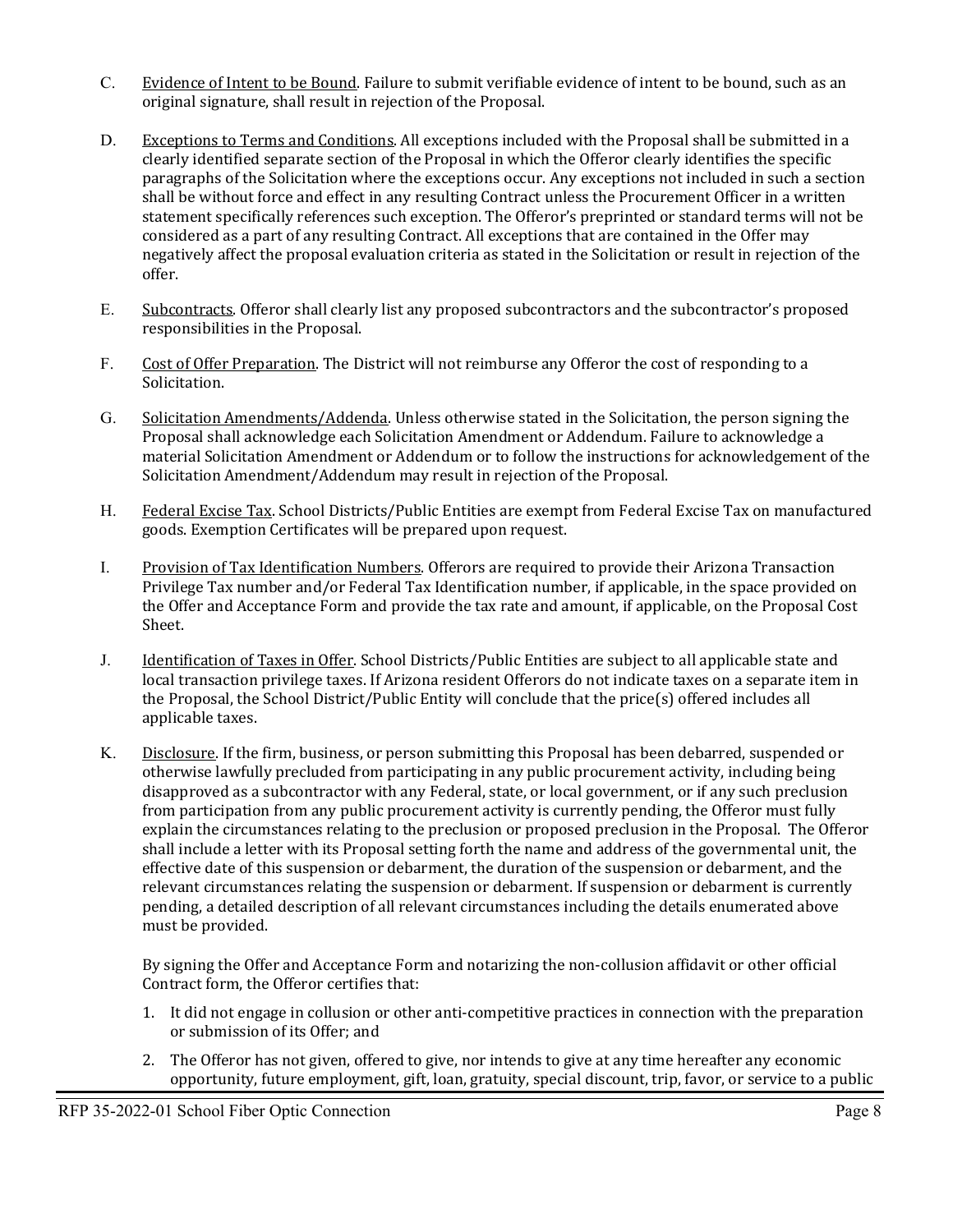servant in connection with the submitted Offer. Failure to sign the Offer, or signing it with a false statement, shall void the submitted Offer or any resulting Contracts, and the vendor may be debarred.

- 3. The Offeror agrees to promote and offer to the District only those materials and/or services as stated in and allowed for under resultant Contract(s) as District Contract items. Violation of this condition will be grounds for terminating the Contract(s).
- L. Solicitation Order of Precedence. In the event of a conflict in the provisions of this Solicitation and any subsequent contracts, the following shall prevail in the order set forth below:
	- 1. Addenda/Amendments;
	- 2. Special Terms and Conditions;
	- 3. Uniform Terms and Conditions;
	- 4. Statement or Scope of Work;
	- 5. Specifications;
	- 6. Attachments;
	- 7. Exhibits;
	- 8. Special Instructions to Offerors; and
	- 9. Uniform Instructions to Offerors
- M. Delivery. Unless stated otherwise in the Solicitation, all prices shall be F.O.B. Destination and shall include all delivery and unloading at the destination(s). Contractor shall retain title and control of all goods until they are delivered and the contract of coverage has been completed. All risk of transportation and all related charges shall be the responsibility of the contractor. All claims for visible or concealed damage shall be filed by the contractor. The District will notify the contractor promptly of any damaged goods and shall assist the contractor in arranging for inspection.

#### **4. SUBMISSION OF PROPOSAL**

- A. Sealed Envelope or Package. Each Proposal shall be submitted to the location identified in this Solicitation, in a sealed envelope or package that identifies its contents as a Proposal and the Solicitation number to which it responds. The appropriate Solicitation number shall be plainly marked on the outside of the envelope or package. **The District is not responsible for the pre-opening of, post-opening of, or failure to open a solicitation not properly addressed or identified.**
- B. Proposal Amendment or Withdrawal. A Proposal may not be amended or withdrawn after the Proposal due date and time except as otherwise provided under applicable law.
- C. Public Record. Under applicable law, all Proposals submitted and opened are public records and must be retained by the School District/Public Entity. Proposals shall be open to public inspection after Contract award, except for such Proposals deemed to be confidential by the School District/Public Entity pursuant to R7-2-1006.
- D. Non-collusion, Employment, and Services. By signing the Offer and Acceptance form or other official contract form, the Offeror certifies that:
	- 1. The prices have been arrived at independently, without consultation, communication or Agreement, for the purpose of restricting competition, as to any matter relating to such prices with any other Offeror or with any competitor; the prices which have been quotes have not been nor will not be disclosed directly or indirectly to any other Offeror or to any competitor; nor attempt has been made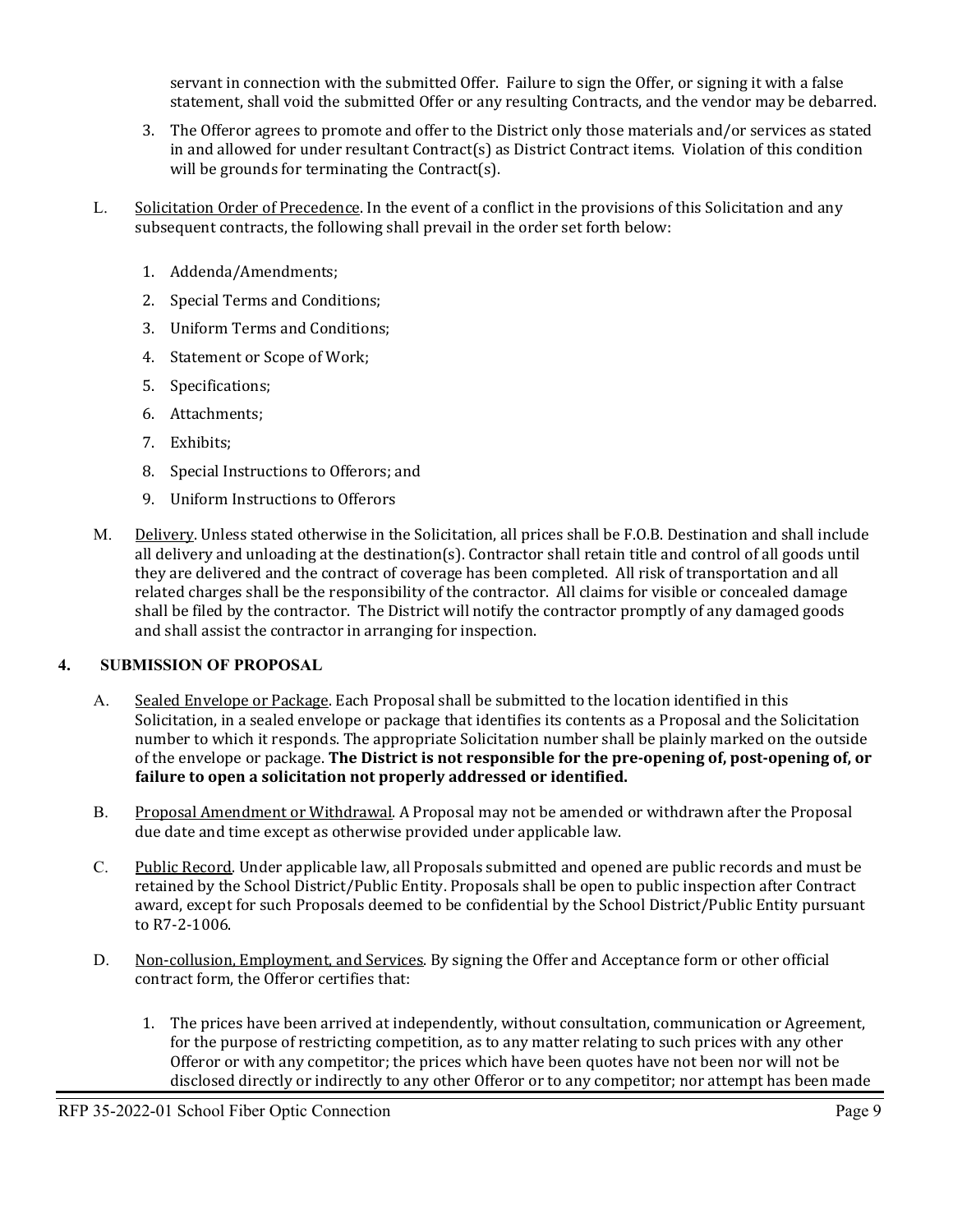or will be made to induce any person or firm to submit or not to submit, an Offer for the purpose of restricting competition. It did not engage in collusion or other anti-competitive practices in connection with the preparation or submission of its Proposal; and

- 2. It does not discriminate against any employee, applicant for employment or person to whom it provides services because of race, color, religion, sex, national origin, or disability, and that it complies with all applicable Federal, state, and local laws and executive orders regarding employment; and
- 3. Neither it nor its principals is presently debarred, suspended, proposed for debarment, declared ineligible, or voluntarily excluded from participation in this transaction by any Federal department or agency: and
- 4. No Federal appropriated funds have been paid or will be paid by or on behalf of the undersigned, to any person for influencing or attempting to influence an officer or employee of any agency, a Member of Congress, an officer or employee of Congress, or an employee of a member of Congress in connection with the awarding of a Federal contract, the making of a Federal grant, the making of a Federal loan, the entering into a Cooperative Agreement, and the extension, continuation, renewal, amendment, or modification of a Federal contract, grant, loan, or cooperative agreement.
- 5. It has not given, offered to give, nor intends to give at any time hereafter any economic opportunity, future employment, gift, loan, gratuity, special discount, trip, favor, or service to a public servant in connection with the submitted offer. Failure to provide a valid signature affirming the stipulations required by this clause shall result in rejection of the offer. Signing the offer with a false statement shall void the offer, any resulting contract and may be subject to legal remedies provided by law.
- E. Removal from Vendor List. Any Offeror not responding to two (2) consecutive Requests for Proposals for similar procurements may be removed from the vendors list for those items or services. If a vendor wishes to remain on the vendors list, a no bid response or a request to remain on the list is all that is needed.

#### **5. ADDITIONAL PROPOSAL INFORMATION**

- A. Unit Price Prevails. Where applicable, in the case of discrepancy between the unit price or rate and the extension of that unit price or rate, the unit price or rate shall govern.
- B. Taxes. The amount of any applicable transaction privilege or use tax of a political subdivision of this state will not be a factor when determining lowest bidder.
- C. Late Proposals. Proposals received after the stated opening time will not be considered and will be returned to the offeror. The offeror assumes the risk of delay in the mail or in the handling of the mail. Whether sent by mail or by means of personal delivery, the offeror assumes the responsibility for having his proposal deposited on time at the place specified.
- D. Disqualification. A Proposal from an Offeror who is currently debarred, suspended or otherwise lawfully prohibited from any public procurement activity shall be rejected.
- E. Proposal Acceptance Period. An Offeror submitting a Proposal under this Solicitation shall hold its Proposal open for the number of days that is stated in the Solicitation. If the Solicitation does not specifically state a number of days for the Proposal acceptance, the number of days shall be ninety (90).
- F. Payment. Payments shall comply with the requirements of A.R.S. Titles 35 and 41, Net 30 days. Upon receipt and acceptance of goods or services, the Contractor shall submit a complete and accurate invoice for payment within thirty (30) days.
- G. Waiver and Rejection Rights. Notwithstanding any other provision of the solicitation, the School District/Public Entity reserves the right to: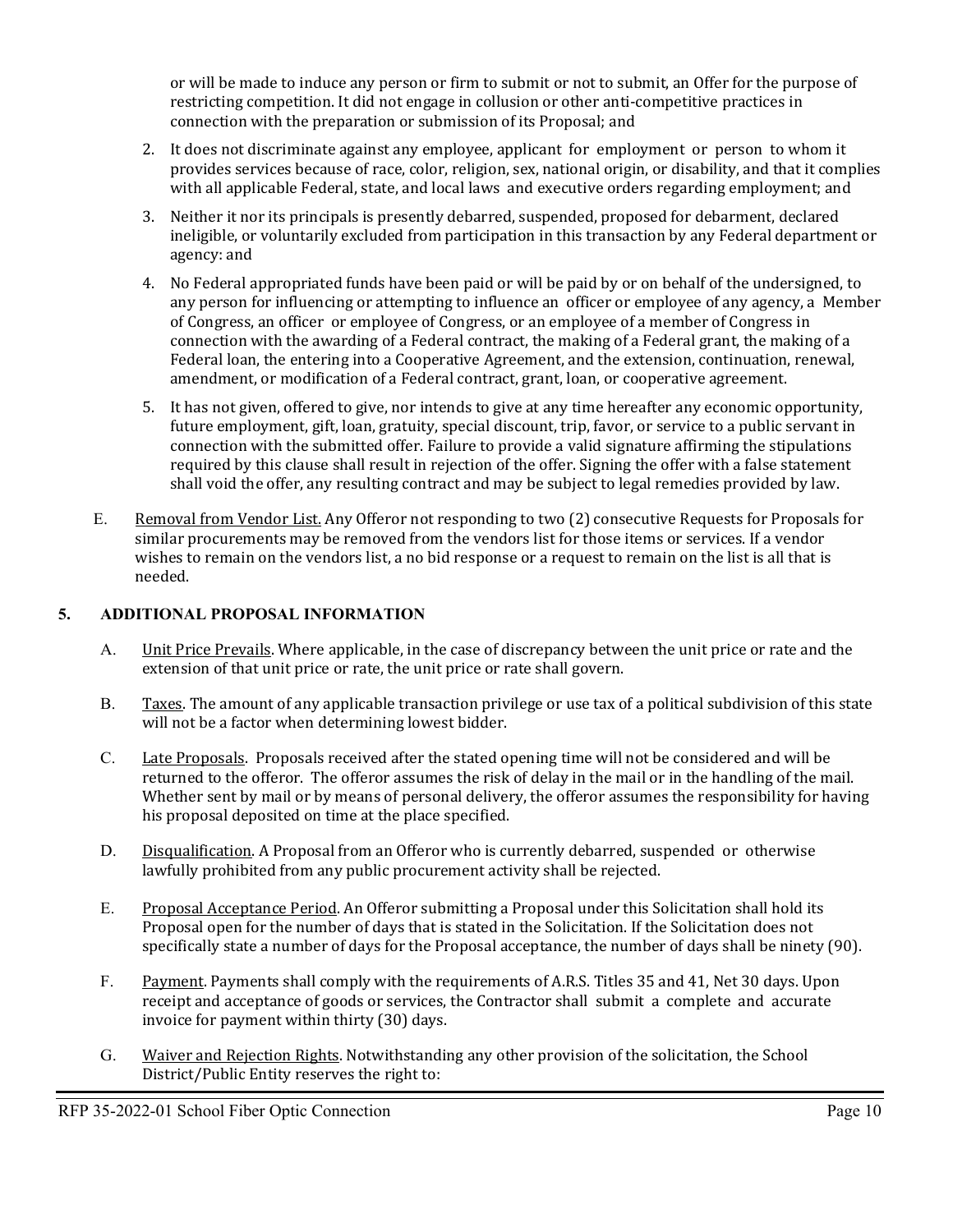- 1. Waive any minor informality;
- 2. Reject any and all Proposals or portions thereof; or
- 3. Cancel a Solicitation.

#### **6. AWARD**

- A. Number or Types of Awards. Where applicable, the School District/Public Entity reserves the right to make multiple awards or to award a Contract by individual line items, by a group of line items, or to make an aggregate award, whichever is deemed most advantageous to the School District/Public Entity. If the Procurement Officer determines that an aggregate award to one Offeror is not in the School District/Public Entity's interest, "all or none" Proposals shall be rejected.
- B. Contract Commencement. A Proposal does not constitute a Contract nor does it confer any rights on the Offeror to the award of a Contract. A Contract is not created until the District/Public Entity accepts the Proposal in writing with an authorized signature on the Offer and Acceptance Form and issues a Purchase Order. A letter or other notice of award or of the intent to award shall not constitute acceptance of the Proposal.
- C. Effective Date. The effective date of this Contract shall be the date that the District Representative signs the Offer and Acceptance Form or other official contract form, and once a signed District Purchase Order is issued; unless another date is specifically stated in the Contract.
- D. Final Acceptance. Final acceptance for the School District will be contingent upon the approval of its Governing Board, if applicable.

#### **7. PROTESTS**

- A. A protest shall comply with and be resolved according to Arizona Department of Education School District Procurement Code Rule A.A.C. R7-2-1141 through R7-2-1153. Protests shall be in writing and be filed with the District Representative, AARON BATES. A protest of a Solicitation shall be received by the District Representative before the Proposal due date. A protest of a proposed award or of an award shall be filed within ten (10) days after the protester knows or should have known the basis of the protest. A protest shall include:
	- 1. The name, addresses, and telephone number of the protester;
	- 2. The signature of the protester or its representative;
	- 3. Identification of the purchasing agency and the Solicitation or Contract number;
	- 4. A detailed statement of the legal and factual grounds of the protest including copies of relevant documents; and
	- 5. The form of relief requested.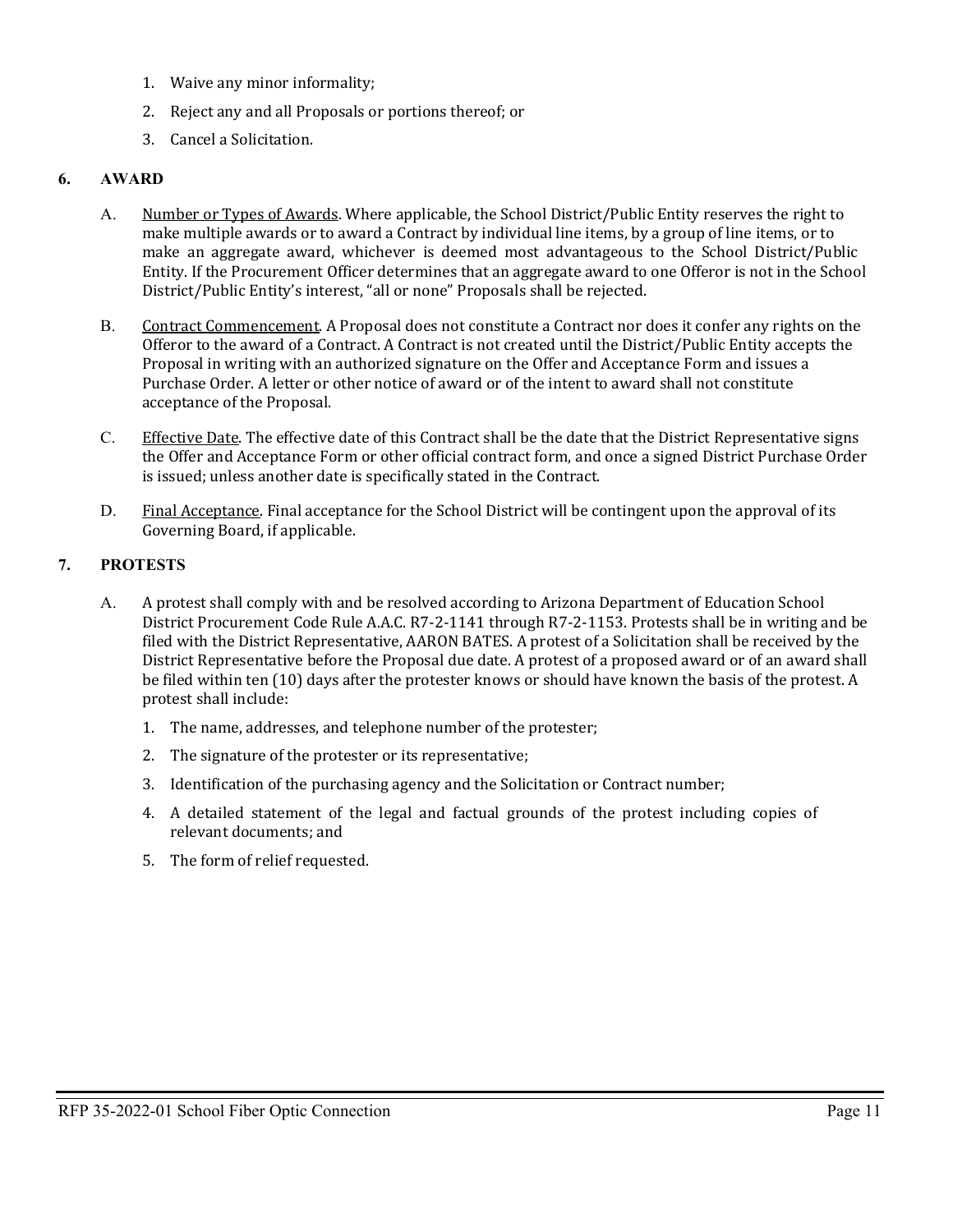#### **UNIFORM TERMS AND CONDITIONS**

#### **1. CONTRACT INTERPRETATION**

- A. Arizona Law. The law of Arizona applies to this Contract including, where applicable, the Uniform Commercial Code as adopted by the State of Arizona and the Arizona School District Procurement Code, Arizona Revised Statutes (A.R.S.) 15-213, and its implementing rules, Arizona Administrative Code (A.A.C.) Title 7, Chapter 2, Articles 10 and 11.
- B. **Implied Contract Terms.** Each Provision of law and any terms required by law to be in this Contract are a part of this Contract as if fully stated in it.
- C. Relationship of Parties. The Contractor under this Contract is an independent Contractor. Neither party to this Contract shall be deemed to be the employee or agent of the other party to the Contract.
- D. Severability. The provisions of this Contract are severable. Any term or condition deemed illegal or invalid shall not affect any other term or condition of the Contract.
- E. No Parole Evidence. This Contract is intended by the parties as a final and complete expression of their agreement and integrates all terms incidental hereto and supersedes all negotiations and previous agreements between the parties with respect to all or any part of the subject matter of this Contract. No course of prior dealings between the parties and no usage of the trade shall supplement or explain any terms used in this document.
- F. No Waiver. Either party's failure to insist on strict performance of any term or condition of the Contract shall not be deemed waiver of that term or condition even if the party accepting or acquiescing in the nonconforming performance knows of the nature of the performance and fails to object to it.

#### **2. CONTRACT ADMINISTRATION AND OPERATION**

- A. Right to Audit Records. The District may, at reasonable times and places, audit the book and records of any Contractor or Subcontractor in accordance with Arizona State Procurement Code for school districts Section R7-2-1083. Under A.R.S. § 35-214 and § 35-215, the Contractor shall retain and shall contractually require each Subcontractor to retain all data and other records ("records") relating to the acquisition and performance of the Contract for a period of five years after the completion of the Contract. All records shall be subject to inspection and audit at reasonable times. Upon request, the Contractor shall produce a legible copy of any or all such records.
- B. Non-Discrimination. The Contractor shall comply with State Executive Order No. 99-4, 2000-4 and all other applicable Federal and State laws, rules and regulations, including the Americans with Disabilities Act.
- C. Audit. Pursuant to ARS § 35-214, at any time during the term of this Contract and five (5) years thereafter, the Contractor's or any Subcontractor's books and records shall be subject to audit by the School District/Public Entity and, where applicable, the Federal Government, to the extent that the books and records relate to the performance of the Contract or Subcontract.
- D. Inspection and Testing. The Contractor agrees to permit access to its facilities, Subcontractor facilities and the Contractor's processes for producing the materials, at reasonable time for inspection of the materials and services covered under this Contract. The School District/Public Entity shall also have the right to test at its own cost the materials to be supplied under this Contract. Neither inspection at the Contractor's facilities nor testing shall constitute final acceptance of the materials. If the School District/Public Entity determines non-compliance of the materials, the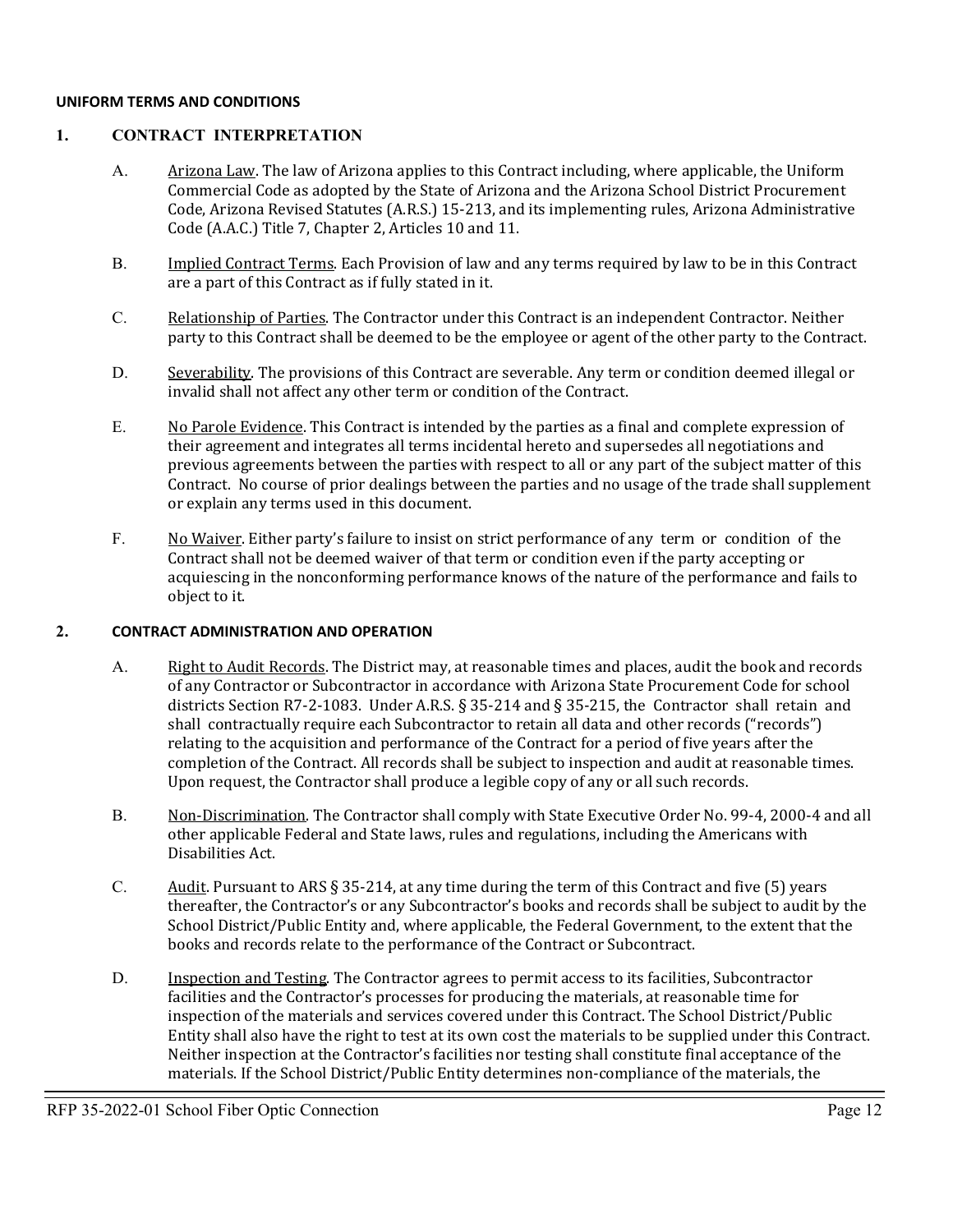Contractor shall be responsible for the payment of all costs incurred by the School District/Public Entity for testing and inspection.

- E. Notices. The School District/Public Entity shall make notices to the Contractor required by this Contract to the person indicated on the Offer and Acceptance form submitted by the Contractor unless otherwise stated in the Contract. The Contractor shall make notices to the School District/Public Entity required by the Contract to the Solicitation Contact Person indicated on the Solicitation cover sheet, unless otherwise stated in the Contract. An authorized Procurement Officer and an authorized Contractor representative may change their respective person to whom notices shall be given by written notice and an Amendment to the Contract shall not be necessary.
- F. Advertising and Promotion of Contract. The Contractor shall not advertise or publish information for commercial benefit concerning this Contract without the prior written approval of the Procurement Officer.
- G. Property of the School District. Any materials, including reports, computer programs and other deliverables, created under this Contract are the sole property of the School District/Public Entity. The Contractor is not entitled to a patent or copyright on those materials and may not transfer the patent or copyright to anyone else. The Contractor shall not use or release these materials without the prior written consent of the School District/Public Entity.

#### **3. COSTS AND PAYMENTS**

- A. Payments. Payments shall comply with the requirements of A.R.S. Titles 35 and 41, Net 30 days. Upon receipt and acceptance of goods or services, the Contractor shall submit a complete and accurate invoice for payment from the School District/Public Entity. The Purchase Order number must be referenced on the invoice. The District will make every effort to process payment for the purchase of goods or services within thirty (30) calendar days after receipt of goods or services and a correct notice of amount due, unless a good faith dispute exists as to any obligation to pay all or a portion of the account. Any offer that requires payment in less than thirty (30) calendar days shall not be considered.
- B. Applicable Taxes.
	- 1. Payment of Taxes by the School District/Public Entity. The School District/Public Entity will pay only the rate and/or amount of taxes identified in the Proposal and in any resulting Contract.
	- 2. State and Local Transaction Privilege Taxes. The School District/Public Entity is subject to all applicable state and local transaction privilege taxes. Transaction privilege taxes apply to the sale and are the responsibility of the seller to remit. Failure to collect taxes from the buyer does not relieve the seller from its obligation to remit taxes. Offerors are required to provide their Arizona Transaction Privilege Tax Number, if applicable, in the space provided on the Offer and Acceptance Form and provide the tax rate and amount, if applicable, on the Price Sheet.
	- 3. Tax Indemnification. Contractor and all Subcontractors shall pay all Federal, state, and local taxes applicable to its operation and any persons employed by the Contractor. Contractor shall, and require all Subcontractors to hold the School District/Public Entity harmless from any responsibility for taxes, damages and interest, if applicable, contributions required under Federal, and/or state and local laws and regulations and any other costs including transaction privilege taxes, unemployment compensation insurance, Social Security and Worker's Compensation.
	- 4. IRS W-9. In order to receive payment under any resulting Contract, Offeror shall have a current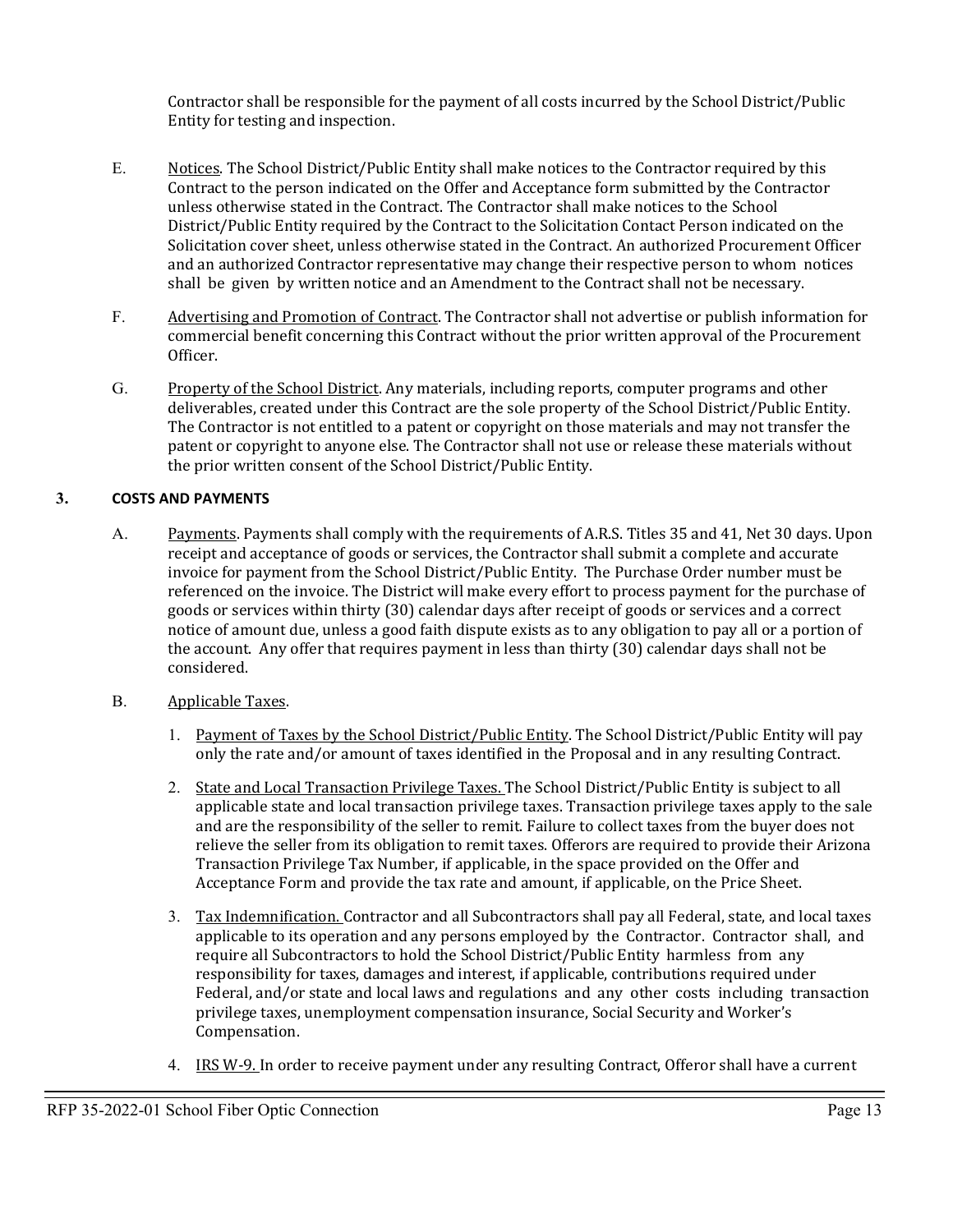I.R.S. W-9 Form on file with the School District/Public Entity.

C. Availability of Funds for the Next Fiscal Year. Funds may not presently be available for performance under this Contract beyond the current fiscal year. No legal liability on the part of the School District/Public Entity for any payment may arise under this Contract beyond the current fiscal year until funds are made available for performance of the Contract. The School District/Public Entity will make reasonable efforts to secure such funds.

#### **4. CONTRACT CHANGES**

- A. Amendments. This Contract is issued under the authority of the Procurement Officer who signed this Contract. The Contract may be modified only through a Contract Amendment within the scope of the Contract. Changes to the Contract, including the addition of work or materials, the revision of payment terms, or the substitution of work or materials, directed by an unauthorized employee or made unilaterally by the Contractor are violations of the Contract and of applicable law. Such changes, including unauthorized written Contract Amendments, shall be void and without effect, and the Contractor shall not be entitled to any claim and this Contract based on those changes.
- B. Subcontracts. The Contractor shall not enter into any Subcontract under this Contract without the advance written approval of the Procurement Officer. The Subcontract shall incorporate by reference the terms and conditions of this Contract.
- C. Assignment and Delegation. The Contractor shall not assign any right nor delegate any duty under this Contract without the prior written approval of the Procurement Officer. The school district shall not unreasonably withhold approval. The District and the Contractor agree that in the event that an attorney providing service hereunder changes law firms, the parties may mutually agree to assign this contract to the new law firm in order for the District to obtain services from the attorney, provided that the services are provided to the District on the same terms and conditions as set forth herein.

#### **5. RISK AND LIABILITY**

- A. Risk of Loss. The Contractor shall bear all loss of conforming material covered under this Contract until received by authorized personnel at the location designated in the purchase order or Contract. Mere receipt does not constitute final acceptance. The risk of loss for nonconforming materials shall remain with the Contractor regardless of receipt.
- B. General Indemnification. To the extent permitted by A.R.S. § 41-621 and § 35-154, the School District/Public Entity shall be indemnified and held harmless by the Contractor for its vicarious liability as result of entering into this Contract. Each party to this Contract is responsible for its own negligence. The Contractor shall defend, indemnify and hold harmless the District from any and all claims, demands, suits, actions, proceedings, loss, cost, and damages of every kind and description, including any attorneys' fees and/or litigation expenses, which may be brought or made against or incurred by the District on account of loss of or damage to any property or for injuries to or death of any person, caused by, arising out of, or contributed to, in whole or in part, by reasons of any act, omission, professional error, fault, mistake, or negligence of Contractor, its employees, agents, representatives, or subcontractors, their employees, agents, representatives in connection with or incident to the performance of this Contract, or arising out of Worker's Compensation claims, Unemployment Compensation claims, or Unemployment Disability compensation claims of employees of Contractor and/or its subcontractors or claims under similar such laws or obligations. Contractor's obligation under this Section shall not extend to any liability caused by the sole negligence of the District or its employees. This provision shall survive the termination of the Contract.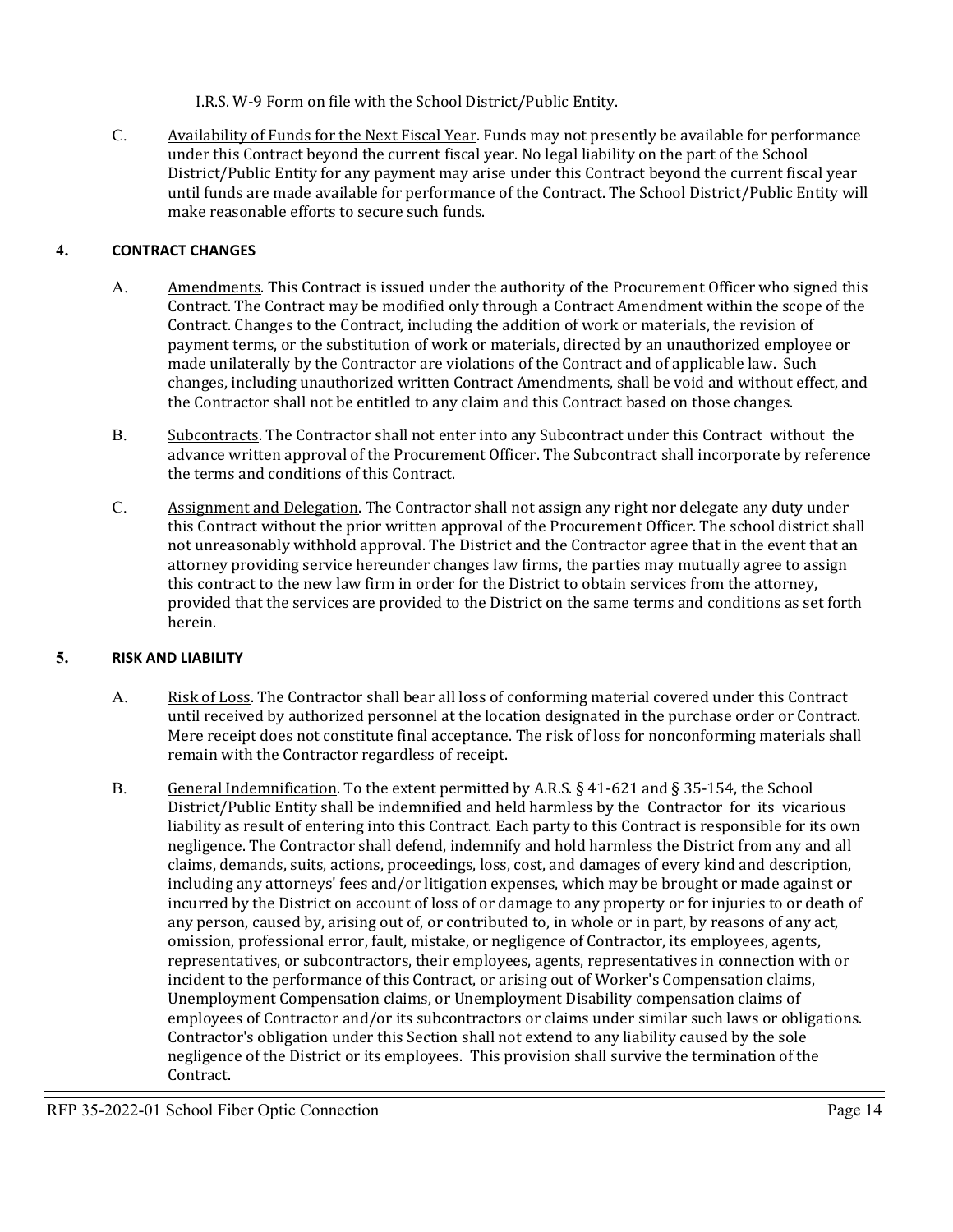- C. Indemnification Patent and Copyright. To the extent permitted by A.R.S. § 41-621 and § 35-154, the Contractor shall indemnify and hold harmless the School District/Public Entity against any liability, including costs and expenses, for infringement of any patent, trademark, or copyright arising out of Contract performance or use by the School District/Public Entity of materials furnished or work performed under this Contract. The School District/Public Entity shall reasonably notify the Contractor of any claim for which it may be liable under this paragraph.
- D. Force Majeure.
	- 1. Except for payment of sums due, neither party shall be liable to the other nor deemed in default under this Contract if and to the extent that such party's performance of this Contract is prevented by reason of force majeure. The term "*force majeure"* means an occurrence that is beyond the control of the party affected and occurs without its fault or negligence. Without limiting the foregoing, force majeure includes acts of God; acts of the public enemy; war; riots; strikes; mobilization; labor disputes; civil disorders; fire; flood; lockouts; injections-interventionacts; or failures or refusals to act by government authority; and other similar occurrences beyond the control of the party declaring force majeure which such party is unable to prevent by exercising reasonable diligence.
	- 2. Force Majeure shall not include the following occurrences:
		- a. Late delivery of equipment or materials caused by congestion at a manufacturer's plant or elsewhere, or an oversold condition of the market; or
		- b. Late performance by a Subcontractor unless the delay arises out of a force majeure occurrence in accordance with this force majeure term and condition. ; or
		- c. Inability of either the Contractor or any Subcontractor to acquire or maintain any required insurance, bonds, licenses, or permits.
	- 3. If either party is delayed at any time in the progress of the work by force majeure, the delayed party shall notify the other party in writing of such delay, as soon as is practicable and no later than the following working day, of the commencement thereof and shall specify the causes of such delay in such notice. Such notice shall be delivered or mailed certified-return receipt requested, and shall make a specific reference to this article, thereby invoking its provisions. The delayed party shall cause such delay to cease as soon as practicable and shall notify the other party in writing when it has done so. The time of completion shall be extended by Contract Amendment for a period of time equal to the time that results or effects of such delay prevent the delayed party from performing in accordance with this Contract.
	- 4. Any delay or failure in performance by either party hereto shall not constitute default hereunder or give rise to any claim for damages or loss of anticipated profits if, and that such delay or failure is caused by force majeure.
- E. Third Party Antitrust Violations. The Contractor assigns to the School District/Public Entity any claim for overcharges resulting from antitrust violation the extent that those violations concern materials of services supplied by third parties to the Contractor toward fulfillment of this Contract.

### **6. WARRANTIES**

- A. Liens. The Contractor warrants that the materials supplied under this Contract are free of liens.
- B. Quality. Unless otherwise modified elsewhere in these terms and conditions, the Contractor warrants that, for one year after acceptance by the School District of the materials or services, they shall be: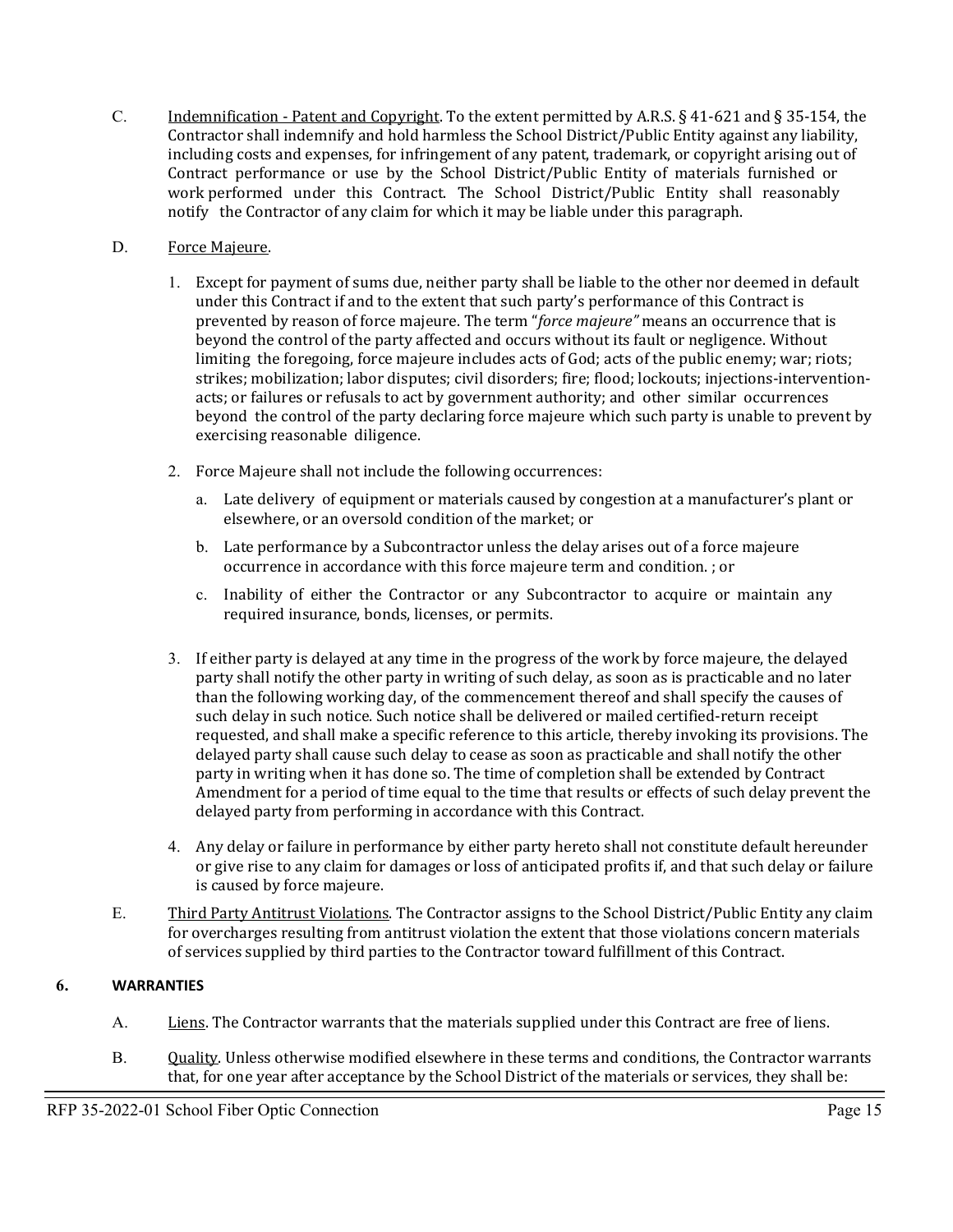- 1. Of a quality to pass without objection in the trade under the Contract description;
- 2. Fit for the intended purposes for which the materials or services are used;
- 3. Within the variations permitted by the Contract and are of even kind, quality, and quality within each unit and among all units;
- 4. Adequately contained, packaged and marked as the Contract may require; and
- 5. Conform to the written promises or affirmations of fact made by the Contractor.
- C. Fitness. The Contractor warrants that any material or service supplied to the School District/Public Entity shall fully conform to all requirements of the Solicitation and all representations of the Contractor, and shall be fit for all purposes and uses required by the Contract.
- D. Inspection/Testing. The warranties set forth in subparagraphs A through C of this paragraph are not affected by inspection/testing of or payment for the materials or services by the School District/Public Entity.
- E. Exclusions. Except as otherwise set forth in this Contract, there are no express or implied warranties or merchant ability or fitness.
- F. Compliance with Applicable Laws. The materials and services supplied under this Contract shall comply with all applicable Federal, state and local laws, and the Contractor shall maintain all applicable licenses and permits.
- G. Survival of Rights and Obligations after Contract Expiration or Termination.
	- 1. Contractor's Representations and Warranties. All representations and warranties made by the Contractor under this Contract shall survive the expiration of termination hereof. In addition, the parties hereto acknowledge that pursuant to A.R.S. § 12-510, except as provided in A.R.S. § 12- 529, the School District/Public Entity is not subject to or barred by any limitations of actions prescribed in A.R.S. Title 12, Chapter 5.
	- 2. Purchase Orders. The Contractor shall, in accordance with all terms and conditions of the Contract, fully perform and shall be obligated to comply with all purchase orders received by the Contractor prior to the expiration or termination hereof, unless otherwise directed in writing by District Administration including, without limitation, all purchase orders received prior to but not fully performed and satisfied at the expiration or termination of this Contract.

#### **7. SCHOOL DISTRICT/PUBLIC ENTITY'S CONTRACTUAL REMEDIES**

- A. Right to Assurance. If the School District/Public Entity in good faith has reason to believe that the Contractor does not intend to, or is unable to perform or continue performing under this Contract, the Procurement Officer may demand in writing that the Contractor give a written assurance of intent to perform. Failure by the Contractor to provide written assurance within the number of days specified in the demand may, at the School District/Public Entity's option, be the basis for terminating the Contract under the Terms and Conditions.
- B. Stop Work Order.
	- 1. The School District/Public Entity may, at any time, by written order to the Contractor, require the Contractor to stop all or any part of the work called for by this Contract for a period of ninety (90) days after the order is delivered to the Contractor, and for any further period to which the parties may agree. The order shall be specifically identified as a stop work order issued under this clause. Upon receipt of the order, the Contractor shall immediately comply with its terms and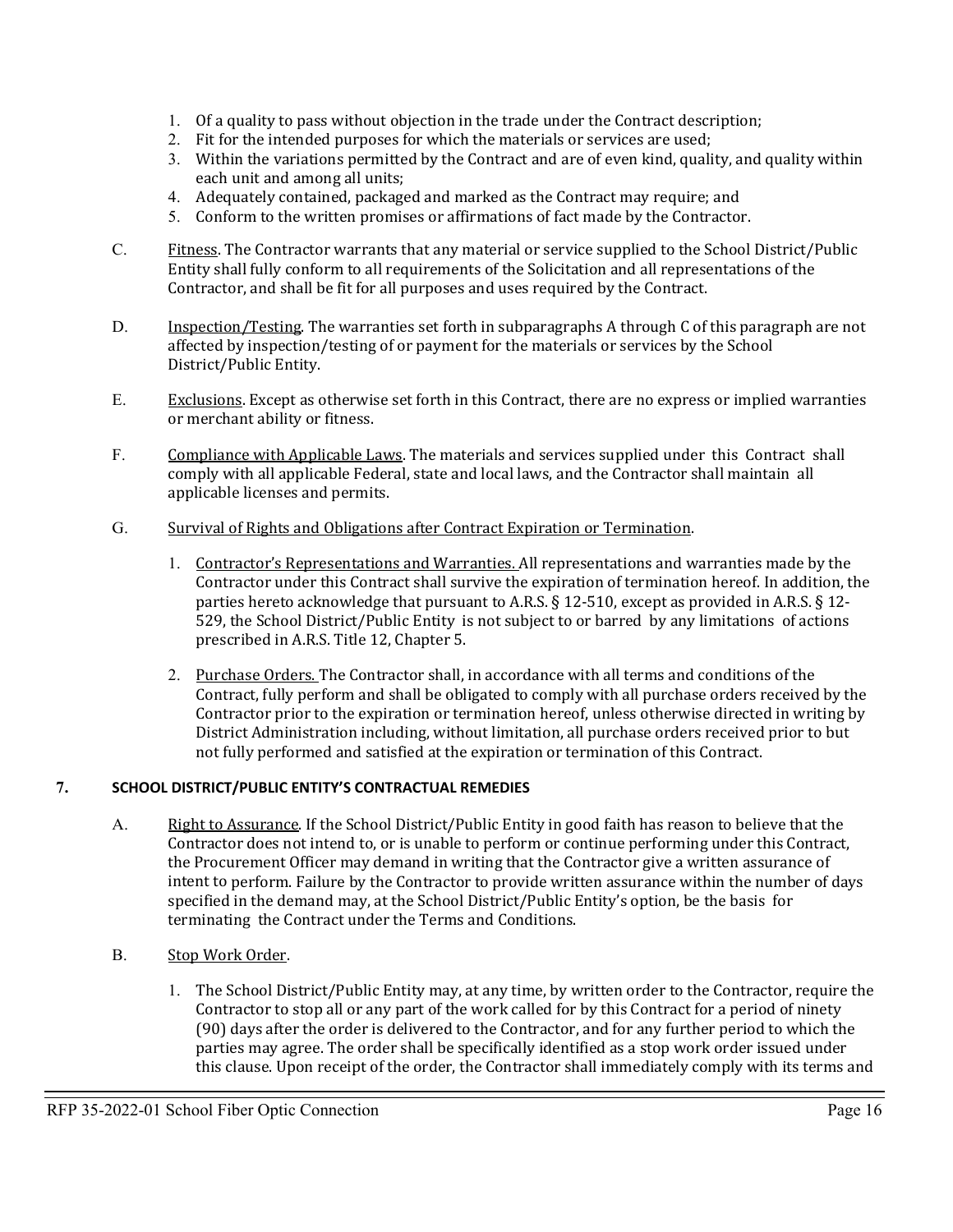take all reasonable steps to minimize the incurrence of costs allocable to the work covered by the order during the period of work stoppage.

- 2. If a stop work order issued under this clause is canceled or the period of the order or any extension expires, the Contractor shall resume work. The Procurement Officer shall make an equitable adjustment in the delivery schedule or Contract price, or both, and the Contract shall be amended in writing accordingly.
- C. Non-exclusive Remedies. The rights and the remedies of the School District/Public Entity under this Contract are not exclusive.
- D. Non-conforming Tender. Materials supplied under this Contract shall fully comply with the Contract. The delivery of materials or a portion of the materials in an installment that do not fully comply constitutes a breach of Contract. On delivery of nonconforming materials, the School District/Public Entity may terminate the Contract for default under applicable termination clauses in the Contract, exercise any of its remedies under the Uniform Commercial Code, or pursue any other right or remedy available to it.
- E. Right of Offset. The School District/Public Entity shall be entitled to offset against any sums due the Contractor any expenses or costs incurred by the School District/Public Entity or damages assessed by the School District/Public Entity concerning the Contractor's nonconforming performance or failure to perform the Contract, including expenses, costs and damages described in the Uniform General Terms and Conditions.

#### **8. CONTRACT TERMINATION**

- A. Cancellation for Conflict of Interest. Per A.R.S. 38-511 the School District may cancel this Contract within three (3) years after Contract execution without penalty or further obligation if any person significantly involved in initiating, negotiating, securing, drafting, or creating the Contract on behalf of the School District/Public Entity is, or becomes at any time while the Contract or an extension to the Contract is in effect, an employee of or a consultant to any other party to this Contract with respect to the subject matter of the Contract. The cancellation shall be effective when the Contractor receives written notice of the cancellation unless the notice specifies a later time.
- B. Gratuities. The School District/Public Entity may, by written notice, terminate this Contract, in whole or in part, if the School District/Public Entity determines that employment or gratuity was offered or made by the Contractor or a representative of the Contractor to any officer or employee of the School District/Public Entity for the purpose of influencing the outcome of the procurement or securing the Contract, an Amendment to the Contract, or favorable treatment concerning the Contract, including the making of any determination or decision about Contract performance. The School District/Public Entity, in addition to any other rights or remedies, shall be entitled to recover exemplary damages in the amount of three (3) times the value of the gratuity offered by the Contractor.
- C. Suspension or Debarment. The School District/Public Entity may, by written notice to the Contractor, immediately terminate this Contract if the School District/Public Entity determines that the Contractor has been disbarred, suspended or otherwise lawfully prohibited from participating in any public procurement activity, including but not limited to, being disapproved as a Subcontractor of any public procurement unit or other governmental body.
- D. Termination for Convenience. The School District/Public Entity reserves the right to terminate the Contract, in whole or in part at any time, when in the best interests of the School District/Public Entity without penalty recourse. Upon receipt of the written notice, the Contractor shall immediately stop all work, as directed in the notice, notify all Subcontractors of the effective date of the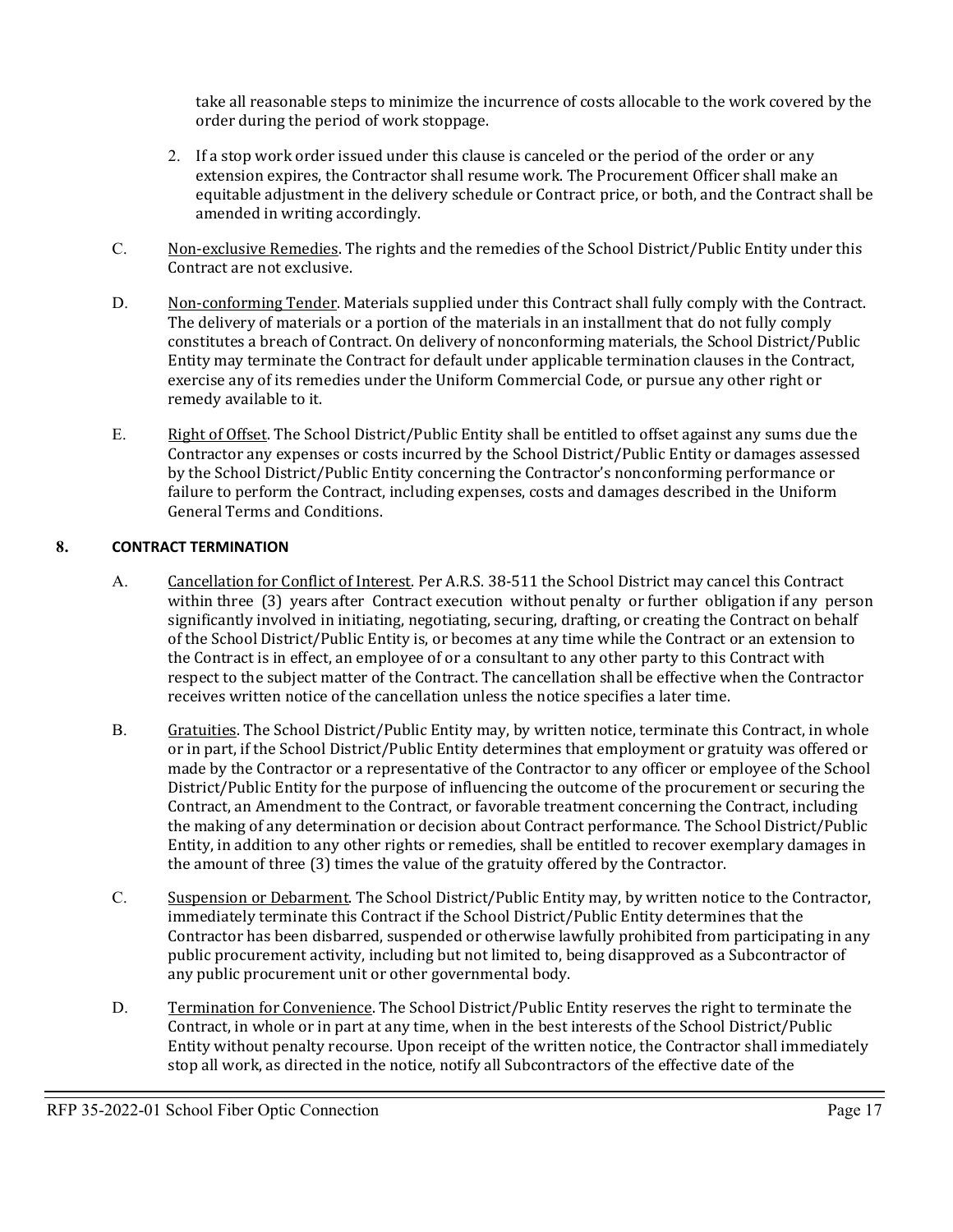termination and minimize all further costs to the School District/Public Entity. In the event of termination under this paragraph, all documents, data and reports prepared by the Contractor under the Contract shall become the property of and be delivered to the School District/Public Entity. The Contractor shall be entitled to receive just and equitable compensation for work in progress, work completed, and materials accepted before the effective date of the termination. The cost principles and procedures provided in A.A.C. R7-2-1125 shall apply.

#### E. Termination for Default.

- 1. In addition to the rights reserved in the Uniform General Terms and Conditions, the School District/Public Entity reserves the right to terminate the Contract in whole or in part due to the failure of the Contractor to comply with any term or condition of the Contract, to acquire and maintain all required insurance policies, bonds, licenses and permits, or to make satisfactory progress in performing the Contract. The Procurement Officer shall provide written notice of the termination and the reasons for it to the Contractor.
- 2. Upon termination under this paragraph, all documents, data and reports prepared by the Contractor under the Contract shall become the property of and be delivered to the School District/Public Entity.
- 3. The School District/Public Entity may, upon termination of this Contract, procure, on terms and in the manner that it deems appropriate, materials and services to replace those under this Contract. The Contractor shall be liable to the School District/Public Entity for any excess costs incurred by the School District/Public Entity re-procuring the materials or services.
- F. Continuation of Performance through Termination. The Contractor shall continue to perform, in accordance with the requirements of the Contract, up to the date of termination, as directed in the termination notice.

#### **9. CONTRACT CLAIMS**

All Contract claims and controversies under this Contract shall be resolved according to A.R.S. Title 15-213 and AAC R7-2-1155 through R7-2-1200 and rules adopted thereunder.

#### **10. INTEGRITY OF PROPOSAL**

By signing this Proposal, the Offeror affirms that the Offeror has not given, nor intends to give any time hereafter any economic opportunity, future employment, gift, loan, gratuity, special discount, trip favor, or service to any employee of the School District/Public Entity in connection with the submitted Proposal. Failure to sign the Proposal, or signing it with a false statement, shall void the submitted proposal or any resulting contract.

#### **11. OFFSHORE PERFORMANCE**

Due to security and identity protection concerns, direct services under any subsequent contract shall be performed within the borders of the United States. Any services that are described in the specifications or scope of work that directly serve the school district(s) or charter school(s) or its clients and may involve access to secure or sensitive data or personal client data or development or modification of software for the State shall be performed within the borders of the United States. Unless specifically stated otherwise in the specifications, this definition does not apply to indirect or "overhead" services, redundant back-up services or services that are incidental to the performance of the contract. This provision applies to work performed by subcontractors at all tiers.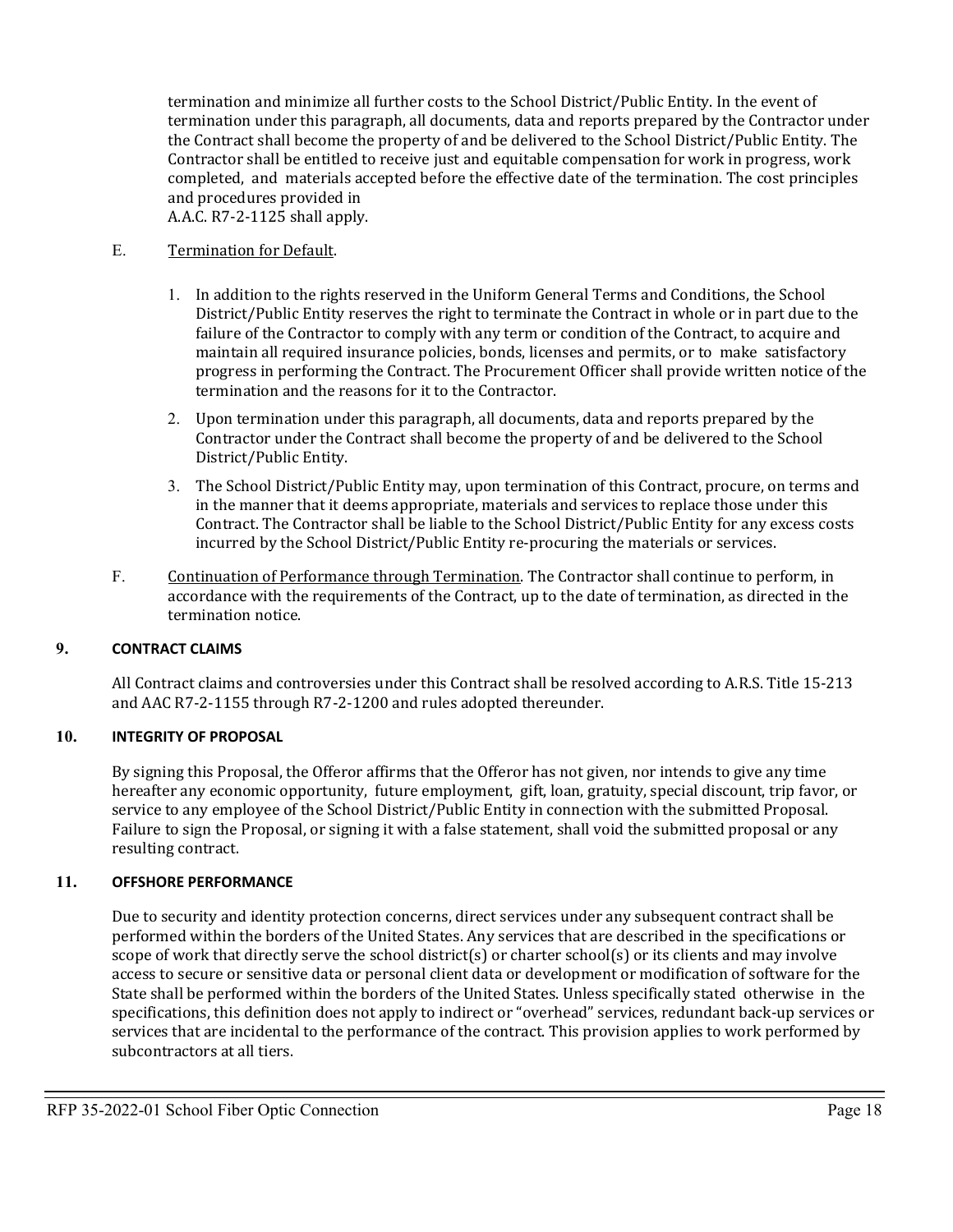#### **12. CONTRACTOR'S EMPLOYMENT ELIGIBILITY**

By entering into this contract, Contractor warrants compliance with ARS §41-4401, §23-214, the Federal Immigration and Nationality Act (FINA), and all other federal immigration laws and regulations.

The District may request verification of compliance from any Contractor or Subcontractor performing work under this Contract. The District reserves the right to confirm compliance in accordance with applicable laws.

Should the District suspect or find that the Contractor or any of its Subcontractors are not in compliance, the District may pursue any and all remedies allowed by law, including, but not limited to suspension of work, termination of the Contract for default, and suspension and/or debarment of the Contractor. All costs necessary to verify compliance are the responsibility of the Contractor.

#### **13. TERRORISM COUNTRY DIVESTMENTS**

Per A.R.S. 35-392, the School District/Public Entity is prohibited from purchasing from a company that is in violation of the Export Administration Act.

#### **14. SCRUTINIZED BUSINESS OPERATIONS**

Per A.R.S. 35-393, A public entity may not enter into a contract with a value of \$100,000 or more with a company to acquire or dispose of services, supplies, information technology or construction unless the contract includes a written certification that the company is not currently engaged in, and agrees for the duration of the contract to not engage in, a boycott of goods or services from Israel.

NOTICE: Unless and until the District Court's injunction in Jordahl v. Brnovich et al., Case No. 3:17-cv-08263 (D. Ariz.) is stayed or lifted, the Anti-Israel Boycott Provision (A.R.S. 35-393-01 (A)) is unenforceable and the District will take no action to enforce it. This written certification is not a mandatory part of the offer as long as the injunction remains in place. Offers will not be evaluated based on whether this certification has been provided.

#### **15. FINGERPRINT AND BACKGROUND CHECKS**

In accordance with A.R.S 15-512(H), a contractor, subcontractor or vendor or any employee of a contractor, subcontractor or vendor who is contracted to provide services on a regular basis at an individual school may be required to obtain a valid fingerprint clearance card pursuant to title 41, chapter 12, article 3.1. An exception to this requirement may be made as authorized in Governing Board policy.

Contractor, subcontractors, vendors and their employees shall not provide services on school district properties until authorized by the District. Additionally, contractor shall comply with School District Governing Board Policies.

#### **16. CLARIFICATIONS/DISCUSSIONS**

- A. Clarifications. Clarification means communication with Offeror for the sole purpose of eliminating minor irregularities, informalities, or apparent clerical mistakes in the Proposal. It is achieved by explanation or substantiation, either in a written response to an inquiry from the School District/Public Entity or as initiated by Offeror. Clarification does not give Offeror an opportunity to revise or modify its Proposal, except to the extent that correction of apparent clerical mistakes results in a revision.
- B. Discussions. After initial receipt of statements of qualifications, the School District/Public Entity reserves the right to conduct discussions with Offerors whose statements of qualifications are determined to be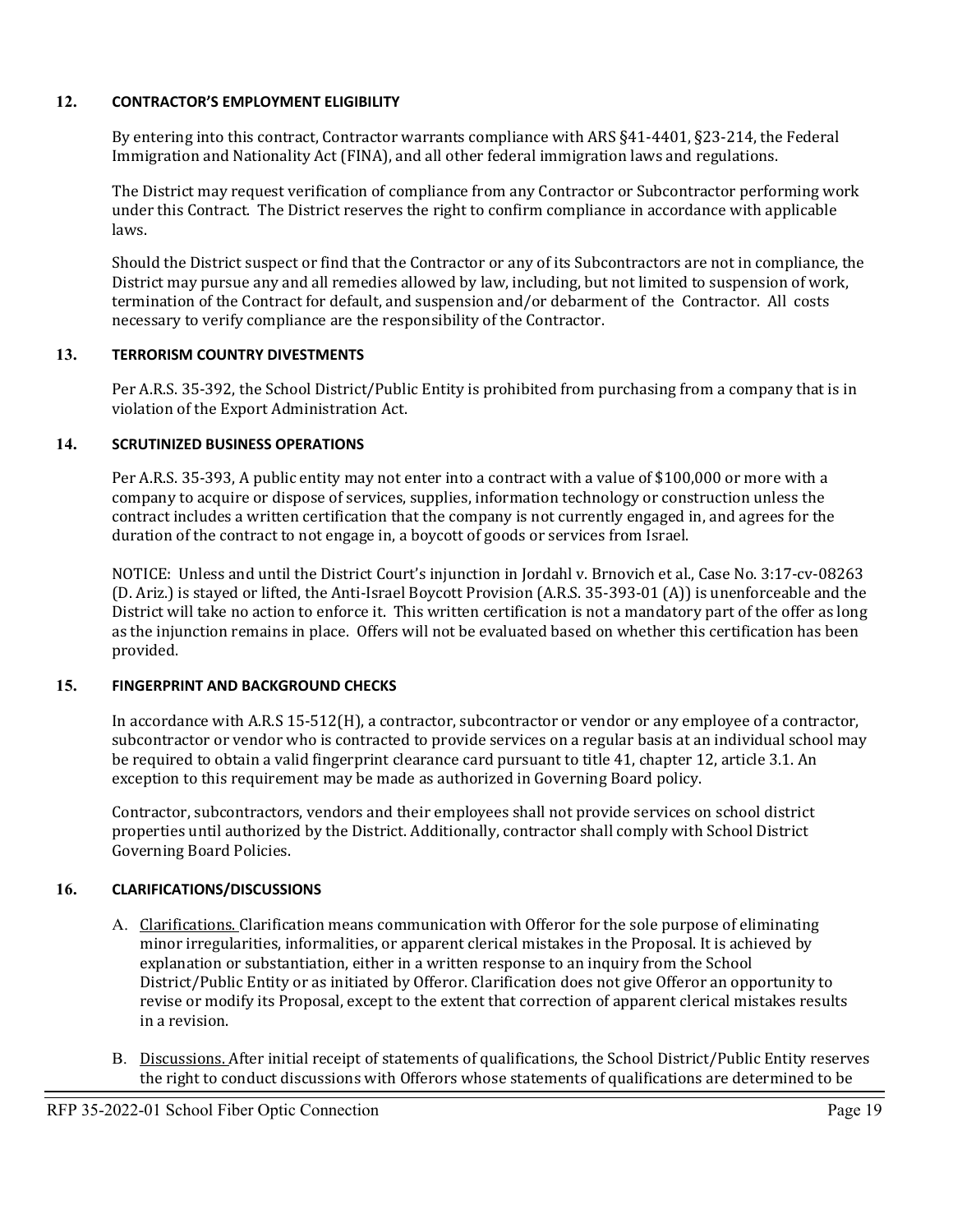reasonably susceptible of being selected for the short list of vendors to receive the Request for Proposal. Discussions occur when oral or written communications between the School District/Public Entity and the Offeror are conducted for the purpose of clarification and to ensure complete understanding of the statement of qualifications, the proposed contract, and/or relative methods of approach for providing the specified construction services. The School District/Public Entity will not help the Offeror bring its statement of qualifications up to the level of other such statements through discussions. During any discussions, the District will not provide any information about other Offerors statements of qualifications.

#### **17. CONFIDENTIAL/PROPRIETARY INFORMATION**

- A. Confidential Information Request. If Offeror believes that its Proposal contains trade secrets or proprietary information that should be withheld from public inspection as required by A.R.S. § 39-121, a statement advising the School District/Public Entity of this fact shall accompany the Proposal, and the information shall be so identified wherever it appears on the CONFIDENTIAL/PROPRIETARY SUBMITTALS Form. The School District/Public Entity shall review the statement and shall determine in writing whether the information shall be withheld. If the School District/Public Entity determines to disclose the information, the School District/Public Entity shall inform Offeror in writing of such determination. The District will only review the specific areas listed on the CONFIDENTIAL/PROPRIETARY SUBMITTALS Form and will not review the entire proposal for confidential information indicators.
- B. Pricing. The School District/Public Entity will not consider pricing to be confidential or proprietary.
- **C.** Public Record. All Proposals submitted in response to this solicitation shall become the property of the School District/Public Entity. They will become a matter of public record available for review, subsequent to award notification, under the supervision of the Purchasing Official by appointment.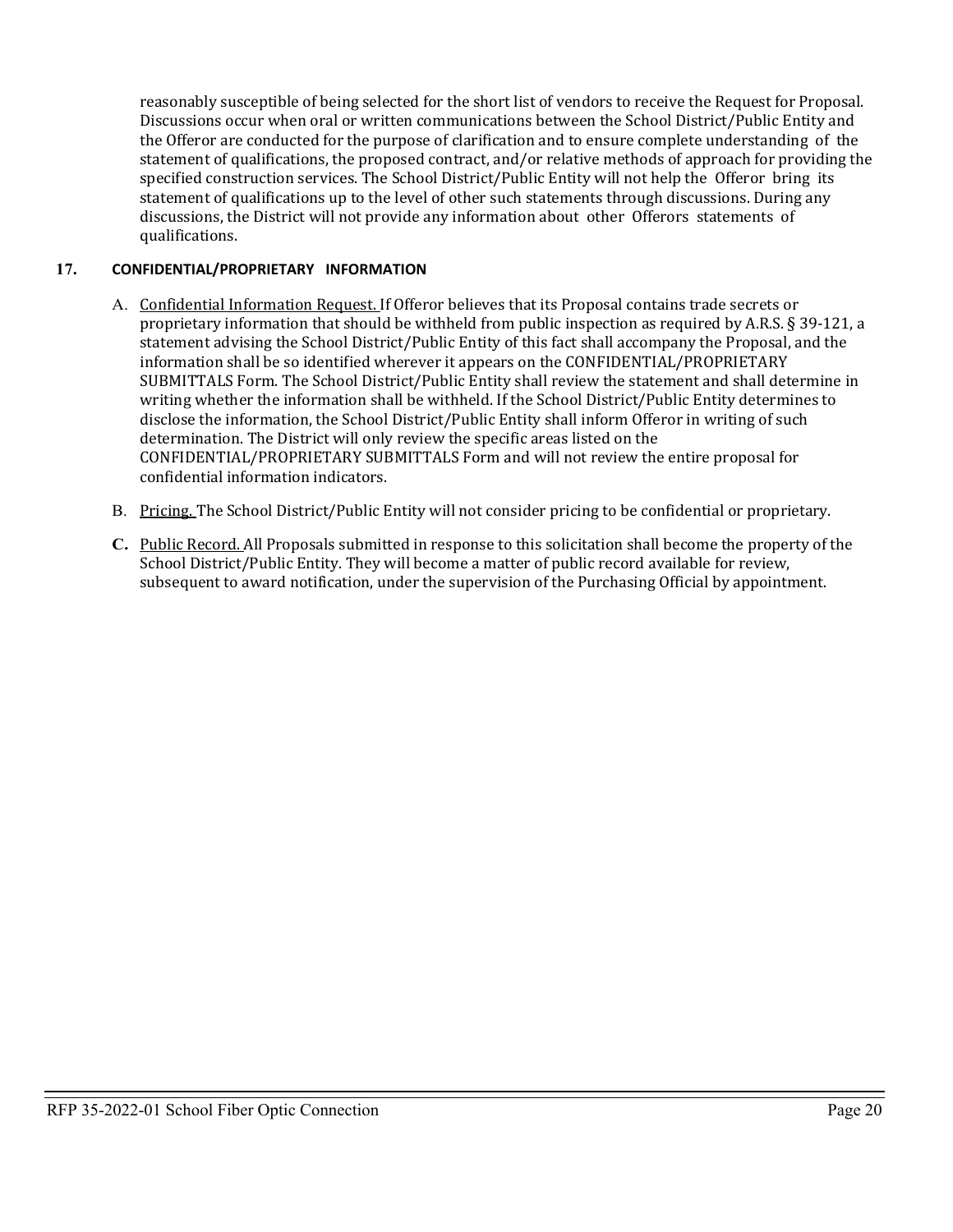#### **SPECIAL TERMS & CONDITIONS**

- 1. **PURPOSE:** The purpose of this Request for Proposal (RFP) the purpose is to provide leased School Fiber Optic Connection district-wide.
- 2. **PRE-PROPOSAL CONFERENCE INFORMATION:** There is a pre-proposal conference for this solicitation. There is a pre-proposal conference for this solicitation. The pre-proposal conference will be held at the San Fernando Elementary, located at 1 Schoolhouse Dr. Sasabe, AZ 85633 at 10:00 a.m. on Feburary 1, 2022. All interested bidders shall meet at the front lobby, a representative will escort the vendors to the conference area.
- 3. **PROPOSAL OPENING:** Proposals shall be opened publicly at the time and place designated on the cover page of this document. The name of each offeror shall be read publicly, and recorded. All other information contained in proposals shall be confidential so as to avoid disclosure of contents prejudicial to competing Offerors during the process of negotiation. Prices will not be read. Proposals will not be subject to public inspection until after contract award.
- 4. **CONTRACT TYPE:** Fixed price Prices shall be firm for the term of the contract. Price negotiations are only available upon annual contract renewal.
- 5. **PRICE CLAUSE:** Prices shall be firm for the term of the contract. Prices as stated must be complete for the services offered and shall include all associated costs.
	- A. Any pricing proposed must comply with the FCC Lowest Corresponding Price Rule as required by the Universal Service First Report and Order, and restated in the FCC E-Rate Modernization Report and Order, adopted July 11, 2014. The FCC Lowest Corresponding Price rule prohibits an E-rate services offeror from offering or charging E-rate applicants a price higher than the lowest price that the offeror charges to non-residential customers who are similarly situated to a particular school, library, rural health care provider or consortium that purchase directly from the offeror.
	- B. Submitted pricing must identify the cost for all equipment, supplies, and labor, including any costs for campus assessment, project management, documentation, travel, taxes, etc. All taxes, including sales taxes, must be identified separately.
	- C. The products quoted must be eligible for E-Rate compliant with the Schools and Libraries Division Eligible Services List for the current funding year. The costs for services not eligible for E-Rate must be clearly itemized separate from eligible services.
	- D. Submitted pricing must include all items and services identified in the Scope of Work and in the quantities specified; no partial quotes will be accepted.
- 6. **OFFEROR REQUIRED CONTRACT/AGREEMENT:** If the Offeror will require the School District/Public Entity to sign any form of contract/agreement, a copy of that contract/agreement shall be included with this proposal. Contents and stipulations contained in the contract/agreement may be part of the evaluation criteria. The District reserves the right to accept or reject all or part of the agreement.
- 7. **CONTRACT TERM:** This contract shall be effective from July 1, 2022 through June 30, 2027, effective upon vendor contract acceptance and the issuance of a Purchase Order. If the service acceptance date is after July 1, the contract term may be reduced to expire with the end of the fiscal year at the discretion of the District. The Parties agree that this contract may be renewed at the initiative and option of the District for up to five (5) additional years in increments of one year or less, not to exceed a total of 120 months. The District will provide a (60) day notice to renew or terminate this contract.
- 8. **DEMONSTRATIONS/INTERVIEWS**: Demonstrations and interviews are not required for this RFP.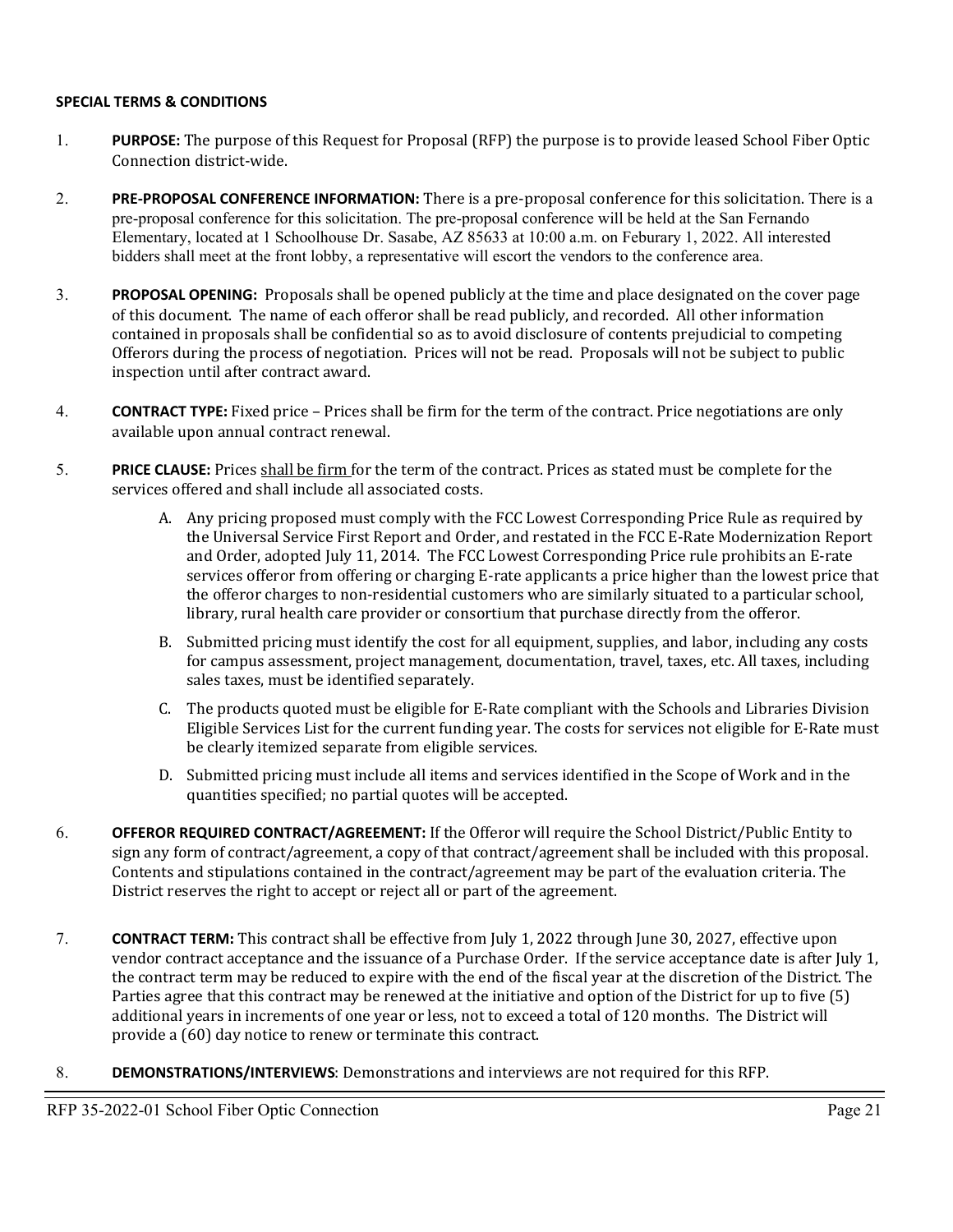- 9. **BEST AND FINAL OFFERS**: If discussions are conducted pursuant to R7-2-1048, the School District/Public Entity shall issue a written request for best and final offers. If Offerors do not submit a notice of withdrawal or a best and final offer, the immediate previous offer will be construed as the best and final offer.
- 10. **OFFER ACCEPTANCE PERIOD:** In order to allow for an adequate evaluation, the District requires an offer in response to this solicitation to be valid and irrevocable for 90 days after the opening time and date to allow the District sufficient time to evaluate the responses.
- 11. **EVALUATION:** In accordance with the School District Procurement Rules, Competitive Sealed Proposals, awards shall be made to the responsible offeror whose proposal is determined in writing to be the most advantageous to the District taking into consideration the evaluation factors set forth in the Request for Proposals. Sales tax will not be included in the competitive evaluation of the quote. Evaluation criteria shall include:
	- A. Cost of Eligible Services. (40 points)
	- B. Acceptable Technical Design. (30 points)
	- C. Acceptable Delivery Date. (20 points)
	- D. Quality of References and Previous Experience with the District. (10 points)
- 12. **AWARD BASIS:** This contract is intended to be a single award. The District reserves the right to arrange for discussions to assist in the evaluation of proposals in accordance with A.A.C. R7-2-1047.
- 13. **VENDOR REGISTRATION:** Prior to award of contract, the successful offeror shall have a completed W-9 and San Fernando Elementary School District Vendor Application on file with the Purchasing Department.
- 14. **DAMAGES:** The successful contractor shall be liable for any and all damage caused by him or his employees to the District premises. The Contractor shall hold and save the District free and harmless from liability of any nature or kind arising from use, trespass, or damage occasioned by the Contractor's operations on premises or third persons.
- 15. **BILLING:** All billing notices **must** be sent to the district's accounts payable as shown on the purchase orders. All invoices shall identify the specific item(s) being billed. Invoices must breakdown the costs for each service/part. Payment will be made only after submission of proper invoices as required by the District and within applicable State law and satisfactory acceptance of the services. Payment of any claim shall not preclude the District from making claim for adjustment on any services found not to have been in accordance with the general conditions.

No legal liability on the part of the District for any payment may arise for performance under any contract resulting from this RFP beyond the current fiscal year unless funds are made available for continuing such contract. Funding for this project is contingent upon availability of District funds at the time of contract award and at each renewal period. The District may undertake or award contracts for additional services and the Offeror shall fully cooperate with such other service providers or employees. The District shall equitably enforce this section as to all personnel, to prevent imposition of unreasonable burdens on any one area. Invoices are to be mailed to:

> **San Fernando Elementary School District Attn: Accounts Payable 1 Schoolhouse Dr. Sasabe, AZ 85633**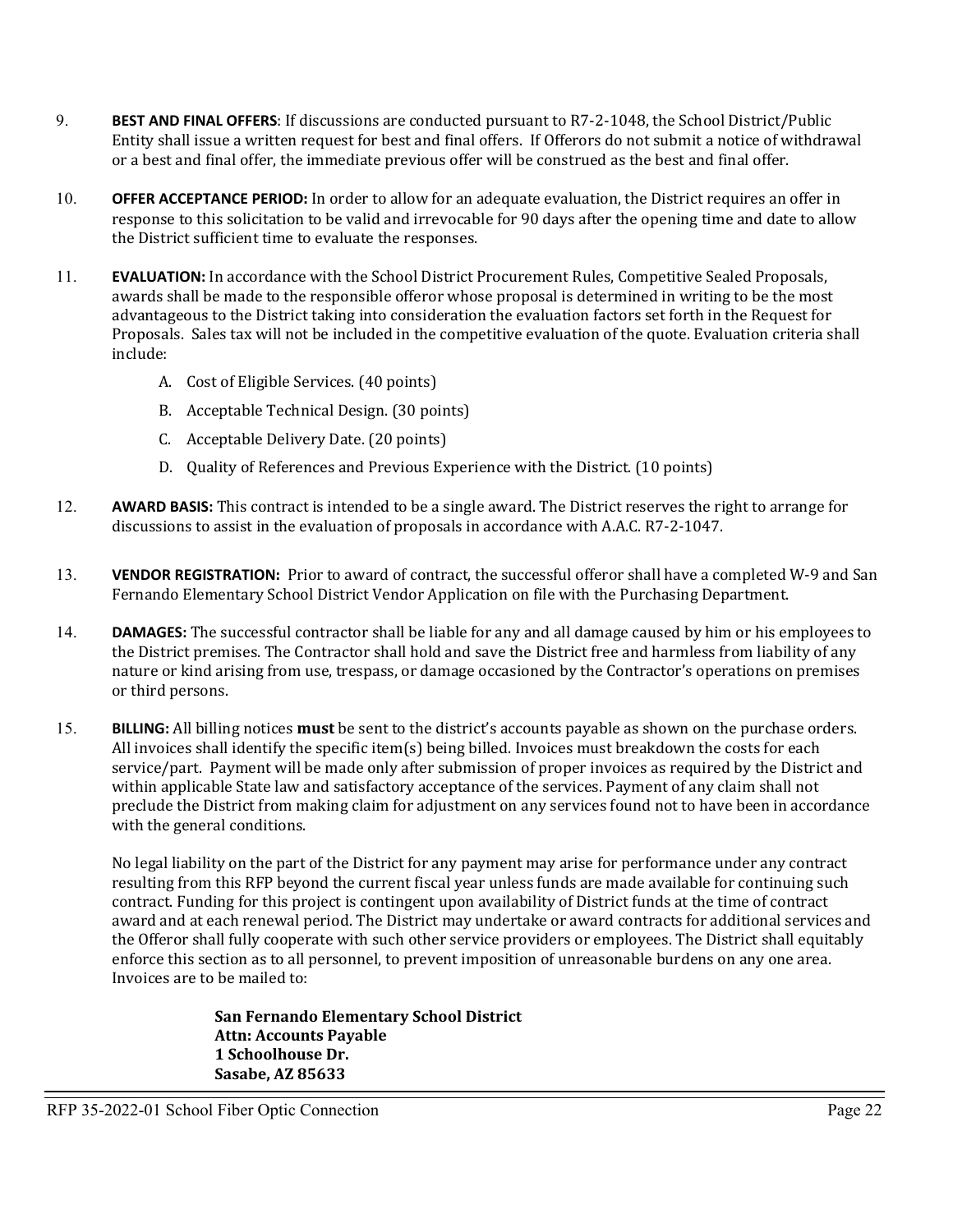- 16. **REFERENCES:** Please provide references from three (3) organizations, preferably within Arizona, from within the last two years. The references should be for similar services/goods. References shall not be requested from employees or board members of the San Fernando Elementary School District.
- 17. **QUESTIONS:** All questions must be submitted in writing to Aaron Bates via e-mail at ABATES@SANFERNANDO35.ORG. Questions will not be accepted after three (3) days prior to the solicitation due date. Answers to questions will be in the form of an Addendum and will be posted on the District's website (www.SanFernando35.org) in the Purchasing Department area.
- 18. **CONTRACT CANCELLATION:** This contract is subject to cancellation pursuant to A.R.S. §38-511. This contract is critical to the District and the District reserves the right to immediately cancel the whole or any part of this contract due to failure of the contractor to carry out any material obligation, term or condition of the contract. The District shall issue a written notice of default effective at once and not deferred by any interval of time. Default shall be for acting or failing to act in any of the following:
	- A. The Contractor provides goods/services that does not meet the specification of the contract;
	- B. The Contractor fails to adequately perform the scope of work set forth in the specifications of the contract;
	- C. The Contractor fails to complete the work required or furnish the materials required within the time stipulated in the contract;
	- D. The Contractor fails to make progress in the performance of the contract and/or gives the District reason to believe that the contractor will not or cannot perform to the requirements of the contract.

The District may resort to any single or combination of the following remedies:

- A. Cancel any contract;
- B. Reserve all rights or claims to damage for breach of any covenants of the contract;
- C. Perform any test or analysis on materials for compliance with the specifications of the contract. If the result of any test confirms a material non-compliance with the specifications, any reasonable expense of testing shall be borne by the Contractor.
- D. In case of default, the District reserves the right to purchase materials, or to complete the required work in accordance with the School District Procurement Rules. The District may recover reasonable excess costs from the contractor by:
	- i. Deduction from an unpaid balance;
	- ii. Collection against the bid and/or performance bond; or
	- iii. Any combination of the above or any other remedies as provided by law.
- 19. **INSURANCE:** Offeror agrees to maintain such insurance as will fully protect Offeror and the School District/Public Entity from any and all claims under any workers' compensation statute or unemployment compensation laws, and from any and all other claims of any kind or nature for damage to property or personal injury, including death, made by anyone, that may arise from work or other activities carried on, under, or facilitated by this Agreement, either by Offeror, its employees, or by anyone directly or indirectly engaged or employed by Offeror. Offeror agrees to maintain such automobile liability insurance as will fully protect Offeror and the District for bodily injury and property damage claims arising out of the ownership, maintenance or use of owned, hired or non-owned vehicles used by Offeror or its employees, while providing services to the School District/Public Entity.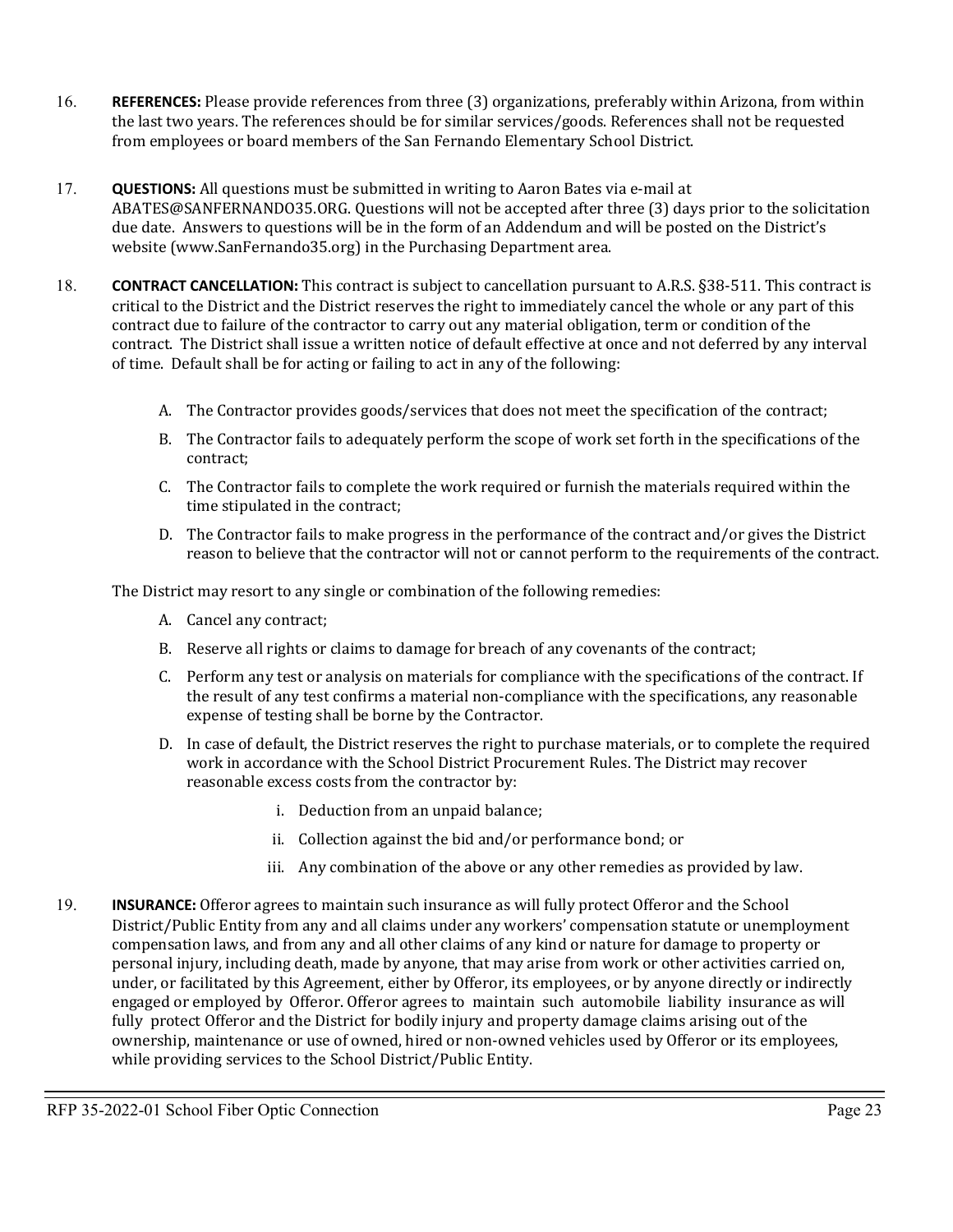Successful Offeror will be required to submit proof of and maintain Worker's Compensation and Employer's Liability Insurance as required by law. All insurance required herein shall be maintained in full force and effect until all work or service required to be performed under the terms of the Contract is satisfactorily completed and formally accepted. Failure to do so may, at the sole discretion of the District, constitute a material breach of this Contract.

The Contractor's insurance shall be primary insurance as respects the District, and any insurance or selfinsurance maintained by the District shall not contribute to it.

Any failure to comply with the claim reporting provisions of the insurance policies or any breach of an insurance policy warranty shall not affect coverage under the insurance policies to protect the District. The insurance policies may provide coverage, which contains deductibles or self-insured retentions. Such deductible and/or self-insured retentions shall not be applicable with respect to the coverage provided, to the District under such policies. The Contractor shall be solely responsible for the deductible and/or selfinsured retention and the District, at its option, may require the Contractor to secure payment of such deductible or self-insured retentions by a surety bond or an irrevocable and unconditional letter of credit.

The District reserves the right to request and to receive, within 10 working days, certified copies of any or all of the herein required insurance policies and/or endorsements. The District shall not be obligated, however, to review such policies and/or endorsements or to advise Contractor of any deficiencies in such policies and endorsements, and such receipt shall not relieve Contractor from, or be deemed a waiver of the District's right to insist on strict fulfillment of Contractor's obligations under this contract. The insurance policies required by this Contract, except Workers' Compensation, shall name the District, its agents, representatives, officers, directors, officials and employees as Additional Insured. The policies required hereunder, except Workers' Compensation, shall contain a waiver of transfer of rights of recovery against the District, its agents, representatives, officers, directors, officials and employees for any claims arising out of Contractor's work or service.

Commercial General Liability - CONTRACTOR shall maintain Commercial General Liability insurance with a limit of not less than \$1,000,000 for each occurrence with a \$2,000,000 Products/Completed Operations Aggregate and a \$2,000,000 General Aggregate Limit. The policy shall include coverage for bodily injury, broad form property damage, personal injury, products and completed operations and blanket contract coverage including, but not limited to, the liability assumed under the indemnification provisions of this Contract which coverage will be at least as broad as Insurance Service Office, Inc. Policy Form CG 00 01 10 93 or any replacements thereof. The policy shall contain a severability of interest provision, and shall not contain a sunset provision or commutation clause, or any provision, which would serve to limit third party action over claims. The Commercial General Liability additional insured endorsement shall be at least as broad as the Insurance Service Office, Inc.'s Additional Insured, Form CG 20 10 11 85, and shall include coverage for Contractor's operations and products and completed operations.

If the Contractor subcontracts any part of the work, services or operations awarded to the Contractor, he/she shall purchase and maintain, at all times during prosecution of the work, services or operations under this Contract, an Owner's and Contractor's Protective Liability insurance policy for bodily injury and property damage, including death, which may arise in the prosecution of the Contractor's work, service or operations under this Contract Coverage shall be on an occurrence basis with a limit not less than \$1,000,000 per occurrence, and the policy shall be issued by the same insurance company that issues the Contractor's Commercial General Liability insurance. Contractor shall maintain Automobile Liability insurance with an individual single limit for bodily injury and property damage of no less than \$1,000,000, each occurrence, with respect to Contractor's vehicles (whether owned, hired, non-owned), assigned to or used in the Performance of this Contract.

The Contractor shall carry Workers' Compensation insurance to cover obligations imposed by federal and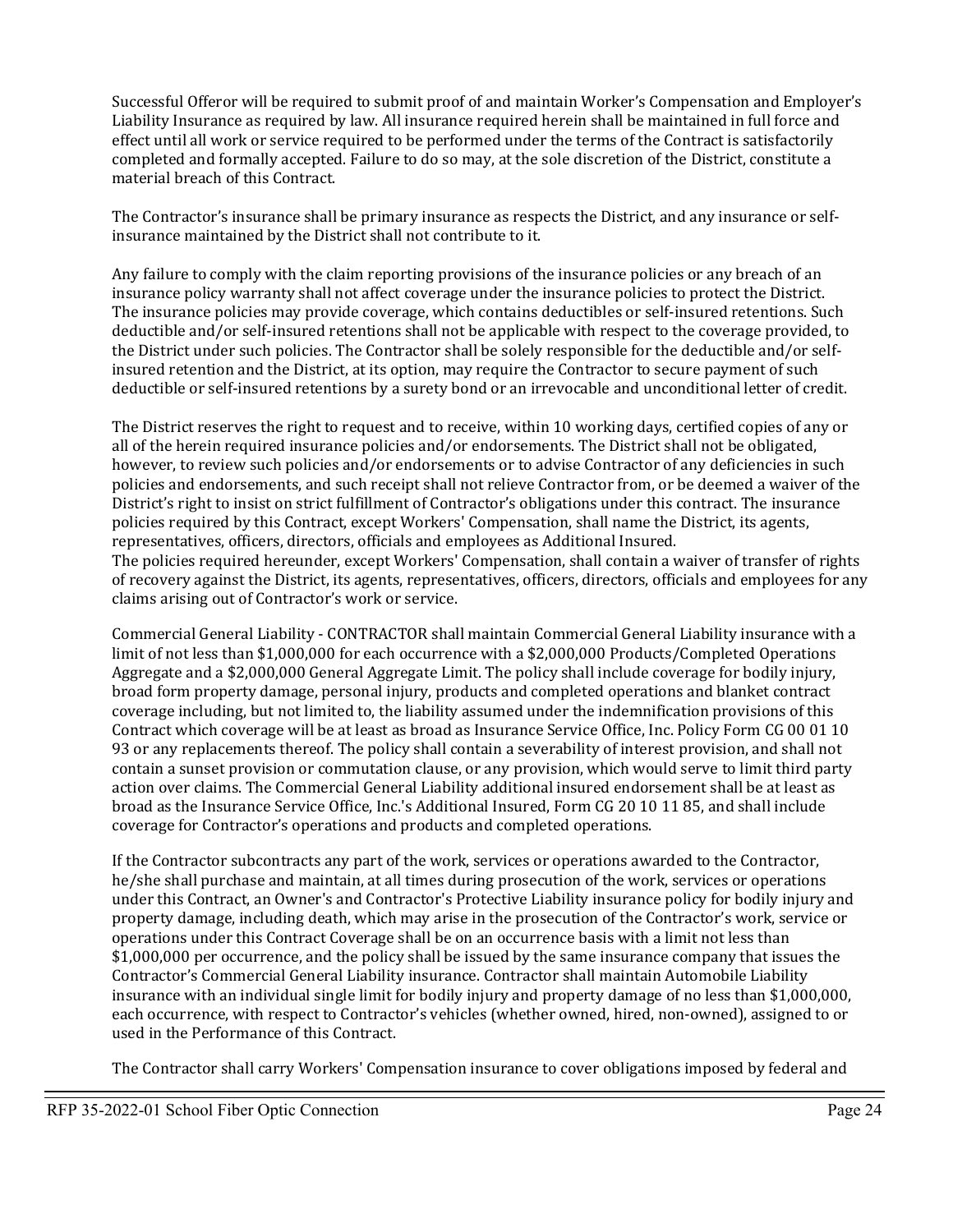state statutes having jurisdiction of Contractor's employees engaged in the performance of the work or services, as well as Employer's Liability insurance of not less than \$1,000,000 for each accident, \$1,000,000 disease for each employee, and \$ 1,000,000 disease policy limit. In case any work is subcontracted, the Contractor will require the Subcontractor to provide Workers' Compensation and Employer's Liability insurance to at least the same extent as required of the Contractor.

CERTIFICATES OF INSURANCE - Prior to commencing work or services under this Contract, Contractor shall furnish the District with Certificates of Insurance, or formal endorsements as required by the Contract, issued by Contractor's insurer(s), as evidence that policies providing the required coverage's, conditions and limits required by this Contract are in full force and effect. Such certificates shall identify this contract number and title.

In the event any insurance policy(ies) required by this contract is (are) written on a "claims made" basis, coverage shall extend for two years past completion and acceptance of the Contractor's work or services and as evidenced by annual Certificates of Insurance. If a policy does expire during the life of the Contract, a renewal certificate must be sent to the District fifteen (15) days prior to the expiration date.

CANCELLATION AND EXPIRATION NOTICE - Insurance required herein shall not expire, be canceled, or materially changed without thirty (30) days prior written notice to the District.

- 20. **LICENSES:** Successful Offeror shall maintain in current status all federal, state, and local licenses and permits required by the operation of the business conducted by the Offeror.
- 21. **REGISTERED SEX OFFENDER RESTRICTION:** Pursuant to this contract, the Contractor agrees by acceptance of this contract that no employee of the Contractor or a subcontractor of the Contractor, who has been adjudicated to be a registered sex offender, will perform work on District premises or equipment at any time when District students are, or are reasonably expected to be, present. The Contractor further agrees by acceptance of this contract that a violation of this condition shall be considered a material breach and may result in a cancellation of the contract at the District's discretion.
- 22. **CONTRACT DISPUTES:** Disputes arising from this contract shall be resolved in accordance with the School District Procurement Rules proposed and/or adopted by the Arizona Department of Education for contract claims disputes. The code's adjudicative process must be exhausted before a court system is allowed to rule on any dispute; and that contract disputes will be resolved consistent with the code. The code's adjudicative requirements supersede contractual alternative dispute resolutions.
- 23. **SAFETY:** Offeror, at its own expense and at all times, shall take all reasonable precautions to protect persons and the District property from damage, loss or injury resulting from the activities of Offeror, its employees, its subcontractors, and/or other persons present. Offeror will comply with all specific job safety requirements promulgated by any governmental authority, including without limitation, the requirements of the Occupational Safety Health Act of 1970.
- 24. **SAFETY DATA SHEETS:** When applicable, the Contractor shall provide Safety Data Sheets (SDS) that complies with OSHA Code of Federal Regulations (CFR) 29, section 1910.1200 for all chemicals intended for use in District facilities.
- 25. **OFFEROR'S EMPLOYEES:** Offeror agrees that the individuals provided to the District on a temporary basis are the Offeror's, not the District's employees. Offeror agrees that it is solely responsible for its own acts and omissions and for those of its employees and that the Offeror and any employees working for the Offeror are the sole responsibility of the Offeror for the purposes of any and all legal requirements, including, but not limited to, obligations and liabilities in the following areas: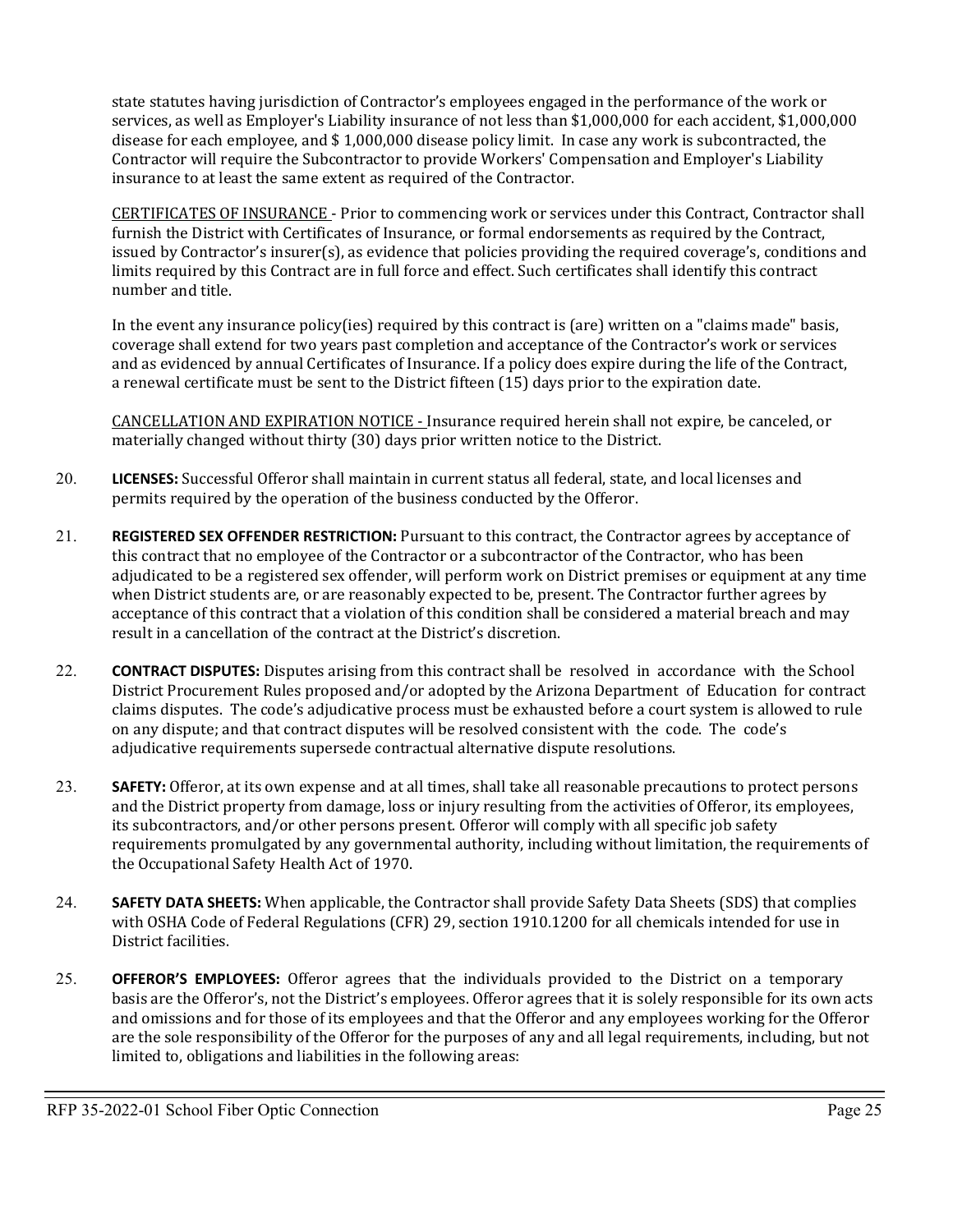- Workers' Compensation Insurance
- Federal and State Unemployment Taxes
- Federal and State Withholding and Reporting Requirements Unemployment Compensation Insurance
- Federal, State, and Local Employment Laws

Offeror agrees that it or its employees are not entitled to any benefits or protections that accrue from an employment relationship with the District, including, but not limited to, health insurance, life insurance, due process rights, and/or vacation/holiday pay. The District will not provide the Offeror or its employees any business registrations or licenses that may be required. The District will not combine business operations with the Offeror.

In compliance with all applicable laws, the Offeror shall, at no charge to the District, conduct drug/alcohol testing, fingerprint checks, reference checks and background checks of each individual who will perform services for the District to ascertain that there is no history of behavior that would make the individual unsuitable to work in a school setting. These checks must be completed before the individual provides any services to the District. The fingerprint and background checks will be conducted in accordance with applicable laws, including current Arizona Revised Statutes 15-512 and/or 15-534, as applicable. At any time, the District will have access to and receive copies of the results of the Offeror's drug/alcohol test or fingerprint/reference/background checks. At any time, and for any reason, the District may request or reject any of the Offeror's employees. Offeror agrees to comply with the District's rules, regulations, and policies, as the District may modify from time to time.

No one except authorized employees of the Contractor is allowed on the premises of the San Fernando Elementary School District. Contractor's employees are NOT to be accompanied in their work area by acquaintances, family members, assistants, or any other person unless said person is an authorized employee of the Contractor. Failure of Contractor to meet this requirement will result in permanent removal of the employee from District buildings. It shall be a requirement of the Contractor to have all staff performing work at the District sites pass security screening.

- 26. **REMOVAL OF CONTRACTOR'S EMPLOYEES:** The Contractor agrees to use only experienced, responsible and capable people in the performance of the work. The District may require that the Contractor remove from the job covered by this contract any employee who endangers persons or property, or whose continued employment under this contract is inconsistent with the interest of the San Fernando Elementary School District.
- 27. **FINGERPRINTING:** Please refer to paragraph fifteen (15) under "Uniform General Terms and Conditions."
- 28. **ENGLISH SPEAKING REQUIREMENT:** The Contractor's job supervisor and additional personnel as deemed necessary by the Operations Department must be literate and fluent in the English language. This requirement is necessary due to the following reasons that include but are not limited to:
	- 1. Warnings of emergencies and hazards,<br>2. Preparation of reports as specified,
	- 2. Preparation of reports as specified,<br>3. Communication with San Fernando
	- 3. Communication with San Fernando Elementary School DistrictAdministrators and Staff.

Due to the significance of the above listed reasons, the English requirement is to enhance communications between the Contractor representatives, the Operations Department, and the District Departmental staff.

29. **EQUIPMENT AND SUPPLIES:** The Contractor shall furnish **ALL** equipment, materials and supplies necessary to properly perform the requirements under this contract and the scope of work.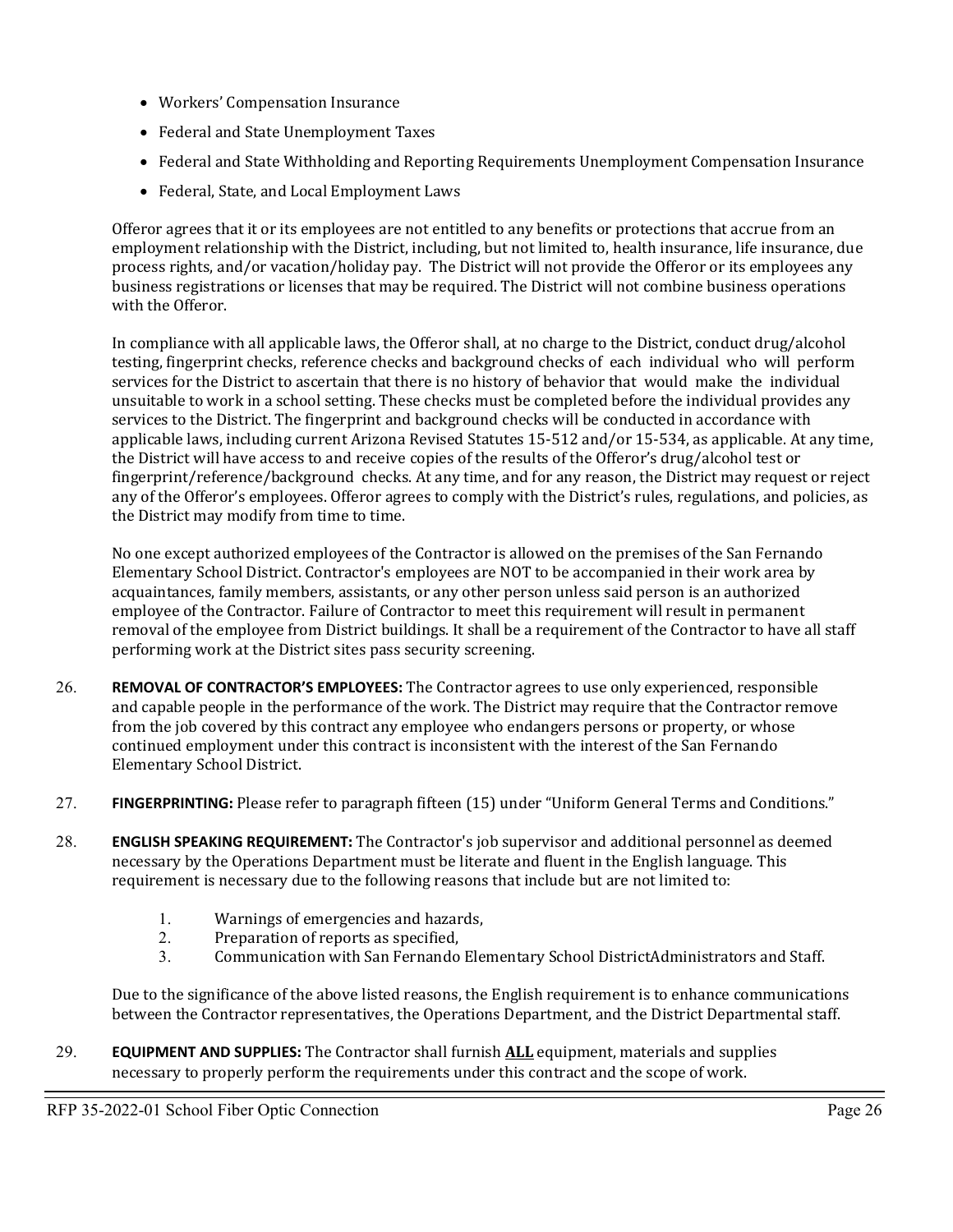- 30. **WORK OPERATIONS:** When applicable, hallways and walkways must never be used for storing equipment, supplies, or debris. All combustible materials must be stored in covered fire rated metal containers and disposed of daily.
- 31. **WORK SCHEDULE:** Services shall be scheduled and performed as requests are received by the District.
- 32. **MINIMUM WAGE RATE:** Contractor must pay a minimum wage, which conforms to Federal Regulations, to Contractor's employees engaged in the performance of service to the San Fernando Elementary School District. If minimum wage requirements increase during the term of the contract, the contractor may request an increase based on the following:
	- A. The direct cost of the increase paid to the employee (below new minimum wage) plus F.I.C.A.
	- B. The increase will be allowed only for employees who are currently paid minimum rate or a rate less than the new minimum.
	- C. The increase will be allowed only on hours that the contractor can document through payroll records.
	- D. The Director of Facilities and the Director of Finance must approve the increase in writing prior to rate being invoiced. The San Fernando Elementary School District Governing Board must formerly approve any increase.
- 33. **ADDITIONS/DELETIONS OF SERVICE:** The District reserves the right to add and/or delete services to this Contract. Should a service requirement be deleted, payment to the Contractor will be reduced proportionally, to the amount of service reduced in accordance with the Proposal price. Should additional services be required from this Contract, prices for such additions will be negotiated between the Contractor and the District.
- 34. **CONTRACT COMPLIANCE MONITORING:** The Director of Facilities shall monitor the Contractor's compliance with, and performance under, the terms and conditions of the Contract. The Contractor shall make available for inspection and/or copying by the District all records and accounts relating to the work performed under this Contract.
- 35. **SECURITY AND PRIVACY:** The Contractor agrees that none of its officers or employees shall use or reveal any research or statistical information furnished by any person and identifiable to any specific private person for any purpose other than the purpose for which it was obtained. Copies of such information shall not, without the consent of the person furnishing such information, be admitted as evidence or used for any purpose in any action, suit, or other judicial or administrative proceedings, unless ordered by a court of competent jurisdiction. The District shall be notified immediately upon receipt of any such order of court pertaining to production of such information. The Contractor shall incorporate the foregoing provisions of this paragraph in all of its authorized Subcontracts.
- 36. **CONFIDENTIAL INFORMATION:** Confidential Information is any information of any kind, nature, or description that concerns any matters affecting or relating to the business or operations of the District; and/or the products, plans, processes, student data, employee data, or other data of the District. The awarded vendor shall keep any Confidential Information from the District in strict confidence and shall exercise a reasonable degree of care to prevent disclosure to of this information to outside sources. The District reserves the right to immediately sever any Contract with the Vendor should any form of disclosure and/or misuse of Confidential Information take place. The District shall also be required to report the misuse of Confidential Information to law enforcement and/or all other appropriate regulatory agencies, as required by statute or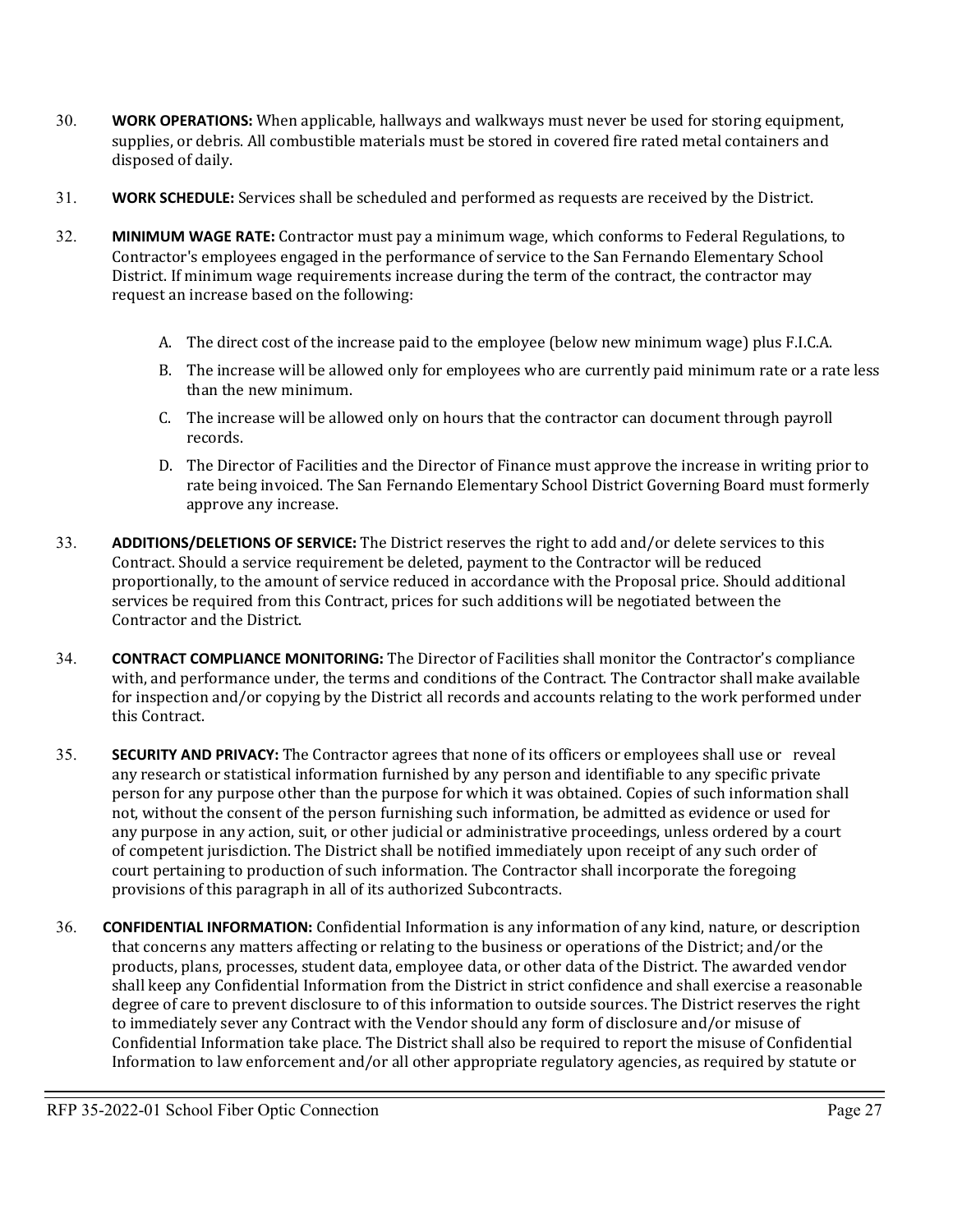District policy under the Family Education Rights to Privacy Act (FERPA), the Health Insurance Portability and Accountability Act (HIPAA), the Genetic Information Non-Discrimination Act of 2008 (GINA), and the Social Security Protection Act of 2004 (SSPA).

- 37. **INDEMNITY:** Offeror shall be entirely and solely responsible for its actions and the actions of its employees while providing services under this Agreement. Offeror agrees to indemnify and hold District and all employees harmless against all claims, demands, suits, awards and judgments made or recovered by any persons or agencies due to the actions of Offeror or its employees and/or subcontractors during the rendering of services under this Agreement.
- 38. **COMPLIANCE WITH LAWS AND REGULATIONS:** All services rendered by the Offeror and its employees and/or subcontractors under or pursuant to this Agreement shall conform with and be in full compliance with all applicable laws, rules, ordinances and regulations adopted by or required by any federal, state, city or town governmental agency. Offeror shall obtain all necessary permits and licenses required.
- 39. **MINIMUM:** For contracts requiring tangible goods, the District will not be bound to purchase a minimum quantity during the contract period. The District reserves the right to increase or decrease any estimated quantities.
- 40. **NON-EXCLUSIVE CONTRACT:** Any contract resulting from this solicitation shall be awarded with the understanding and agreement that it is for the sole convenience of the District. The District reserves the right to obtain like goods or services from other sources.
- 41. **INSPECTION:** All services/materials are subject to final inspection and acceptance by the School District/Public Entity. Services/materials failing to meet the requirements of this contract will be held at Offeror's risk.
- 42. **OFFEROR RESPONSIBILITY:** The successful Offeror shall protect all furnishings from damage and shall protect the school district's property from damage or loss arising in connection with this contract. Offeror shall make good any such damage, injury or loss caused by the operations, or those employees, to the satisfaction of the District. Any damage caused to District facilities, lawns, etc., shall be repaired immediately or replaced at no expense to the District. The successful Offeror shall adequately screen all employees and, where applicable, independent contractors, who may be involved in providing services under this contract to determine the appropriateness of their working at a public school facility.

The successful Offeror shall take all necessary precautions for the safety of students, school employees and the public, and shall comply with all applicable provisions of federal, state and municipality safety laws. Successful Offeror agrees that they are fully responsible to the District for the acts and omissions of any and all persons whether directly or indirectly employed by them. They shall maintain such insurance as will protect them and the District from claims or damage from personal injury including death, which may arise from operations under this contract.

The successful Offeror must be prepared to provide an adequate work force and inventory of vehicles, materials and equipment. It shall be the successful Offeror's responsibility to ensure continuation of service.

The successful Offeror must provide adequate training for all contracted employees providing services under this contract. The successful Offeror must make employees aware of the requirements of the contract including but not limited to delivery requirements, alarm procedures, and any other information which may be necessary to properly provide the specified service.

43. **LOCAL REPRESENTATIVE:** The district will require the awarded vendor to have a physical location within the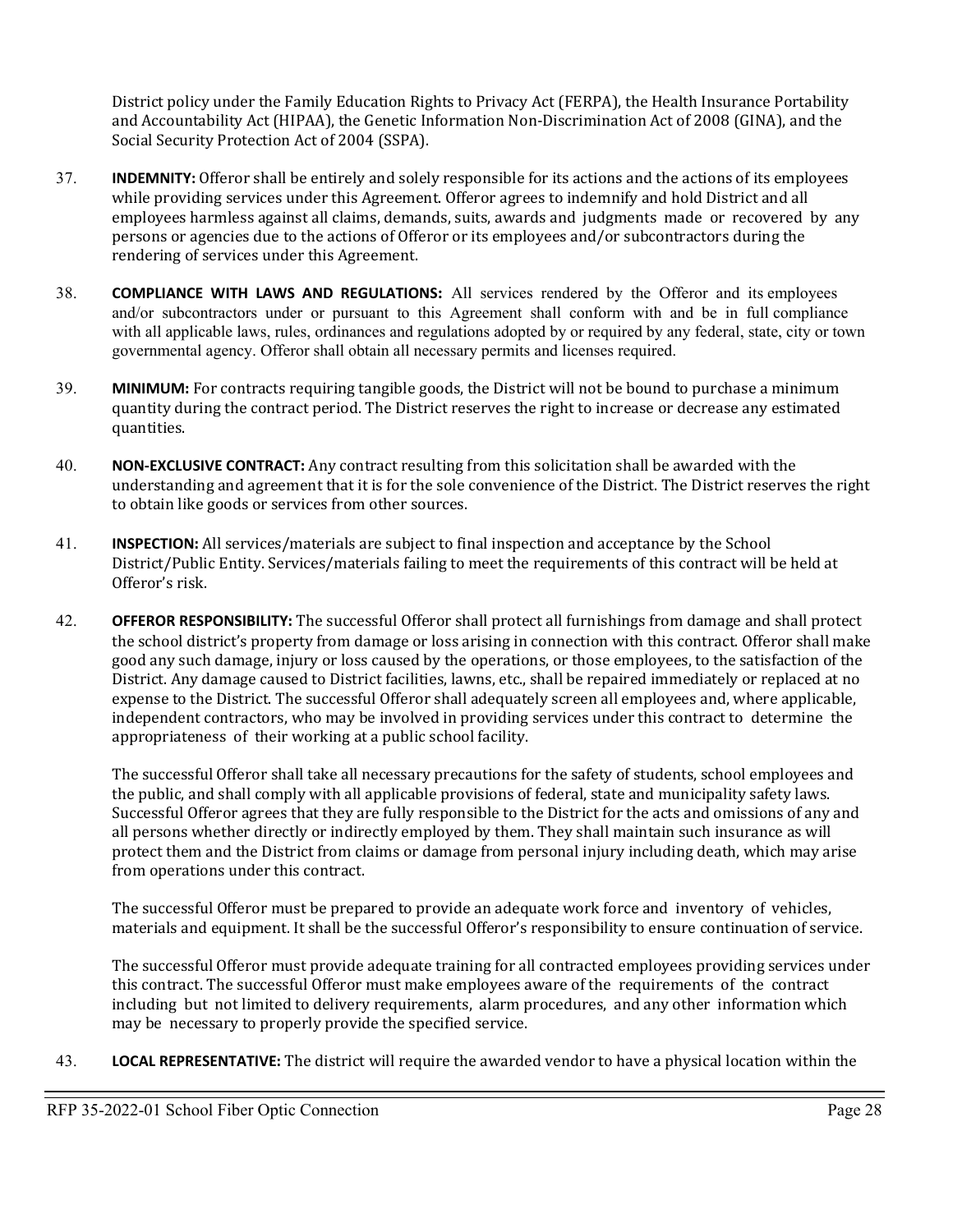United States, as well as a dedicated local representative within the United States who must have the capability to travel and visit the district on an as needed basis. Offeror shall assign one (1) staff representative dedicated to the San Fernando Elementary School District contract and its execution. All costs associated with the one (1) staff representative shall be built into the contract's rate.

- 44. **AUTHORITY:** This solicitation as well as any resulting contract is issued under the authority of the Governing Board or designee. No alteration of any resulting contract may be made without the express written approval of the School District/Public Entity in a form of an official contract amendment. Any attempt to alter any contract without such approval is a violation of the contract and the School District Procurement Rules. Such changes, including unauthorized written Contract amendments, shall be void and without effect, and the Contractor shall not be entitled to any claim based on those changes. Any such action is subject to legal and contractual remedies available to the District inclusive of, but not limited to, contract cancellation, suspension and/or debarment of the contractor.
- 45. **DEVIATIONS TO PROPOSAL:** Any deviation from the general or special terms and conditions, specifications/scope of work, or instructions to Offerors shall be described fully and appended to the Deviation Form or on the Offeror's letterhead. Exceptions must be signed by an authorized representative of the company. Such appendages shall be considered part of the Offeror's formal Proposal. For the absence of any statements of deviation or exception, the Proposal shall be accepted as in strict compliance with all terms and conditions.
- 46. **TABULATIONS:** Requests for proposal tabulations must be sent to San Fernando Elementary School Districtrepresentative, Aaron Bates, through a written request. Requests should be emailed to Abates@sanfernando35.org.
- 47. **E-RATE:** This solicitation and resulting contract is wholly contingent on the successful funding of future E-rate awards from the Universal Services Administration Company and at the option of the San Fernando Elementary School District. The successful vendor shall honor all pricing and contract components regardless of E-Rate funding status. San Fernando Elementary School District agrees to make clear to the successful vendor at the time of purchase whether a purchase is using the E-Rate discount mechanism or is not using the E-Rate discount mechanism, and will seek separate reimbursement through the E-rate process.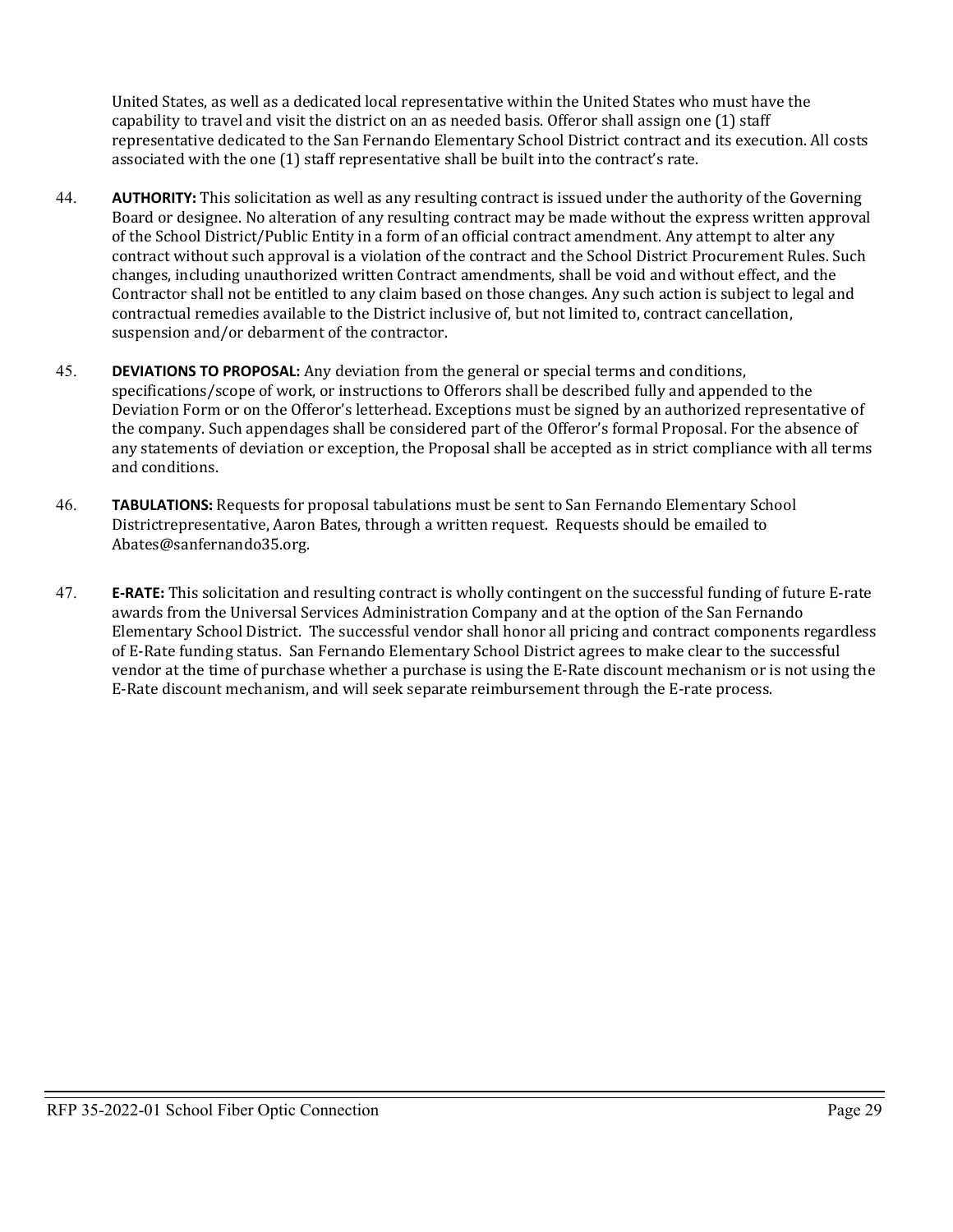#### **FEDERAL TERMS & CONDITIONS**

1. **PROGRAM REGULATIONS:** Contractor shall be in conformance with the applicable portions of the School Food Authority's (SFA) agreement under the program. Contractor will conduct program operations in accordance with 7CFR Parts 210, 215, 220, 225, and 250.

Contractor shall provide products that meet the Public Law 111-296, the Healthy, Hunger-Free Kids Act of 2010 (HHFKA). Contractor's products shall meet grade level caloric, sodium, saturated fat, and trans fat requirements.

- 2. **BUY AMERICAN PROVISION:** Contractor will purchase, to the maximum extent practicable, domestic commodities or products in accordance with 7CFR§210.21(d) and 7CFR§220.16(d). Contractor shall purchase, to the maximum extent practicable, domestic agricultural commodities or products substantially processed in the United States. "Substantially" means the final processed product contains over 51% domestically grown agricultural commodities. This provision applies to all food purchases paid from the nonprofit school food services account. There are limited exceptions to this provision which allow for the purchase of products not meeting the "domestic" standard as described above ("non-domestic") in circumstances when use of domestic products is truly not practicable. However, before utilizing an exception, alternatives to purchasing non-domestic food products should be considered.
- 3. **SMALL BUSINESS, MINORITY-OWNED FIRMS, AND WOMEN'S BUSINESS ENTERPRISES:** In accordance with OMB Circular A-110, the District shall make a positive effort to utilize small businesses, minority-owned firms, and women's business enterprises (SMWBE), whenever possible by 1) ensuring that SMWBE are used to the fullest extent practicable; 2) making information on forthcoming opportunities available and arranging time frames for purchases and contracts to encourage and facilitate participation by SMWBE; 3) considering in the contract process whether firms competing for larger contracts intend to subcontract with SMWBE; 4) encouraging contracting with consortiums of SMWBE when a contract is too large for one of these firms to handle individually; and 5) using the services and assistance, as appropriate, of such organizations as the Small Business Administration and the Department of Commerce's Minority Business Development Agency in the solicitation and utilization of SMWBE.
- 4. **DISCLOSURE OF LOBBYING ACTIVITIES:** Pursuant to Byrd Anti-Lobbying Amendment 31 USC 1352, Contractor must disclose lobbying activities in connection with school nutrition programs. If there are material changes after the initial filing, updated reports must be submitted on a quarterly basis. 7CFR§3018.100 (Only applies to contracts over \$100,000)
- 5. **CERTIFICATION REGARDING LOBBYING:** Pursuant to 31 USC 1352, Contractor must submit a certification regarding lobbying which conforms in substance with the language provided in CFR Part 200.450. By signing the Offer & Acceptance form, Contractor shall certify that no appropriated funds may be expended by the recipient of a Federal contract, grant, loan, or cooperative Agreement to pay any person for influencing or attempting to influence an officer or employee of any agency, a Member of Congress, an officer or employee of Congress, or an employee of a Member of Congress in connection with any of the following covered Federal actions. (Only applies to contracts over \$100,000)
- 6. **CERTIFICATE OF INDEPENDENT PRICE DETERMINATION:** Offeror agrees that all prices in this Offer have been arrived at independently, without consultation, communication or agreement, for the purpose of restricting competition, as to any matter relating to such prices with any other Offeror or with any competitor certification regarding non-collusion.
- 7. **CIVIL RIGHTS COMPLIANCE:** In accordance with Federal civil rights law and U.S. Department of Agriculture (USDA) civil rights regulations and policies, the USDA, its Agencies, offices, and employees, and institutions participating in or administering USDA programs are prohibited from discriminating based on race, color, national origin, sex, disability, age, or reprisal or retaliation for prior civil rights activity in any program or activity conducted or funded by USDA.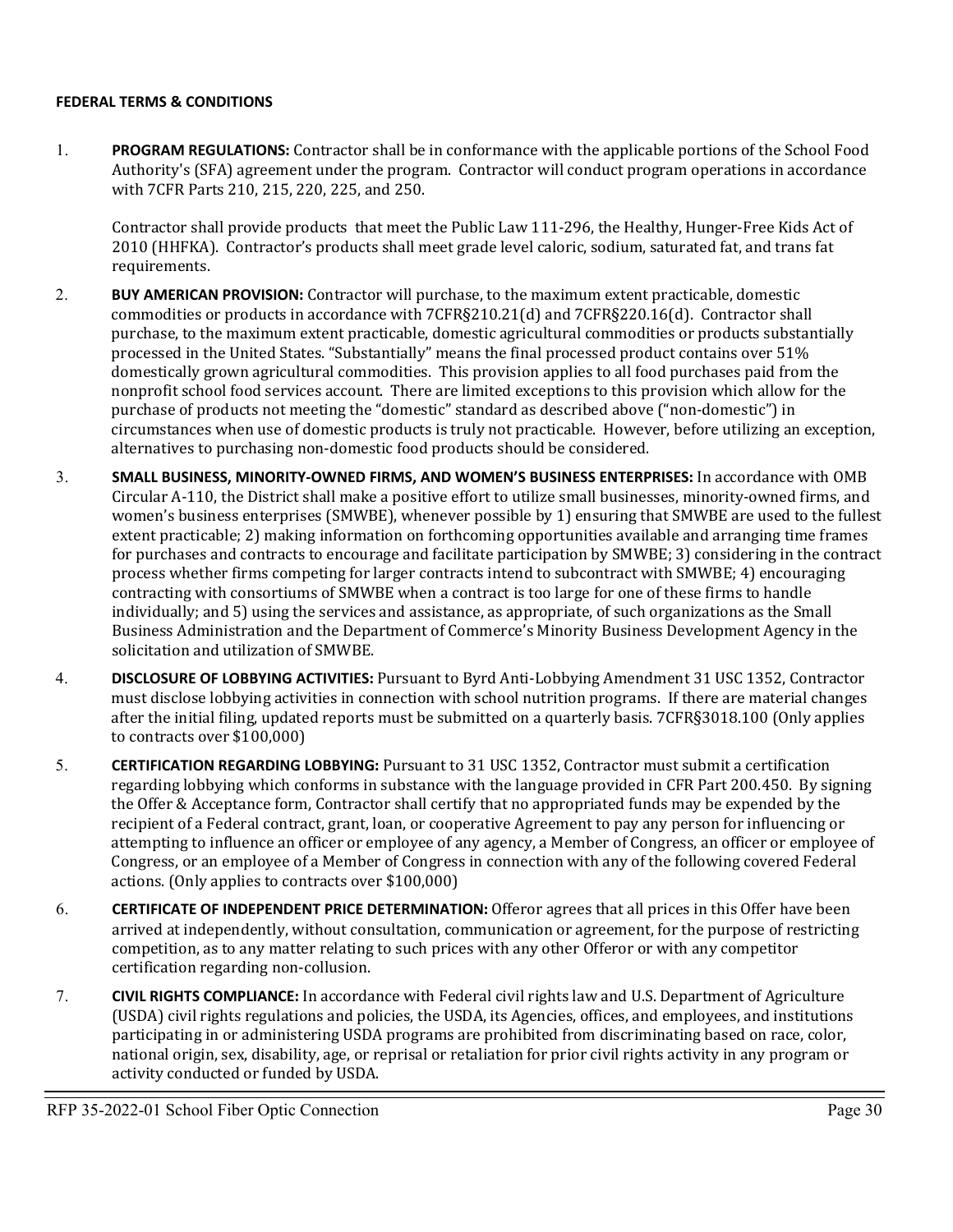Persons with disabilities who require alternative means of communication for program information (e.g., Braille, large print, audiotape, American Sign Language, etc.) should contact the Agency (State or local) where they applied for benefits. Individuals who are deaf, hard of hearing or have speech disabilities may contact USDA through the Federal Relay Service at (800) 877-8339. Additionally, program information may be made available in languages other than English.

To file a program complaint of discrimination, complete the USDA Program Discrimination Complaint Form, AD-3027, found online at http://www.ascr.usda.gov/complaint\_filing\_cust.html, and at any USDA office, or write a letter addressed to USDA and provide in the letter all of the information requested in the form. To request a copy of the complaint form, call (866) 632-9992. Submit your completed form or letter to USDA by: (1) mail: U.S. Department of Agriculture, Office of the Assistant Secretary for Civil Rights, 1400 Independence Avenue, SW, Washington, D.C. 20250-9410; (2) fax: (202) 690-7442; or (3) email: [program.intake@usda.gov.](mailto:program.intake@usda.gov)

- 8. **CLEAN AIR ACT, CLEAN WATER ACT, AND ENVIRONMENTAL PROTECTION AGENCY REGULATION :** Contractor shall comply with all applicable standards, orders or requirements issued under Section 306 of the Clean Air Act, Section 508 of the Clean Water Act, Executive Order 11738 and Environmental Protection Agency regulations which prohibit the use, under nonexempt federal contracts, grants or loans to facilities included on the EPA List of Violating Facilities. The SFA will report all violations to ADE and to the USEPA Assistant Administrator for Enforcement. (Only applies to contracts over \$100,000)
- 9. **CONTRACT WORK HOURS AND SAFETY STANDARD ACT:** Contractor shall comply with Sections 103 and 107 of the Contract Work Hours and Safety Standards Act (40 U.S.C. 327–330) as supplemented by Department of Labor regulations (29 CFR Part 5). (Only applies to contracts over \$2,500)
- 10. **DEBARMENT, SUSPENSION, INELIGIBILITY AND VOLUNTARY EXCLUSION:** By signing the Offer & Acceptance form, Contractor shall certify that they have not been debarred, suspended, or otherwise excluded from or ineligible for participation in federal assistance programs under executive order 12549 and 12689. Contractor shall comply with regulations implementing Office of Management and Budget Guidance in Non-procurement Debarment and Suspension codified at 2 CFR Part 180 and 2 CFR Part 417. These regulations restrict transactions with certain parties that are debarred, suspended or otherwise excluded from, or ineligible for, participation in Federal assistance programs or activities. (Only applies to contracts over \$25,000)
- 11. **ENERGY POLICY AND CONSERVATION ACT:** Contractor shall meet the mandatory standards and policies relating to energy efficiency which are contained in the State Energy Conservation Plan issued in compliance with the Energy Policy and Conservation Act. (Pub. L. 94–163, 89 Stat. 871.)
- 12. **EQUAL EMPLOYMENT OPPORTUNITY:** Contractor shall comply with Executive Order 11246 of September 24, 1965, entitled "Equal Employment Opportunity," as amended by Executive Order 11375 of October 13, 1967, and as supplemented in Department of Labor regulations (41 CFR chapters 60).
- 13. **E-VERIFY REQUIREMENT:** The Offeror complies and maintains compliance with the Federal Immigration and Nationality Act (FINA), ARS §41-4401 and §23-214which requires compliance with federal immigration laws by State employers, State contractors and State subcontractors in accordance with E-Verify Employee Eligibility Verification Program.
- 14. **RECORD KEEPING:** The books, documents, papers and records of Contractor pertaining to operations under this Agreement shall be available to the SFA at any reasonable time. These records are subject to inspection or audit by duly authorized representatives of the SFA, State Agency, the US Department of Agriculture, and the US General Accounting Office at any reasonable time and place. The SFA shall maintain such records, for a period of not less than five (5) years after the final day of the contract, or longer if required for audit resolution (A.R.S §35-214). 7CFR§210.23 and 2 CFR Part 200.318(i).
- 15. **INVOICING:** Contractor fully discloses all discounts, rebates, allowances and incentives received by Contractor from its suppliers. If Contractor receives a discount, rebate, allowance, or incentive from any supplier,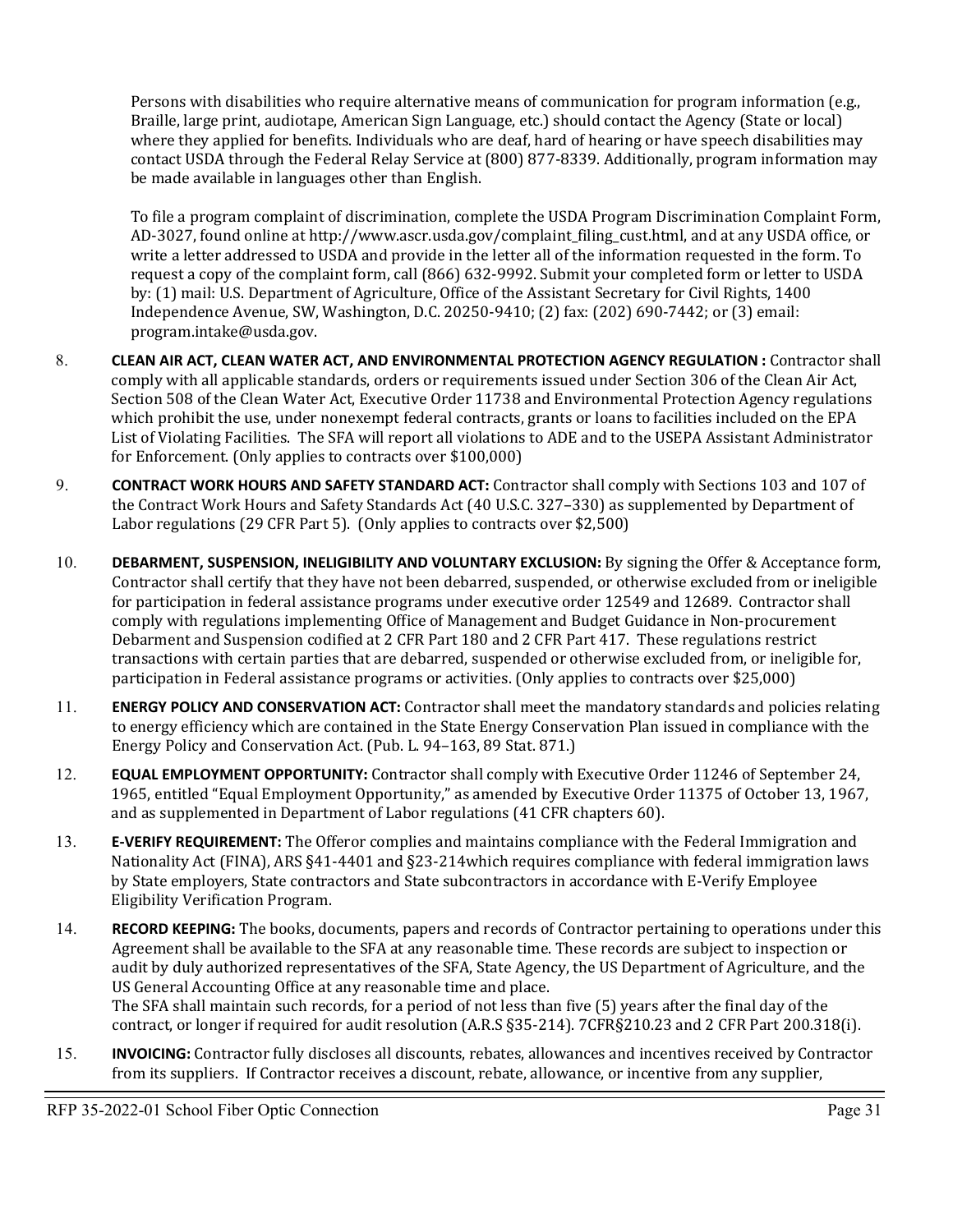Contractor must disclose and return to the SFA the full amount of the discount, rebate, or applicable credit that is received based on the purchases made on behalf of the SFA. Contractor must identify the amount of each discount, rebate and other applicable credit on bills and invoices presented to the school food authority for payment and individually identify the amount as a discount, rebate, or in the case of other applicable credits, the nature of the credit. 7CFR§210.21(f)(1)(iv).

No expenditure may be made from the nonprofit school food service account for any cost resulting from a cost-reimbursable contract that fails to include the requirements of 7CFR§210.21, nor may any expenditure be made from the nonprofit school food service account that permits or results in Contractor receiving payments in excess of the Contractor's actual, net allowable costs. 7CFR§210.21 (f)(2)

- 16. **TERMINATION CLAUSE:** The contract may be terminated for cause and for convenience by the SFA. Appendix II to 2 CFR Part 200. (Only applies to contracts over \$10,000)
- 17. **TERRORISM COUNTRY DIVESTMENTS.** In accordance with A.R.S. §35-392, District is prohibited from purchasing a company that is in violation of the Export Administration Act.
- 18. **BOYCOT OF ISRAEL:** In accordance with A.R.S. §§ 35-393, the offeror is not currently engaged in, and agrees for the duration of the contract not to engage in, a boycott of Israel.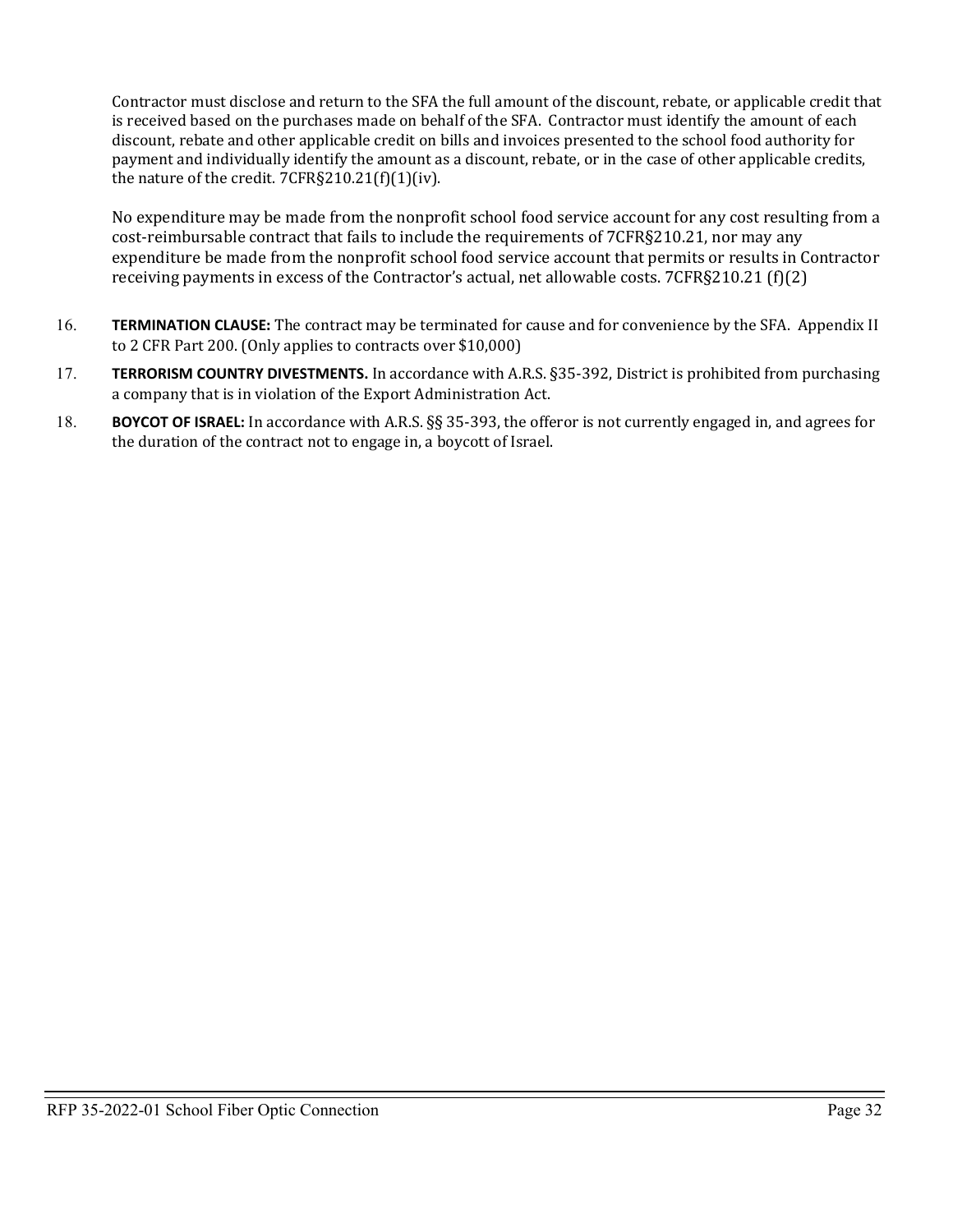#### **EDGAR CERTIFICATION**

The following certifications and provisions are required and apply when a District expends federal funds for any contract resulting from this procurement process. Accordingly, the parties agree that the following terms and conditions apply to the Contract between the District and awarded Vendor ("Vendor") in all situations where Vendor has been paid or will be paid with federal funds:

1. **CONTRACTOR VIOLATION OR BREACH OF CONTRACT TERMS :** Contracts for more than the simplified acquisition threshold currently set at \$150,000, which is the inflation adjusted amount determined by the Civilian Agency Acquisition Council and the Defense Acquisition Regulations Council (Councils) as authorized by 41 U.S.C. 1908, must address administrative, contractual, or legal remedies in instances where contractors violate or breach contract terms, and provide for such sanctions and penalties as appropriate.

Pursuant to Federal Rule (A) above, when the District expends federal funds, the District reserves all rights and privileges under the applicable laws and regulations with respect to this procurement in the event of breach of contract by either party.

Does Vendor agree? YES Initials of Authorized Representative of Vendor

2. **TERMINATION FOR CAUSE OR CONVENIENCE:** Termination for cause and for convenience by the grantee, or subgrantee, including the manner by which it will be affected, and the basis for settlement. (All contracts in excess of \$10,000)

Pursuant to Federal Rule (B) above, when the District expends federal funds, the District reserves the right to immediately terminate any agreement in excess of \$10,000 resulting from this procurement process in the event of a breach or default of the agreement by Vendor in the event Vendor fails to: (1) meet schedules, deadlines, and/or delivery dates within the time specified in the procurement solicitation, contract, and/or a purchase order; (2) make any payments owed; or (3) otherwise perform in accordance with the contract and/or the procurement solicitation. The District also reserves the right to terminate the contract immediately, with written notice to vendor, for convenience, if the District believes, in its sole discretion that it is in the best interest of the District to do so. Vendor will be compensated for work performed and accepted and goods accepted by the District as of the termination date if the contract is terminated for convenience of the District. Any award under this procurement process is not exclusive and the District reserves the right to purchase goods and services from other vendors when it is in the District best interest.

Does Vendor agree? YES Initials of Authorized Representative of Vendor \_\_\_\_\_.

3. **EQUAL EMPLOYMENT OPPORTUNITY:** Except as otherwise provided under 41 CFR Part 60, all contracts that meet the definition of "federally assisted construction contract" in 41 CFR Part 60-1.3 must include the equal opportunity clause provided under 41 CFR 60-1.4(b), in accordance with Executive Order 11246, "Equal Employment Opportunity" (30 FR 12319, 12935, 3 CFR Part, 1964-1965 Comp., p. 339), as amended by Executive Order 11375, "Amending Executive Order 11246 Relating to Equal Employment Opportunity," and implementing regulations at 41 CFR part 60, "Office of Federal Contract Compliance Programs, Equal Employment Opportunity, Department of Labor."

Pursuant to Federal Rule (C) above, when the District expends federal funds on any federally assisted construction contract, the equal opportunity clause is incorporated by reference herein.

Does Vendor agree? YES Initials of Authorized Representative of Vendor \_\_\_\_\_\_\_\_\_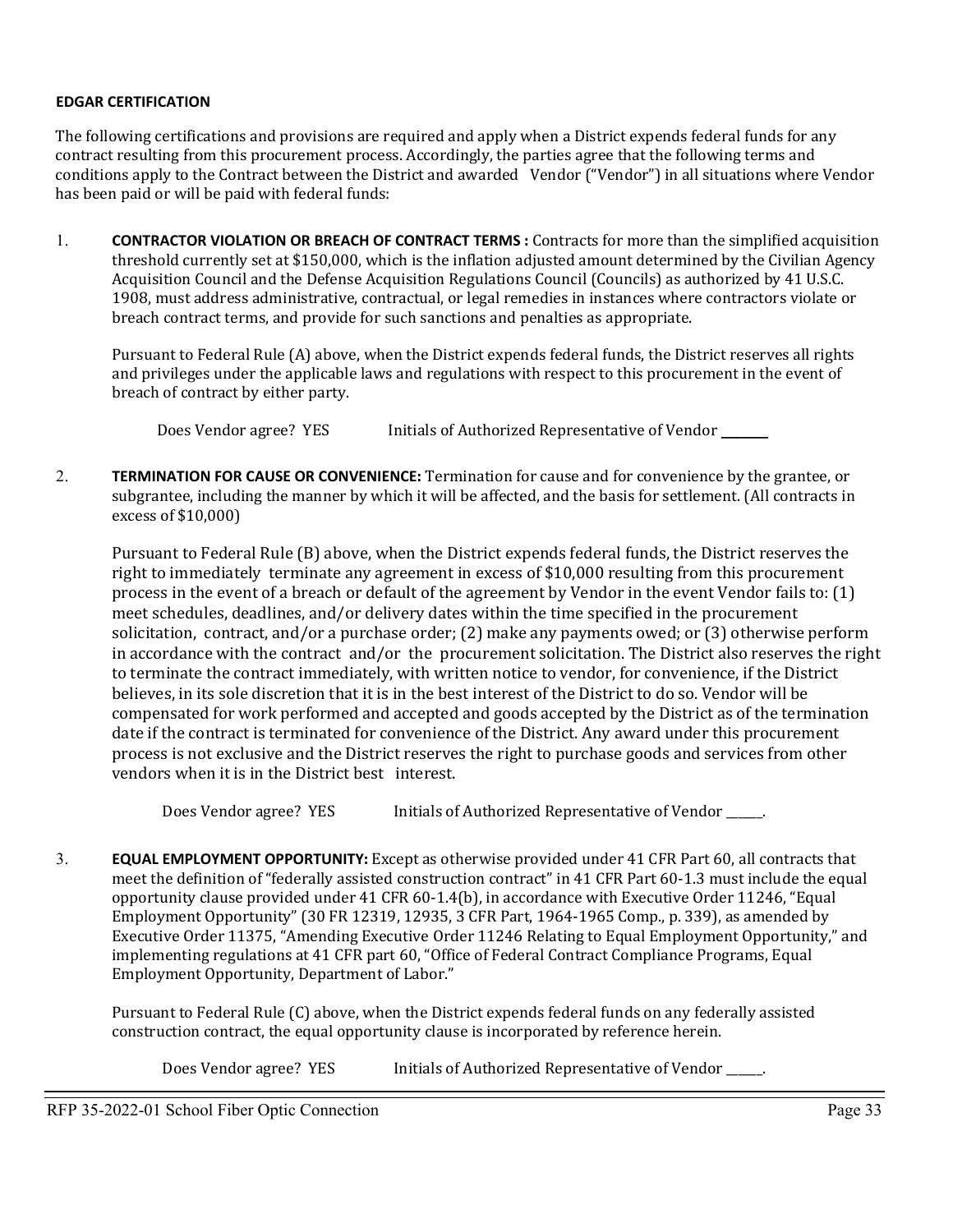4. **DAVIS-BACON ACT:** When required by Federal program legislation, contractor agrees that, for all prime construction contracts in excess of \$2,000, contractor shall comply with the Davis-Bacon Act (40 U.S.C. 3141- 3144, and 3146-3148) as supplemented by Department of Labor regulations (29 CFR Part 5, "Labor Standards Provisions Applicable to Contracts Covering Federally Financed and Assisted Construction"). In accordance with the statute, contractors must be required to pay wages to laborers and mechanics at a rate not less than the prevailing wages specified in a wage determination made by the Secretary of Labor. In addition, contractors must be required to pay wages not less than once a week. Current prevailing wage determinations issued by the Department of Labor are available at [www.wdol.gov.](http://www.wdol.gov/) The decision to award a contract or subcontract must be conditioned upon the acceptance of the wage determination. Contractor further agrees that it shall also comply with the Copeland "Anti-Kickback" Act (40 U.S.C. 3145), as supplemented by Department of Labor regulations (29 CFR Part 3, "Contractors and Subcontractors on Public Building or Public Work Financed in Whole or in Part by Loans or Grants from the United States"). The Act provides that each contractor or subrecipient must be prohibited from inducing, by any means, any person employed in the construction, completion, or repair of public work, to give up any part of the compensation to which he or she is otherwise entitled. The District must report all suspected or reported violations to the Federal awarding agency.

Pursuant to Federal Rule (D) above, when the District expends federal funds during the term of an award for all contracts and subgrants for construction or repair, Vendor will be in compliance with all applicable Davis-Bacon Act provisions.

Does Vendor agree? YES Initials of Authorized Representative of Vendor \_\_\_\_\_.

5. **CONTRACT WORK HOURS AND SAFETY STANDARDS ACT (40 U.S.C. 3701-3708):** Where applicable, all contracts awarded in excess of \$100,000 that involve the employment of mechanics or laborers, Contractor agrees to comply with 40 U.S.C. 3702 and 3704, as supplemented by Department of Labor regulations (29 CFR Part 5). Under 40 U.S.C. 3702 of the Act, each contractor is required to compute the wages of every mechanic and laborer on the basis of a standard work week of 40 hours. Work in excess of the standard work week is permissible provided that the worker is compensated at a rate of not less than one and a half times the basic rate of pay for all hours worked in excess of 40 hours in the work week. The requirements of 40 U.S.C. 3704 are applicable to construction work and provide that no laborer or mechanic must be required to work in surroundings or under working conditions which are unsanitary, hazardous or dangerous. These requirements do not apply to the purchases of supplies or materials or articles ordinarily available on the open market, or contracts for transportation or transmission of intelligence.

Pursuant to Federal Rule (E) above, when the District expends federal funds, Vendor certifies that Vendor will be in compliance with all applicable provisions of the Contract Work Hours and Safety Standards Act during the term of an award for all contracts by the District resulting from this procurement process.

Does Vendor agree? YES Initials of Authorized Representative of Vendor \_\_\_\_\_.

6. **RIGHTS TO INVENTIONS MADE UNDER A CONTRACT OR AGREEMENT:** If the Federal award meets the definition of "funding agreement" under 37 CFR §401.2 (a) and the recipient or subrecipient wishes to enter into a contract with a small business firm or nonprofit organization regarding the substitution of parties, assignment or performance of experimental, developmental, or research work under that "funding agreement," the recipient or subrecipient must comply with the requirements of 37 CFR Part 401, "Rights to Inventions Made by Nonprofit Organizations and Small Business Firms Under Government Grants, Contracts and Cooperative Agreements," and any implementing regulations issued by the awarding agency.

Pursuant to Federal Rule (F) above, when federal funds are expended by the District, Vendor certifies that during the term of an award for all contracts by the District resulting from this procurement process, Vendor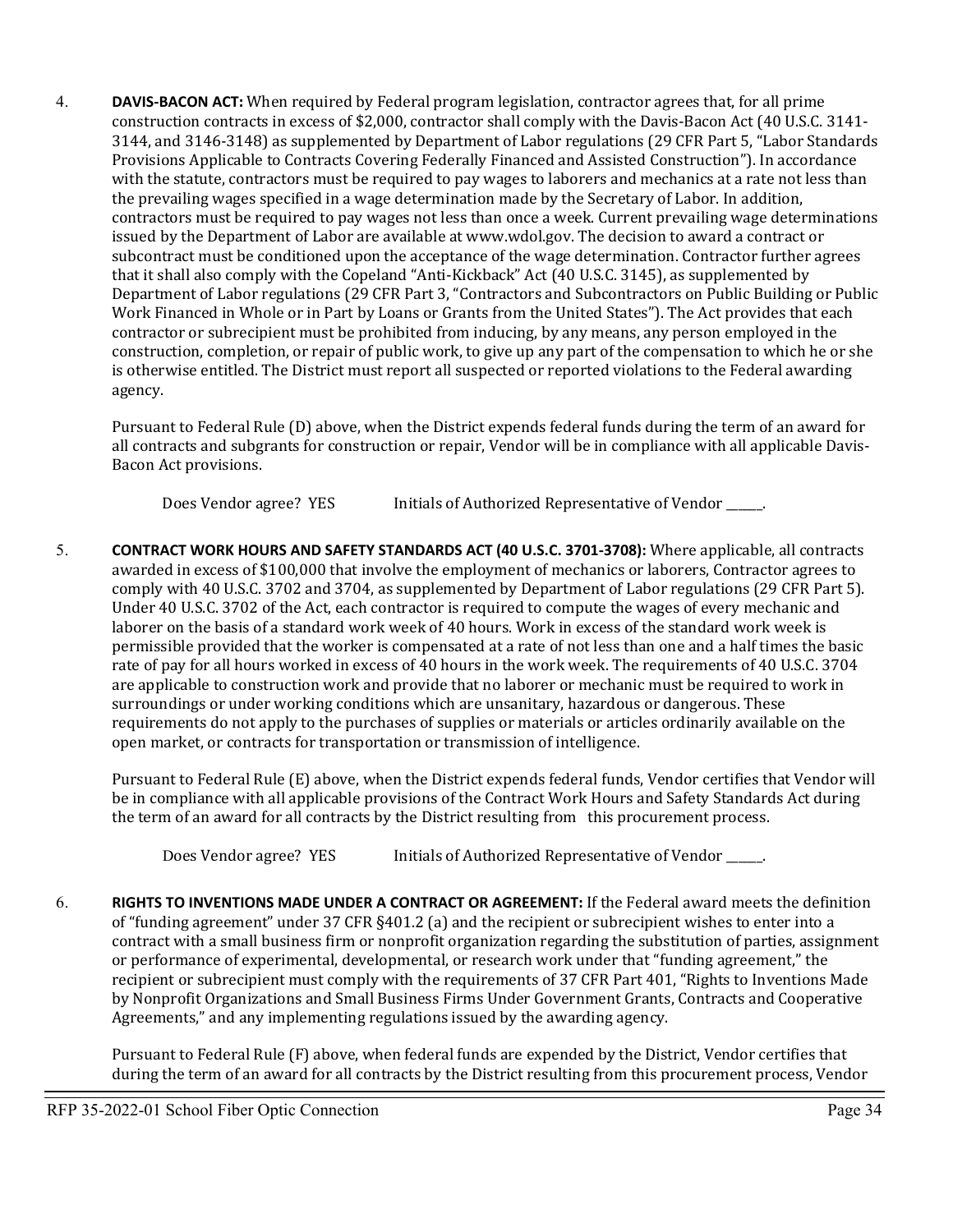agrees to comply with all applicable requirements as referenced in Federal Rule (6) above.

Does Vendor agree? YES Initials of Authorized Representative of Vendor  $\blacksquare$ .

7. **CLEAN AIR ACT AND FEDERAL WATER POLLUTION ACT:** Clean Air Act (42 U.S.C. 7401-7671q.) and the Federal Water Pollution Control Act (33 U.S.C. 1251-1387), as amended—Contracts and subgrants of amounts in excess of \$150,000 must contain a provision that requires the non-Federal award to agree to comply with all applicable standards, orders or regulations issued pursuant to the Clean Air Act (42 U.S.C. 7401-7671q) and the Federal Water Pollution Control Act as amended (33 U.S.C. 1251- 1387). Violations must be reported to the Federal awarding agency and the Regional Office of the Environmental Protection Agency (EPA).

Pursuant to Federal Rule (G) above, when federal funds are expended by the District, Vendor certifies that during the term of an award for all contracts by the District resulting from this procurement process, Vendor agrees to comply with all applicable requirements as referenced in Federal Rule (G) above.

Does Vendor agree? YES Initials of Authorized Representative of Vendor  $\blacksquare$ .

8. **DEBARMENT AND SUSPENSION:** Debarment and Suspension (Executive Orders 12549 and 12689)—A contract award (see 2 CFR 180.220) must not be made to parties listed on the government wide exclusions in the System for Award Management (SAM), in accordance with the OMB guidelines at 2 CFR 180 that implement Executive Orders 12549 (3 CFR part 1986 Comp., p. 189) and 12689 (3 CFR part 1989 Comp., p. 235), "Debarment and Suspension." SAM Exclusions contains the names of parties debarred, suspended, or otherwise excluded by agencies, as well as parties declared ineligible under statutory or regulatory authority other than Executive Order 12549.

Pursuant to Federal Rule (H) above, when federal funds are expended by the District, Vendor certifies that during the term of an award for all contracts by the District resulting from this procurement process, Vendor certifies that neither it nor its principals is presently debarred, suspended, proposed for debarment, declared ineligible, or voluntarily excluded from participation by any federal department or agency.

Does Vendor agree? YES Initials of Authorized Representative of Vendor  $\blacksquare$ .

9. **BYRD ANTI-LOBBYING AMENDMENT:** Byrd Anti-Lobbying Amendment (31 U.S.C. 1352)—Contractors that apply or bid for an award exceeding \$100,000 must file the required certification. Each tier certifies to the tier above that it will not and has not used Federal appropriated funds to pay any person or organization for influencing or attempting to influence an officer or employee of any agency, a member of Congress, officer or employee of Congress, or an employee of a member of Congress in connection with obtaining any Federal contract, grant or any other award covered by 31 U.S.C. 1352. Each tier must also disclose any lobbying with non- Federal funds that takes place in connection with obtaining any Federal award. Such disclosures are forwarded from tier to tier up to the non-Federal award.

Pursuant to Federal Rule (I) above, when federal funds are expended by the District, Vendor certifies that during the term and after the awarded term of an award for all contracts by the District resulting from this procurement process, the vendor certifies that it is in compliance with all applicable provisions of the Byrd Anti-Lobbying Amendment (31 U.S.C. 1352). The undersigned further certifies that: No Federal appropriated funds have been paid or will be paid for on behalf of the undersigned, to any person for influencing or attempting to influence an officer or employee of any agency, a Member of Congress, an officer or employee of congress, or an employee of a Member of Congress in connection with the awarding of a Federal contract, the making of a Federal grant, the making of a Federal loan, the entering into a cooperative agreement, and the extension, continuation, renewal, amendment, or modification of a Federal contract, grant, loan, or cooperative agreement.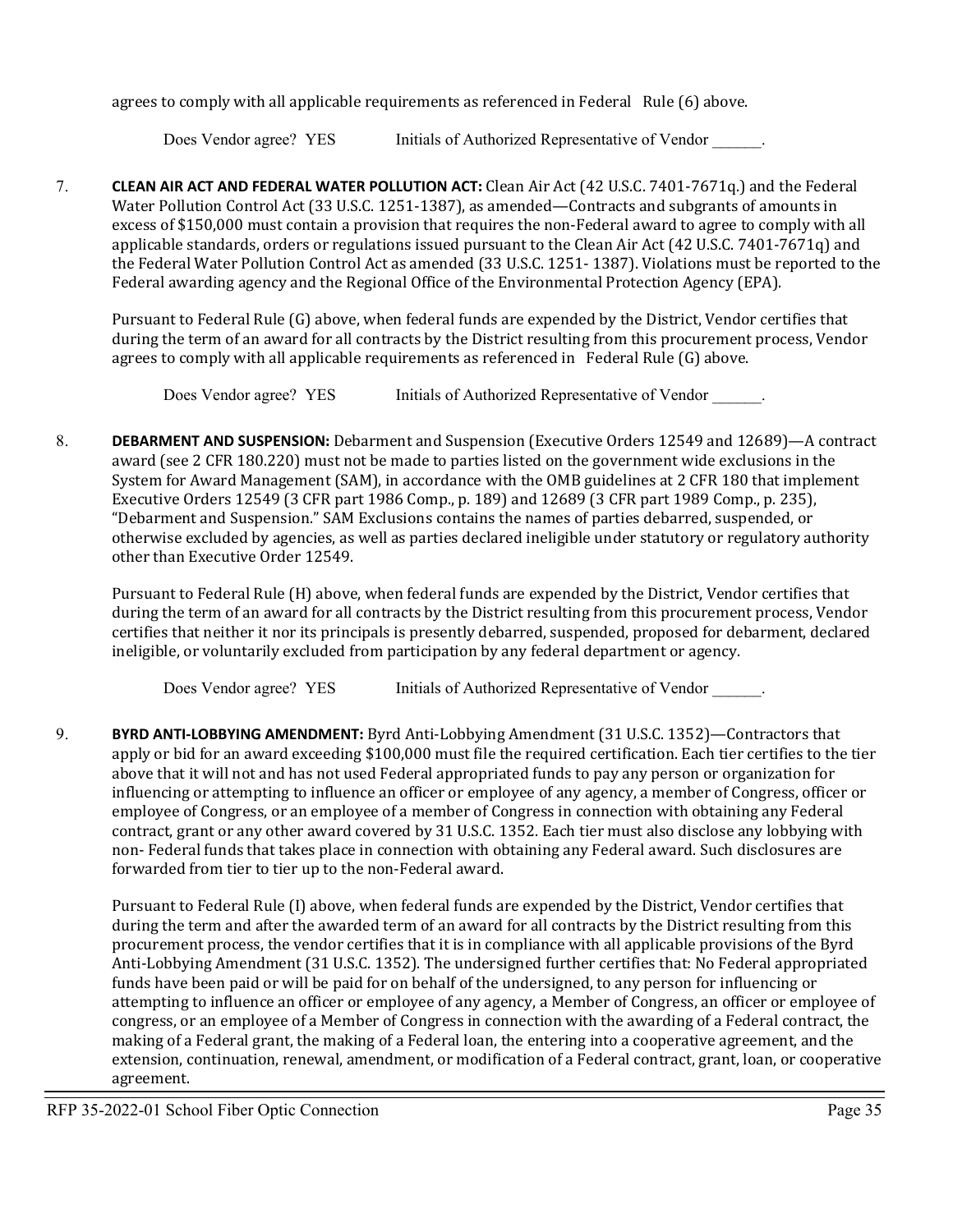If any funds other than Federal appropriated funds have been paid or will be paid to any person for influencing or attempting to influence an officer or employee of any agency, a Member of Congress, an officer or employee of congress, or an employee of a Member of Congress in connection with this Federal grant or cooperative agreement, the undersigned shall complete and submit Standard Form-LLL, "Disclosure Form to Report Lobbying", in accordance with its instructions. The undersigned shall require that the language of this certification be included in the award documents for all covered sub- awards exceeding \$100,000 in Federal funds at all appropriate tiers and that all subrecipients shall certify and disclose accordingly.

Does Vendor agree? YES Initials of Authorized Representative of Vendor .

10. **RECORD RETENTION REQUIREMENTS FOR CONTRACTS INVOLVING FEDERAL FUNDS:** When federal funds are expended by the District for any contract resulting from this procurement process, Vendor certifies that it will comply with the record retention requirements detailed in 2 CFR § 200.333. Vendor further certifies that it will retain all records as required by 2 CFR § 200.333 for a period of three years after grantees or subgrantees submit final expenditure reports or quarterly or annual financial reports, as applicable, and all other pending matters are closed.

Does Vendor agree? YES Initials of Authorized Representative of Vendor ...

11. **CERTIFICATION OF COMPLIANCE WITH THE ENERGY POLICY AND CONSERVATION ACT:** When the District expends federal funds for any contract resulting from this procurement process, Vendor certifies that it will comply with the mandatory standards and policies relating to energy efficiency which are contained in the state energy conservation plan issued in compliance with the Energy Policy and Conservation Act (42 U.S.C. 6321 et seq.; 49 C.F.R. Part 18).

Does Vendor agree? YES Initials of Authorized Representative of Vendor .

12. **CERTIFICATION OF EQUAL EMPLOYMENT STATEMENT:** It is the policy of the District not to discriminate on the basis of race, color, national origin, gender, limited English proficiency or handicapping conditions in its programs. Vendor agrees not to discriminate against any employee or applicant for employment to be employed in the performance of this Contract, with respect to hire, tenure, terms, conditions and privileges of employment, or a matter directly or indirectly related to employment, because of age (except where based on a bona fide occupational qualification), sex (except where based on a bona fide occupational qualification) or race, color, religion, national origin, or ancestry. Vendor further agrees that every subcontract entered into for the performance of this Contract shall contain a provision requiring non- discrimination in employment herein specified, binding upon each subcontractor. Breach of this covenant may be regarded as a material breach of the Contract.

Does Vendor agree? YES Initials of Authorized Representative of Vendor .

13. **CERTIFICATION OF COMPLIANCE WITH BUY AMERICA PROVISIONS:** the District has a preference for domestic end products for supplies acquired for use in the United States when spending federal funds (purchases that are made with non-federal funds or grants are excluded from the Buy America Act). Vendor certifies that it is in compliance with all applicable provisions of the Buy America Act.

Does Vendor agree? YES Initials of Authorized Representative of Vendor  $\blacksquare$ .

14. **CERTIFICATION OF ACCESS TO RECORDS – 2 C.F.R. § 200.336:** Vendor agrees that the District's Inspector General or any of their duly authorized representatives shall have access to any books, documents, papers and records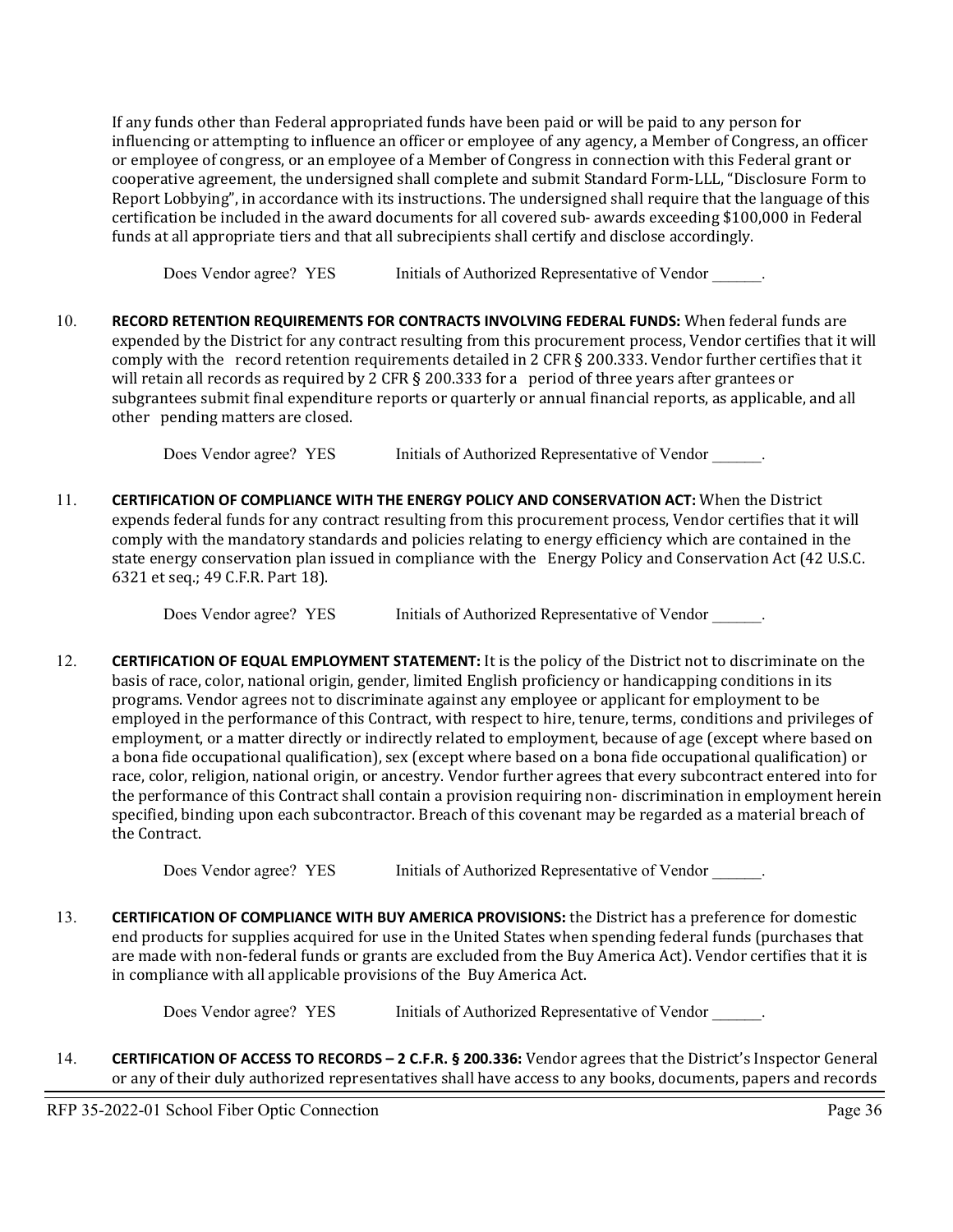of Vendor that are directly pertinent to Vendor's discharge of its obligations under the Contract for the purpose of making audits, examinations, excerpts, and transcriptions. The right also includes timely and reasonable access to Vendor's personnel for the purpose of interview and discussion relating to such documents.

Does Vendor agree? YES Initials of Authorized Representative of Vendor .

15. **CERTIFICATION OF APPLICABILITY TO SUBCONTRACTORS:** Vendor agrees that all contracts it awards pursuant to the Contract shall be bound by the foregoing terms and conditions.

Does Vendor agree? YES Initials of Authorized Representative of Vendor \_\_\_\_\_\_.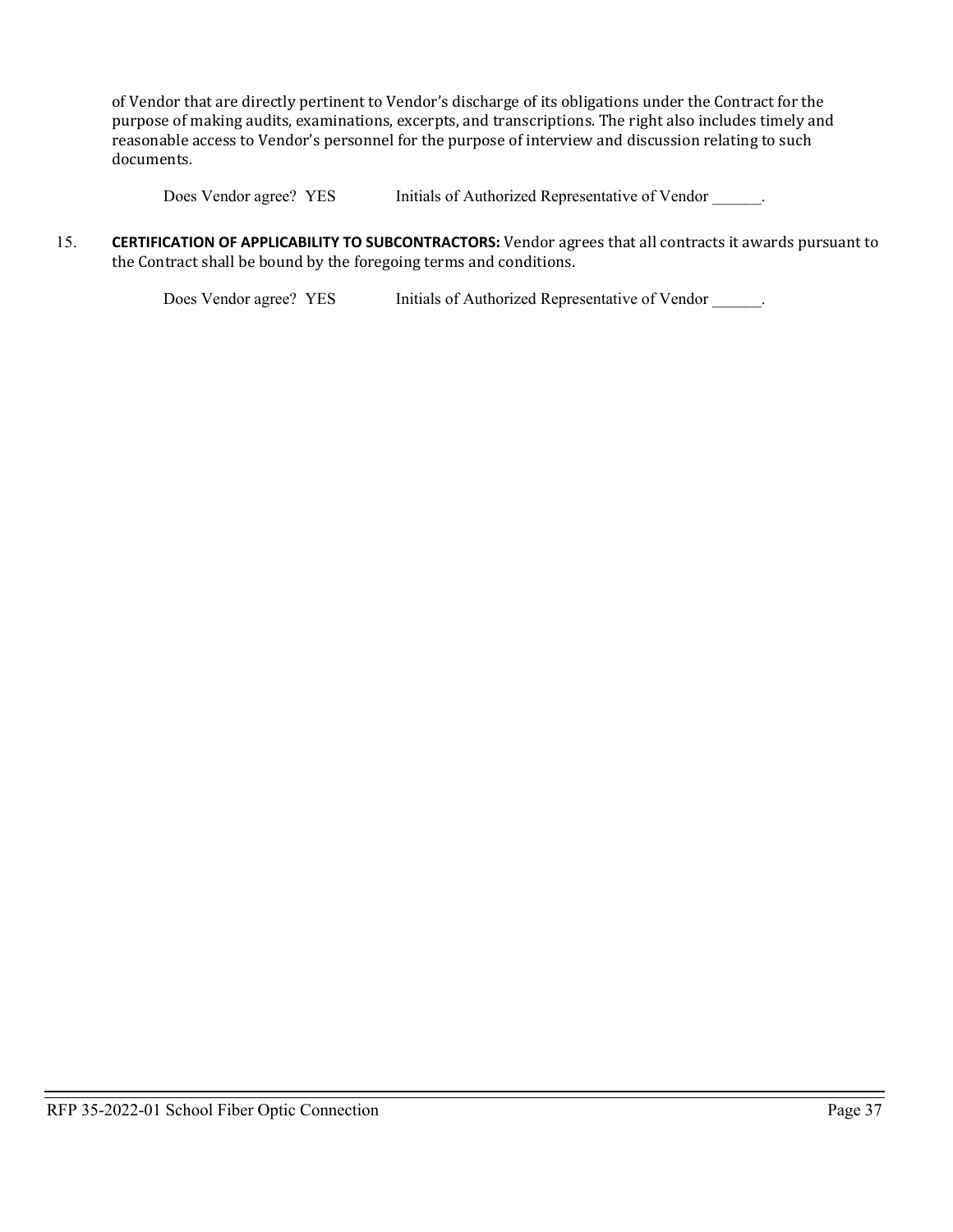#### **EDGAR CERTIFICATION ACKNOWLEDGEMENT**

#### VENDOR AGREES TO COMPLY WITH ALL APPLICABLE FEDERAL, STATE, AND LOCAL LAWS, RULES, REGULATIONS, AND ORDINANCES. IT IS FURTHER ACKNOWLEDGED THAT VENDOR CERTIFIES COMPLIANCE WITH ALL PROVISIONS, LAWS, ACTS, REGULATIONS, ETC. AS SPECIFICALLY NOTED WITHIN PAGES 32-35 OF THIS SOLICITATION.

| Vendor's Name:                                       |             |       |  |
|------------------------------------------------------|-------------|-------|--|
| Address, City, State, and Zip Code:                  |             |       |  |
| Phone Number:                                        | Fax Number: |       |  |
| Printed Name and Title of Authorized Representative: |             |       |  |
| Email Address:                                       |             |       |  |
| Signature of Authorized Representative:              |             | Date: |  |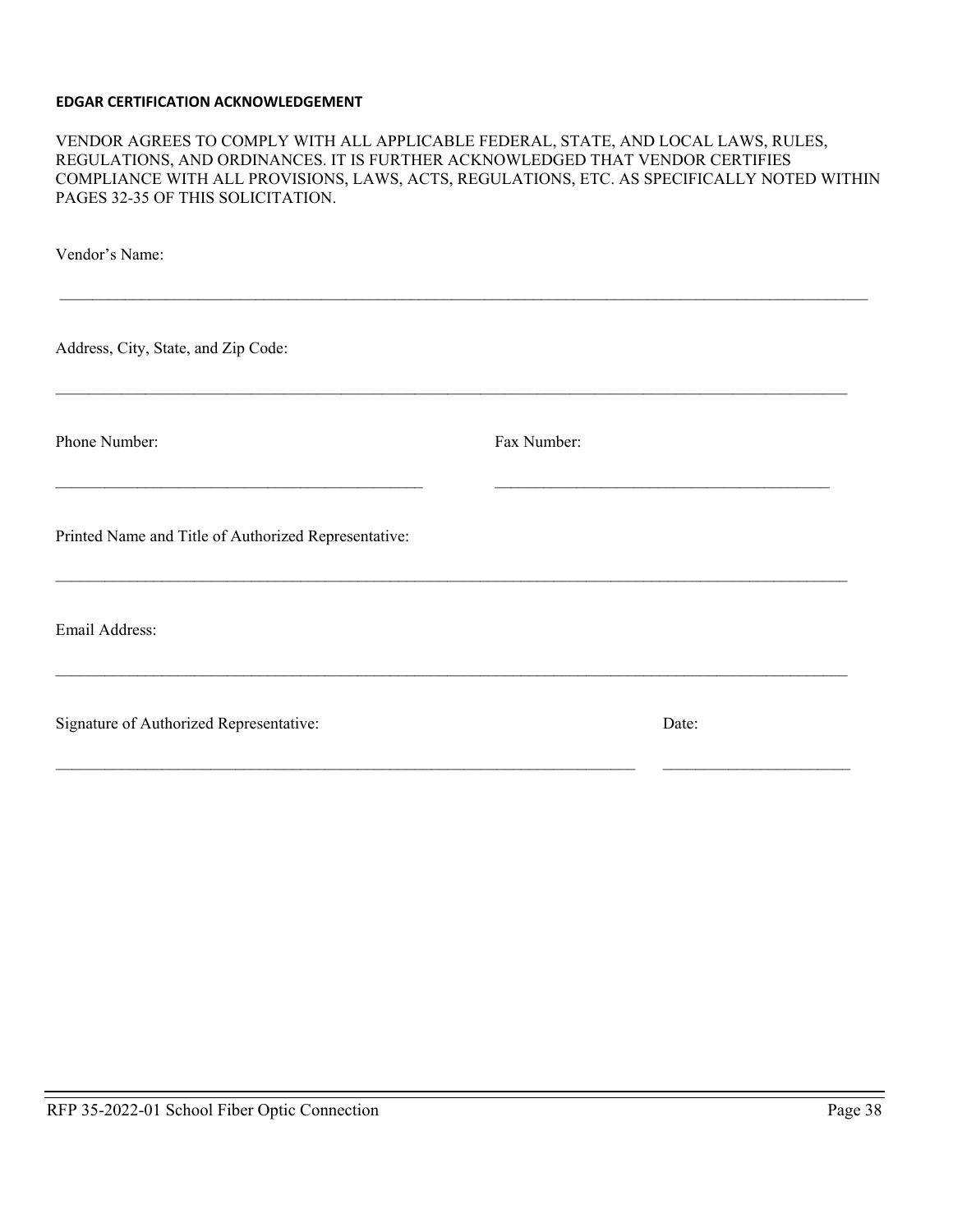#### **MINORITY/WOMEN BUSINESS ENTERPRISE AND HISTORICALLY UNDERUTILIZED BUSINESSES**

Bidding companies that have been certified by the State of Arizona as Historically Underutilized Business (HUB) or Minority/Women Business Enterprise (MWBE) entities are encouraged to indicate their HUB and MWBE status when responding to this Bid Invitation.

| Vendor certifies that this firm is a MWBE (Required by some participating agencies) | <b>Yes</b> | No. |
|-------------------------------------------------------------------------------------|------------|-----|
| Vendor certifies that this firm is a HUB (Required by some participating agencies)  | Yes.       | No. |

Please scan a copy of MWBE and/or HUB certification letter and the percentage of your business with MWBE and/or HUB suppliers, if applicable, in your bid response in the Response Attachments section.

 $-1\leq i\leq n-1$ 

I, the authorized representative for the company named below, certify that the information concerning residency certification, and MWBE and HUB certifications have been reviewed by me and the information furnished is true to the best of my knowledge.

 $\mathcal{L}_\mathcal{L} = \mathcal{L}_\mathcal{L} = \mathcal{L}_\mathcal{L} = \mathcal{L}_\mathcal{L} = \mathcal{L}_\mathcal{L} = \mathcal{L}_\mathcal{L} = \mathcal{L}_\mathcal{L} = \mathcal{L}_\mathcal{L} = \mathcal{L}_\mathcal{L} = \mathcal{L}_\mathcal{L} = \mathcal{L}_\mathcal{L} = \mathcal{L}_\mathcal{L} = \mathcal{L}_\mathcal{L} = \mathcal{L}_\mathcal{L} = \mathcal{L}_\mathcal{L} = \mathcal{L}_\mathcal{L} = \mathcal{L}_\mathcal{L}$ 

 $\mathcal{L}_\mathcal{L} = \mathcal{L}_\mathcal{L} = \mathcal{L}_\mathcal{L} = \mathcal{L}_\mathcal{L} = \mathcal{L}_\mathcal{L} = \mathcal{L}_\mathcal{L} = \mathcal{L}_\mathcal{L} = \mathcal{L}_\mathcal{L} = \mathcal{L}_\mathcal{L} = \mathcal{L}_\mathcal{L} = \mathcal{L}_\mathcal{L} = \mathcal{L}_\mathcal{L} = \mathcal{L}_\mathcal{L} = \mathcal{L}_\mathcal{L} = \mathcal{L}_\mathcal{L} = \mathcal{L}_\mathcal{L} = \mathcal{L}_\mathcal{L}$ 

\_\_\_\_\_\_\_\_\_\_\_\_\_\_\_\_\_\_\_\_\_\_\_\_\_\_\_\_\_\_\_\_\_\_\_\_\_\_\_\_\_\_\_\_\_ \_\_\_\_\_\_\_\_\_\_\_\_\_\_\_\_\_\_\_\_\_\_\_\_\_\_\_\_\_\_\_\_\_\_\_\_\_\_\_\_\_

 $\mathcal{L}_\mathcal{L} = \mathcal{L}_\mathcal{L} = \mathcal{L}_\mathcal{L} = \mathcal{L}_\mathcal{L} = \mathcal{L}_\mathcal{L} = \mathcal{L}_\mathcal{L} = \mathcal{L}_\mathcal{L} = \mathcal{L}_\mathcal{L} = \mathcal{L}_\mathcal{L} = \mathcal{L}_\mathcal{L} = \mathcal{L}_\mathcal{L} = \mathcal{L}_\mathcal{L} = \mathcal{L}_\mathcal{L} = \mathcal{L}_\mathcal{L} = \mathcal{L}_\mathcal{L} = \mathcal{L}_\mathcal{L} = \mathcal{L}_\mathcal{L}$ 

 $\mathcal{L}_\mathcal{L} = \mathcal{L}_\mathcal{L} = \mathcal{L}_\mathcal{L} = \mathcal{L}_\mathcal{L} = \mathcal{L}_\mathcal{L} = \mathcal{L}_\mathcal{L} = \mathcal{L}_\mathcal{L} = \mathcal{L}_\mathcal{L} = \mathcal{L}_\mathcal{L} = \mathcal{L}_\mathcal{L} = \mathcal{L}_\mathcal{L} = \mathcal{L}_\mathcal{L} = \mathcal{L}_\mathcal{L} = \mathcal{L}_\mathcal{L} = \mathcal{L}_\mathcal{L} = \mathcal{L}_\mathcal{L} = \mathcal{L}_\mathcal{L}$ 

\_\_\_\_\_\_\_\_\_\_\_\_\_\_\_\_\_\_\_\_\_\_\_\_\_\_\_\_\_\_\_\_\_\_\_\_\_\_\_\_\_\_\_\_\_\_\_\_\_\_\_\_\_\_\_\_\_\_\_\_\_\_\_\_\_\_\_\_\_ \_\_\_\_\_\_\_\_\_\_\_\_\_\_\_\_\_\_\_\_\_\_\_

Contractor's Name/Company Name:

Address, City, State, and Zip Code:

Phone Number: Fax Number:

Printed Name and Title of Authorized Representative:

Email Address:

Signature of Authorized Representative: Date: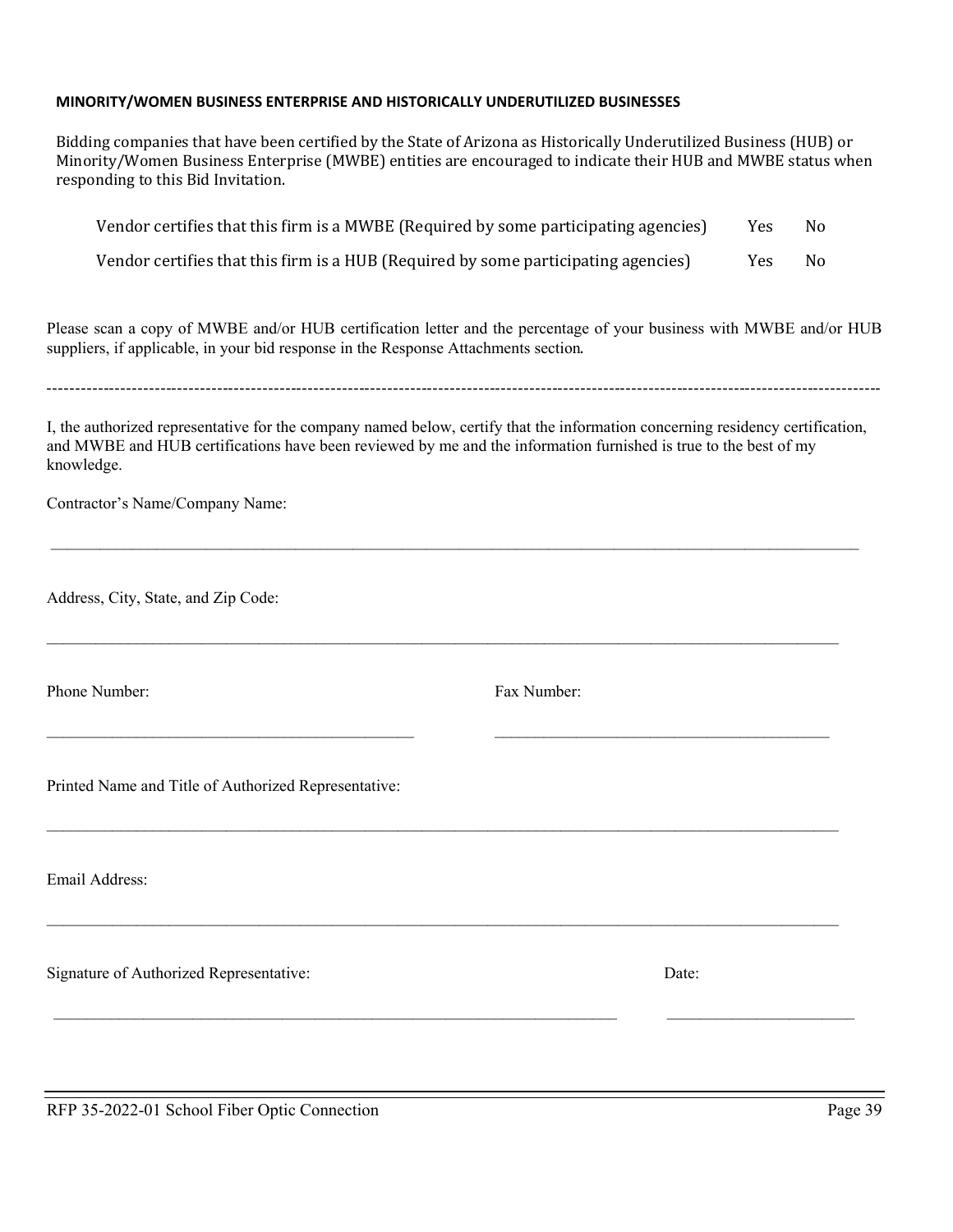#### **SCOPE OF WORK**

The San Fernando Elementary School District is requesting proposals for an Internet Conduit Access and ISP Services to support existing and anticipated instructional and administrative needs of the District. The District is seeking a high reliability solution and will accept land-based copper/Optical Ethernet, Wireless, or other equivalent technologies.

#### **INTERNET ACCESS AND ISP SERVICES SPECIFICATIONS:**

The current Internet Access Conduit is 50 mbps provided by Wireless Microwave connected to the District Hub location San Fernando Elementary School, 1 School House Road, Sasabe, Az. The proposal must address each of these requirements:

- 1. The proposal must include as a minimum 50mbps bandwidth and provide optional pricing for incremental 10 mbps bandwidth points up to 100mbps, 100mbps increments up to and including a maximum of 1 Gbps.
- 2. Contract must allow for upgrades to quoted bandwidths.
- 3. Full ISP services are required, including DNS services and public space IP addresses in sufficient quantities.
- 4. The proposal must identify the cost for all non-recurring expenses, including but not limited to construction of conduit, trenching, campus assessment, engineering, project management, documentation, contingency, installation, configuration, travel, taxes, etc. The Offeror must obtain and pay for all permits and inspections required by all legal authorities and agencies having jurisdiction for the work.
- 5. Any components provided such as "On-Premise Priority 1" equipment must be new and purchased from the manufacturer, not refurbished or purchased from "secondary markets" or "independent re-furbishers."
- 6. The proposal must include a proposed cut-over date.
- 7. The proposed Internet Conduit must support a Service Level of 99.9% uptime.
- 8. The proposed network must include a 24 x 7 x 365 monitoring and trouble notification service.
- 9. A monthly report on trouble tickets must be provided.
- 10. A monthly report on usage must be provided.
- 11. The proposed service must provide an automated notification of outages via email and pager or text message.
- 12. The proposal must state what the Offeror's policy and procedure is for escalation of unresolved trouble tickets. This statement must include the Offeror's policy on providing outage credits.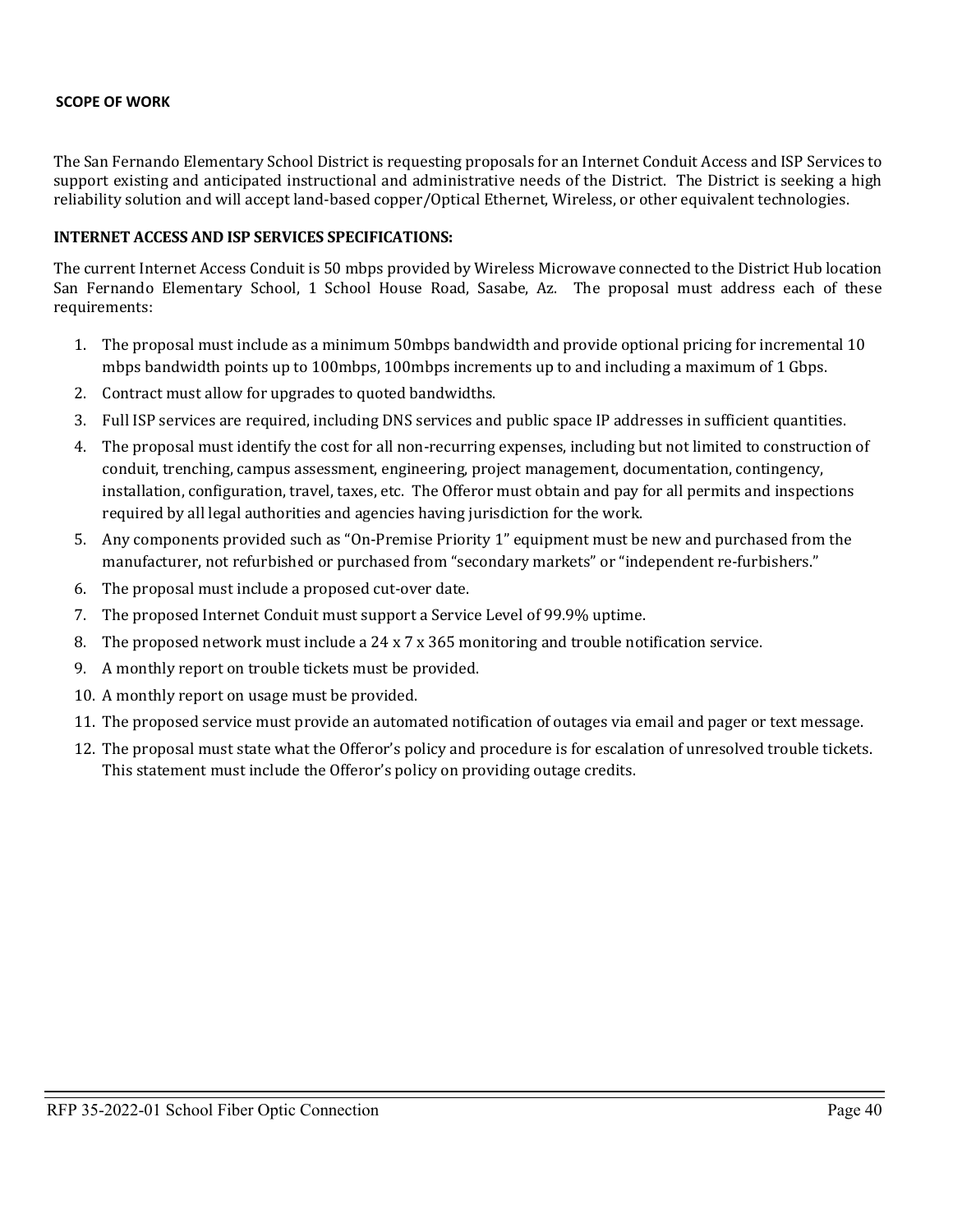#### **SUBMITTAL REQUIREMENTS**

#### 1. **GENERAL**

- 1.1 All interested and qualified Offerors are invited to submit a proposal for consideration. Submission of a proposal indicates that the Offeror has read and understands this entire Request for Proposals (RFP), to include all appendices, attachments, exhibits, schedules, and addendum or amendments (as applicable) and agrees that all requirements of this RFP have been satisfied.
- 1.2 Proposals must be submitted in the format prescribed on **Page 42**. Proposals are to be prepared in such a way as to provide a straightforward, concise description of capabilities to satisfy the requirements of this RFP. Expensive bindings, colored displays, promotional materials, etc., are neither necessary nor desired. Emphasis should be concentrated on conformance to the RFP instructions, responsiveness to the RFP requirements, and on completeness and clarity of content.
- 1.3 The proposals must be complete in all respects as required in this Section. A proposal may not be considered if it is conditional or incomplete.
- 1.4 All proposals and materials submitted become the property of the District.

#### 2. **PROPOSAL PRESENTATION**

- 2.1 **One (1) original** and **three (3) copies** must be submitted in a sealed envelope/box with the **RFP number and Offeror's name and address clearly indicated on the package**.
- 2.2 In a **separate sealed envelope** provide **one (1) copy** of the proposal on a **USB/flash drive**. The electronic copy must contain the complete proposal, to include the Cost Proposal information.
- 2.3 The material must be in sequence and related to the RFP. Failure to include the requested information may have a negative impact on the evaluation of the Offeror's proposal. Please DO NOT spiral bind the copies of your proposal.
- 2.4 The District will not assume responsibility for any costs related to the preparation or submission of the RFP.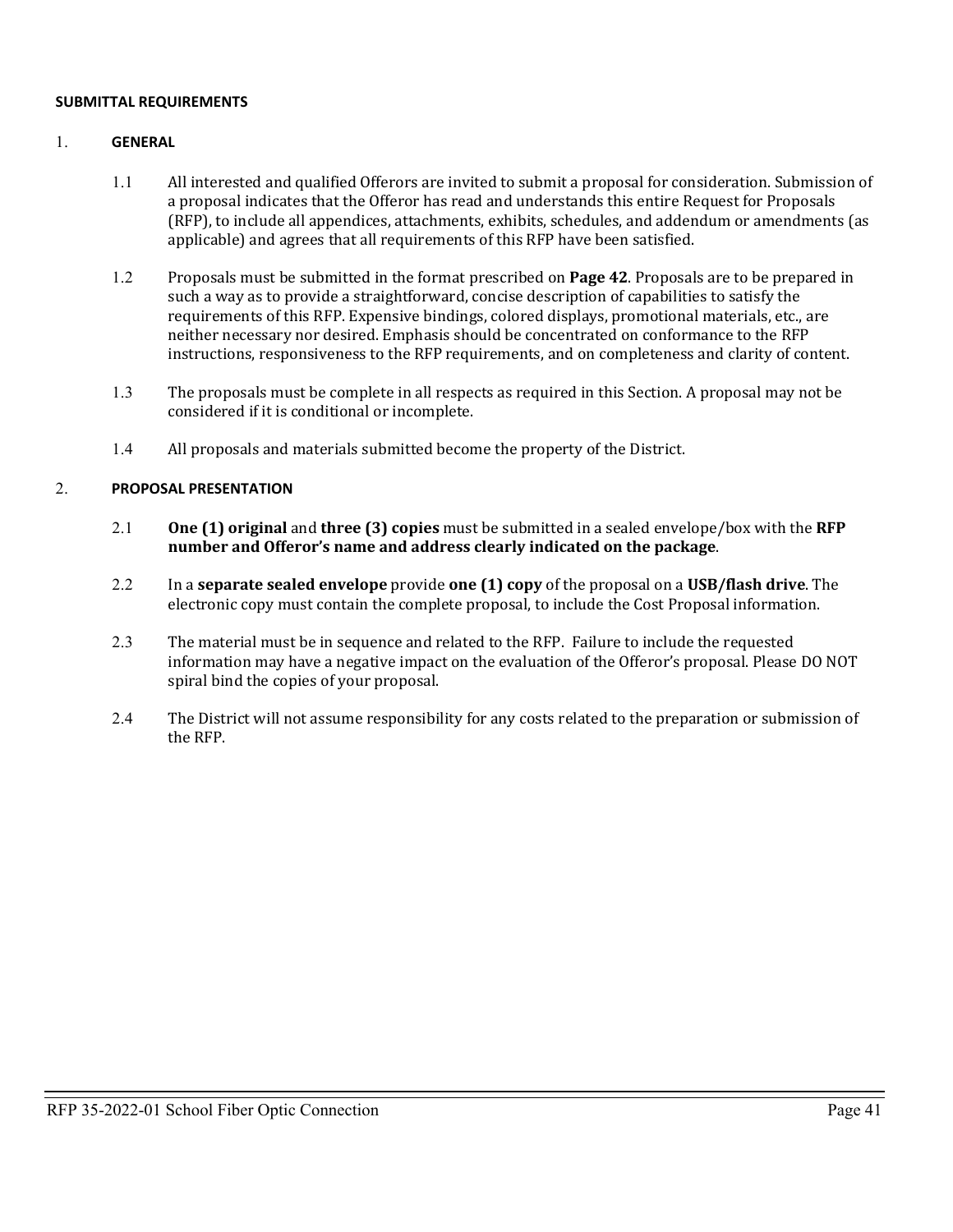#### **PROPOSAL FORMAT**

- 1. The material should be **in sequence** and related to the RFP. Failure to include the requested information may have a negative impact on the evaluation of the Offeror's proposal. Submit one (1) copy of the proposal marked "Original" and an identical copy of the proposal on electronic media; either standard USB flash drive or CD/DVD. Cost incurred in preparation of the submittal or incurred in any manner in response to the document may not be charged to the SAN FERNANDO ELEMENTARY SCHOOL DISTRICT. Submitted proposals must clearly and prominently identify the Offeror's E-Rate SPIN. Offers shall be tabbed with the following sections in the following order:
	- A. Introductory letter
	- B. Table of content
	- C. Firm's experience and qualifications in providing the requested services, including a statement indicating the level of partnership your organization has with the original equipment manufacturer being proposed.
	- D. List the members of your firm that will be assigned to this account. Please show their education and experience backgrounds and the number of years employed by your firm.
	- E. Reference: Provide at least 3 references preferably school districts in Arizona
	- F. Cost Proposal
	- G. EDGAR Certification
	- H. Minority/Women Business Enterprise (MWBE) or Historically Underutilized Business (HUB) acknowledgement and certification; if applicable
	- I. Notarized Non-Collusion Affidavit
	- J. Offer and Acceptance
	- K. Insurance Documentation/ Other Forms Proof of worker's compensation and employer's liability insurance as required by law.
	- L. Deviations and Exceptions Form, Confidential/Proprietary Submittals Form
	- M. Vendor Application and Signed I.R.S. W-9 Form.

#### **The proposal should be submitted in a three ring binder, or similar presentation format. Please do not spiral bind the proposal or copies.**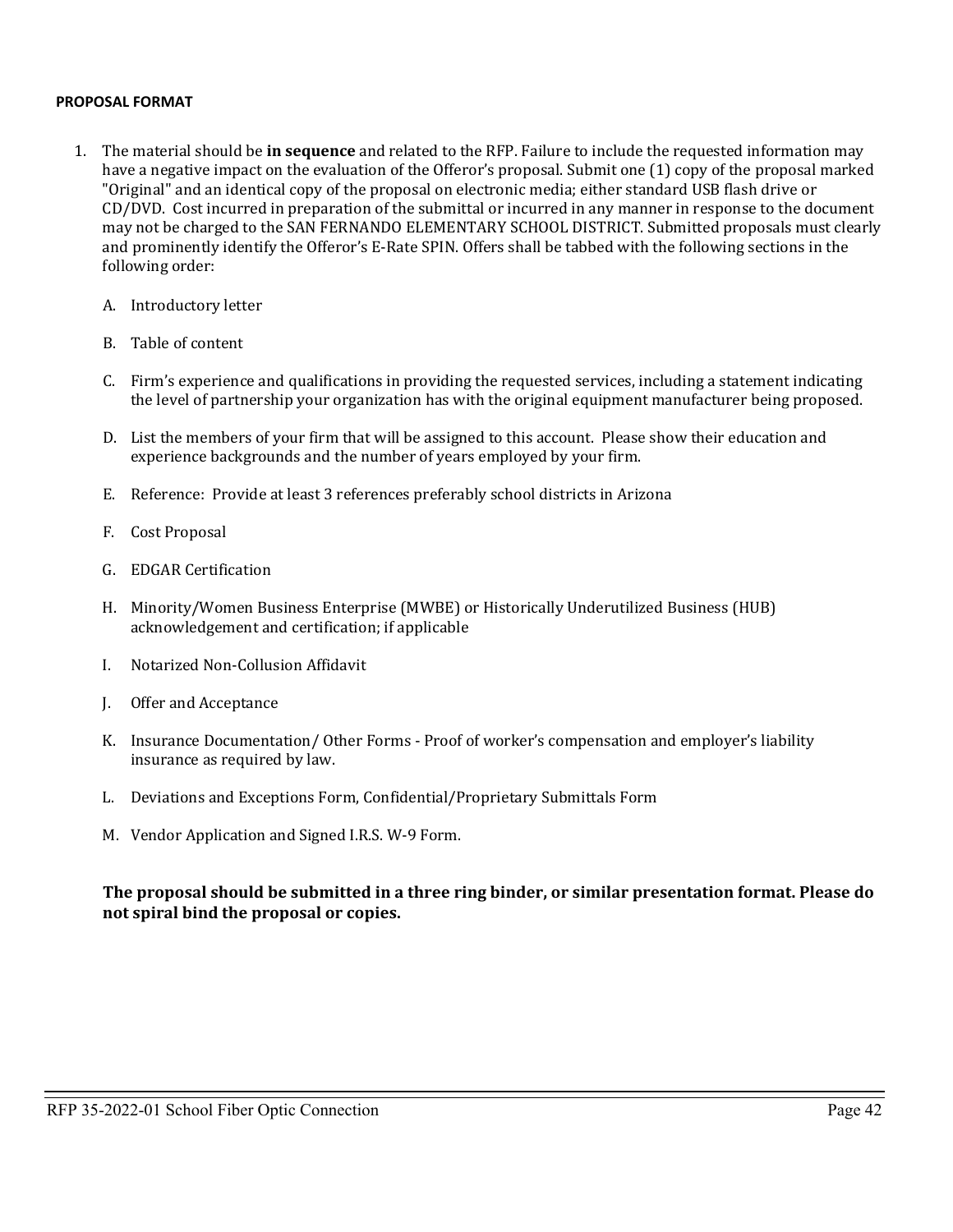#### **DEVIATIONS AND EXCEPTIONS**

Offerors shall indicate any and all exceptions taken to the provisions or specifications in this solicitation document. Exceptions (mark one):

No exceptions

Exceptions taken (describe – attach additional pages if needed)

Firm

 $\overline{\phantom{a}}$  ,  $\overline{\phantom{a}}$  ,  $\overline{\phantom{a}}$  ,  $\overline{\phantom{a}}$  ,  $\overline{\phantom{a}}$  ,  $\overline{\phantom{a}}$  ,  $\overline{\phantom{a}}$  ,  $\overline{\phantom{a}}$  ,  $\overline{\phantom{a}}$  ,  $\overline{\phantom{a}}$  ,  $\overline{\phantom{a}}$  ,  $\overline{\phantom{a}}$  ,  $\overline{\phantom{a}}$  ,  $\overline{\phantom{a}}$  ,  $\overline{\phantom{a}}$  ,  $\overline{\phantom{a}}$ Authorized Signature

**\_\_\_\_\_\_\_\_\_\_\_\_\_\_\_\_\_\_\_\_\_\_\_\_\_\_\_\_\_\_\_\_\_\_\_**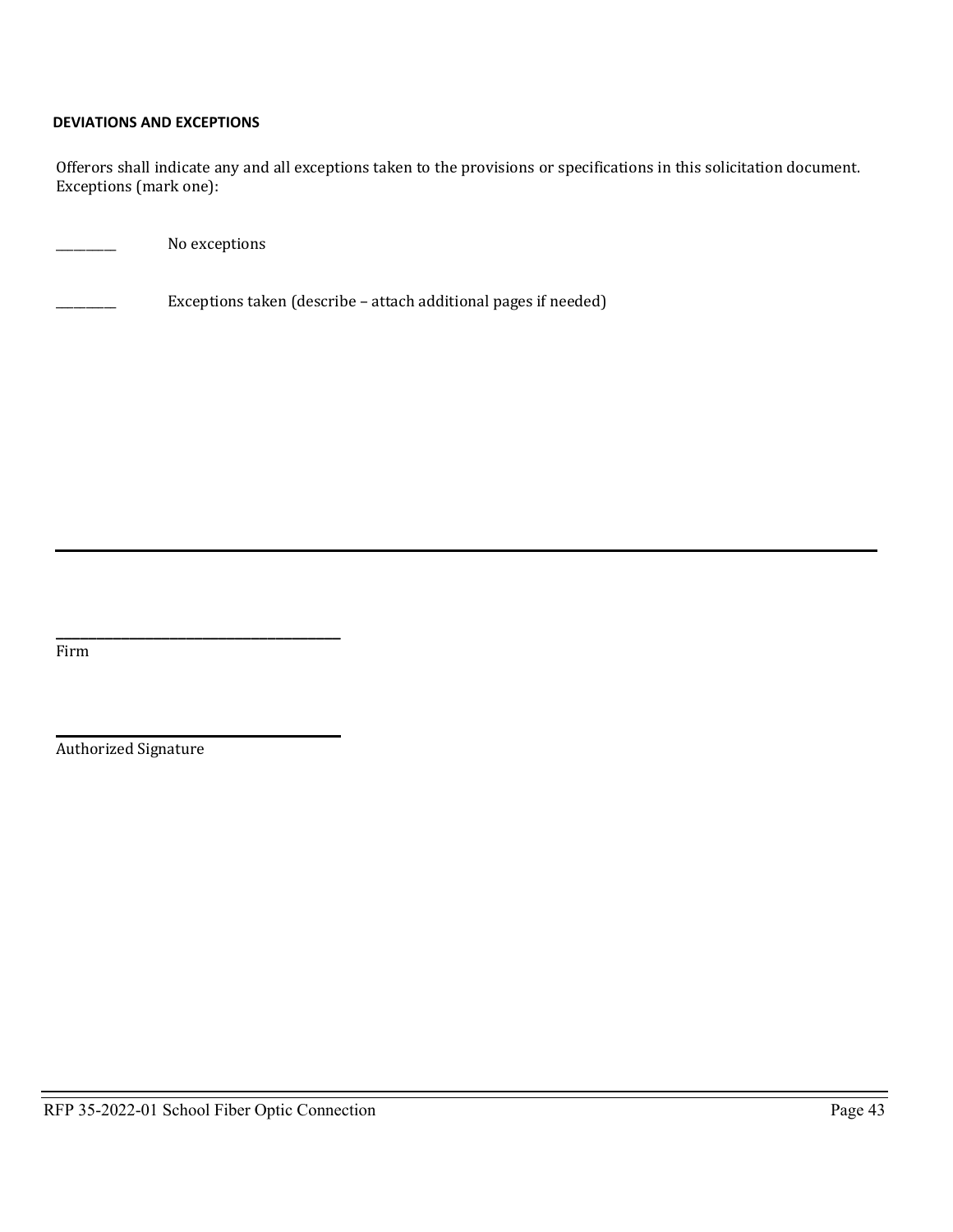#### **CONFIDENTIAL/PROPRIETARY SUBMITTALS**

Confidential/Proprietary Submittals (mark one):

No confidential/proprietary materials have been included with this offer. \_\_\_\_\_\_\_\_\_\_ Confidential/Proprietary materials included. Offerors should identify below any portion of their offer deemed confidential or proprietary (see Uniform General Terms and Conditions, paragraph 17). Identification in this section does not guarantee that disclosure will be prevented but that the item will be subject to review by the Offeror and the District prior to any public disclosure. Requests to deem the entire offer or price as confidential will not be considered. The School District/Public Entity will not consider pricing to be confidential or proprietary.

\_\_\_\_\_\_\_\_\_\_\_\_\_\_\_\_\_\_\_\_\_\_\_\_\_\_\_\_\_\_\_\_\_\_\_ Firm

\_\_\_\_\_\_\_\_\_\_\_\_\_\_\_\_\_\_\_\_\_\_\_\_\_\_\_\_\_\_\_\_\_\_\_ Authorized Signature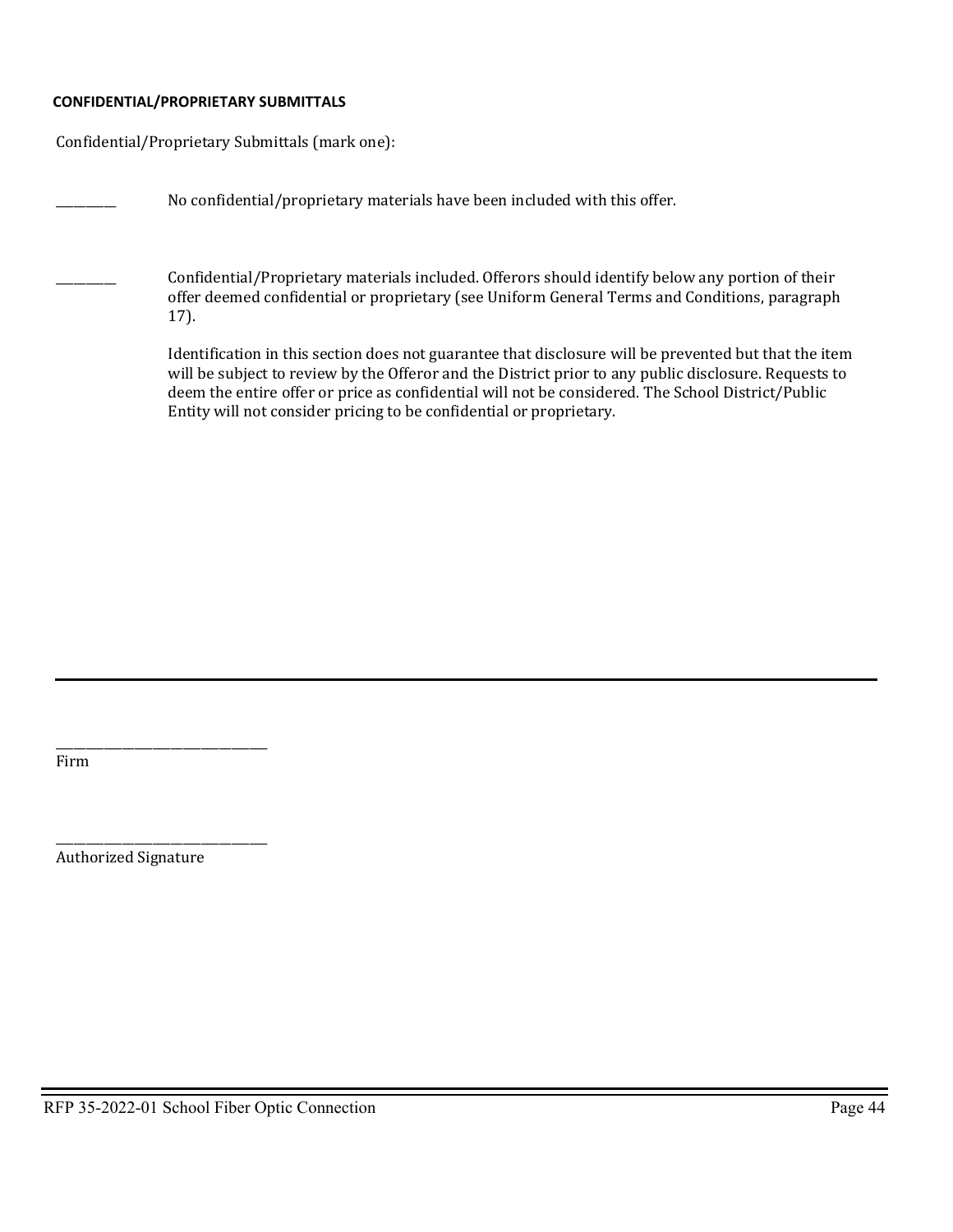#### **OFFER AND ACCEPTANCE**

This Offer and Acceptance form must be submitted with a signature by the representative authorized to sign the Offer on behalf of the Offeror. The representative must initial any erasures, interlineations or other modifications in the Offer. **Failure to sign this Offer and Acceptance form, or to initial any erasures, interlineations or other modifications as indicated, may result in rejection of the Offer.**

The undersigned hereby offers and agrees to furnish the material, service or construction in compliance with all terms, conditions, specifications, and amendments in the Solicitation and any written exceptions in the offer.

#### **ACCEPTANCE OF OFFER**

The Proposal is hereby accepted. The Contractor is now bound to sell the materials or services listed by the attached contract and based upon the solicitation, including all terms, conditions, specifications, amendments, etc., and the Contractor's Proposal as accepted by the School District/Public Entity.

This contract shall henceforth be referred to as **Contract No 35-2022-01.** The Contractor is cautioned not to commence any billable work or to provide any material or service under this contract until Contractor receives a purchase order, contract release document, or written notice to proceed.

Awarded this\_\_\_\_\_\_\_ day of\_\_\_\_\_\_\_\_\_\_\_\_\_\_\_\_\_\_\_\_\_\_\_\_\_\_\_ 20\_\_\_

By:

District Authorized Signature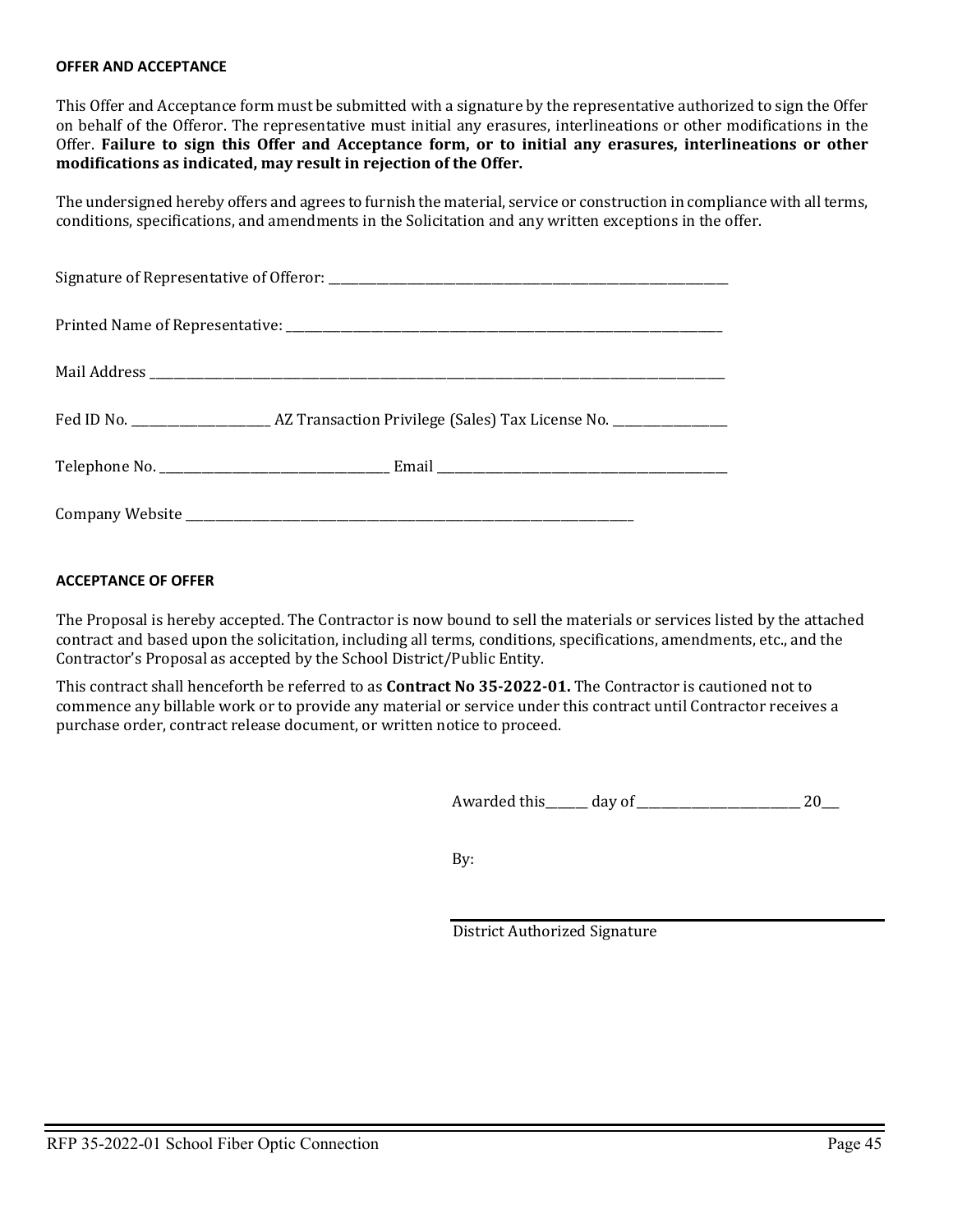#### **NON-COLLUSION AFFIDAVIT**

| State of  |   |     |                     |          |
|-----------|---|-----|---------------------|----------|
|           | ) | SS. |                     |          |
| County of |   |     |                     |          |
|           |   |     |                     | affiant, |
|           |   |     | (Name)              |          |
| the       |   |     |                     |          |
|           |   |     | (Title)             |          |
|           |   |     |                     |          |
|           |   |     | (Contractor/Bidder) |          |

the persons, corporation, or company who makes the accompanying Proposal, having first been duly sworn, deposes and says:

That such Proposal is genuine and not sham or collusive, nor made in the interest of, or behalf of, any persons not herein named, and that the Bidder has not directly or indirectly induces or solicited any other Bidder to put in a sham bid, or any other person, firm or corporation to refrain from bidding, and that the Bidder has not in any manner sought by collusion to secure for itself an advantage over any other Bidder.

> \_\_\_\_\_\_\_\_\_\_\_\_\_\_\_\_\_\_\_\_\_\_\_\_\_\_\_\_\_\_\_\_\_ (Title)

\_\_\_\_\_\_\_\_\_\_\_\_\_\_\_\_\_\_\_\_\_\_\_\_\_\_\_\_\_\_\_\_\_

Subscribed and sworn to before me this \_\_\_\_\_\_\_\_ day of \_\_\_\_\_\_\_\_\_\_\_\_\_\_\_\_\_, 20\_\_\_\_.

Signature of Notary Public in and for the

County of \_\_\_\_\_\_\_\_\_\_\_\_\_\_\_\_\_\_\_\_\_\_\_\_

State of \_\_\_\_\_\_\_\_\_\_\_\_\_\_\_\_\_\_\_\_\_\_\_\_\_\_